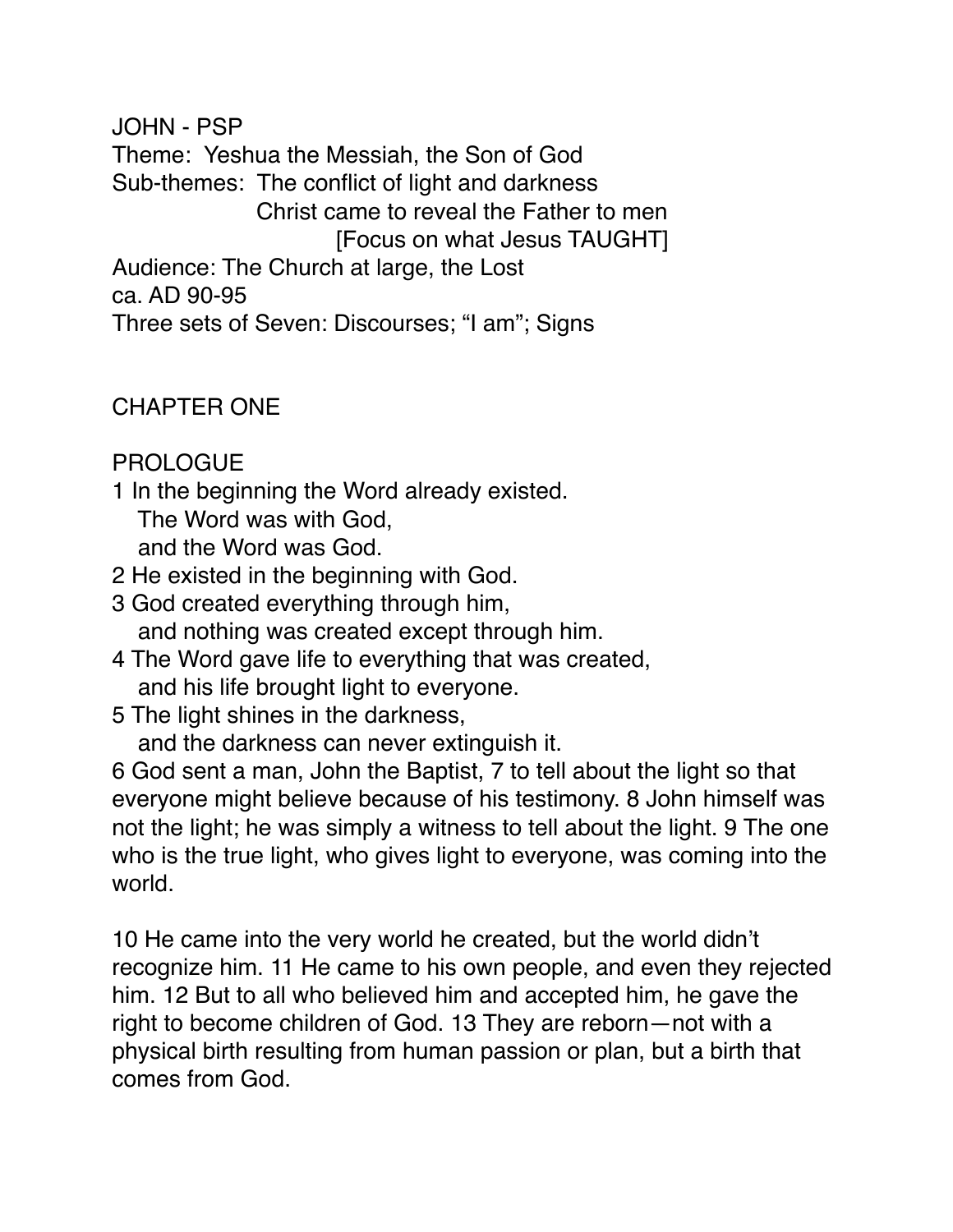14 So the Word became human and made his home among us. He was full of unfailing love and faithfulness. And we saw his glory, the glory of the Father's one and only Son.

15 John testified about him when he shouted to the crowds, "This is the one I was talking about when I said, 'Someone is coming after me who is far greater than I am, for he existed long before me."

16 From his abundance we have all received one gracious blessing after another. 17 For the law was given through Moses, but grace and truth came through Jesus Christ. 18 No one has ever seen God. But the unique One, who is himself God, is near to the Father's heart. He has revealed God to us.

19 This was John's testimony when the Jewish leaders sent priests and Temple assistants from Jerusalem to ask John, "Who are you?" 20 He came right out and said, "I am not the Messiah."

21 "Well then, who are you?" they asked. "Are you Elijah?"

"No," he replied.

"Are you the Prophet we are expecting?"

"No."

22 "Then who are you? We need an answer for those who sent us. What do you have to say about yourself?"

23 John replied in the words of the prophet Isaiah:

"I am a voice shouting in the wilderness,

'Clear the way for the Lord's coming!'"

24 Then the Pharisees who had been sent 25 asked him, "If you aren't the Messiah or Elijah or the Prophet, what right do you have to baptize?"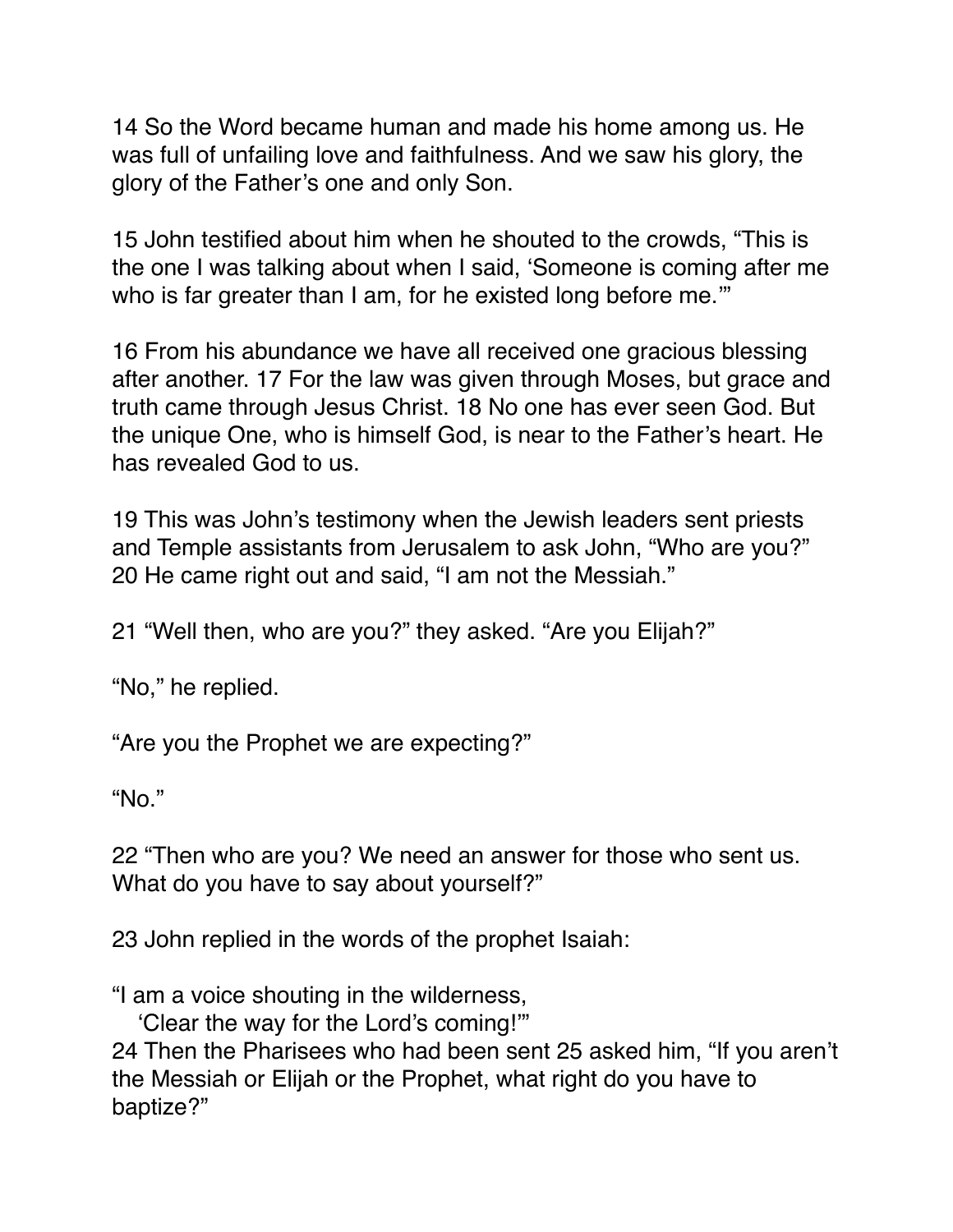26 John told them, "I baptize with water, but right here in the crowd is someone you do not recognize. 27 Though his ministry follows mine, I'm not even worthy to be his slave and untie the straps of his sandal."

28 This encounter took place in Bethany, an area east of the Jordan River, where John was baptizing.

29 The next day John saw Jesus coming toward him and said, "Look! The Lamb of God who takes away the sin of the world! 30 He is the one I was talking about when I said, 'A man is coming after me who is far greater than I am, for he existed long before me.' 31 I did not recognize him as the Messiah, but I have been baptizing with water so that he might be revealed to Israel."

32 Then John testified, "I saw the Holy Spirit descending like a dove from heaven and resting upon him. 33 I didn't know he was the one, but when God sent me to baptize with water, he told me, 'The one on whom you see the Spirit descend and rest is the one who will baptize with the Holy Spirit.' 34 I saw this happen to Jesus, so I testify that he is the Chosen One of God."

35 The following day John was again standing with two of his disciples. 36 As Jesus walked by, John looked at him and declared, "Look! There is the Lamb of God!" 37 When John's two disciples heard this, they followed Jesus.

38 Jesus looked around and saw them following. "What do you want?" he asked them.

They replied, "Rabbi" (which means "Teacher"), "where are you staying?"

39 "Come and see," he said. It was about four o'clock in the afternoon when they went with him to the place where he was staying, and they remained with him the rest of the day.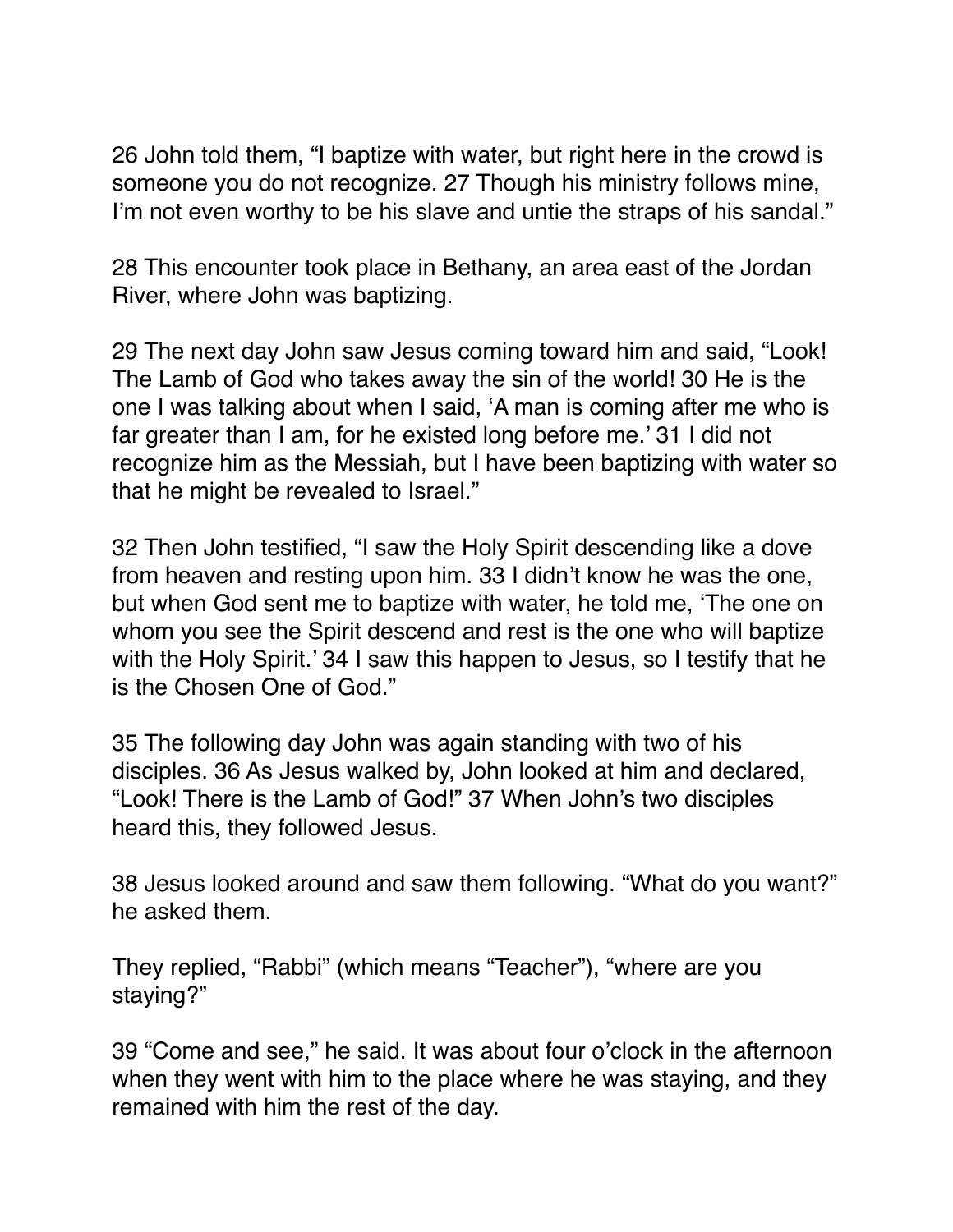40 Andrew, Simon Peter's brother, was one of these men who heard what John said and then followed Jesus. 41 Andrew went to find his brother, Simon, and told him, "We have found the Messiah" (which means "Christ").

42 Then Andrew brought Simon to meet Jesus. Looking intently at Simon, Jesus said, "Your name is Simon, son of John—but you will be called Cephas" (which means "Peter"[n]).

43 The next day Jesus decided to go to Galilee. He found Philip and said to him, "Come, follow me." 44 Philip was from Bethsaida, Andrew and Peter's hometown.

45 Philip went to look for Nathanael and told him, "We have found the very person Moses[o] and the prophets wrote about! His name is Jesus, the son of Joseph from Nazareth."

46 "Nazareth!" exclaimed Nathanael. "Can anything good come from Nazareth?"

"Come and see for yourself," Philip replied.

47 As they approached, Jesus said, "Now here is a genuine son of Israel—a man of complete integrity."

48 "How do you know about me?" Nathanael asked.

Jesus replied, "I could see you under the fig tree before Philip found you."

49 Then Nathanael exclaimed, "Rabbi, you are the Son of God—the King of Israel!"

50 Jesus asked him, "Do you believe this just because I told you I had seen you under the fig tree? You will see greater things than this." 51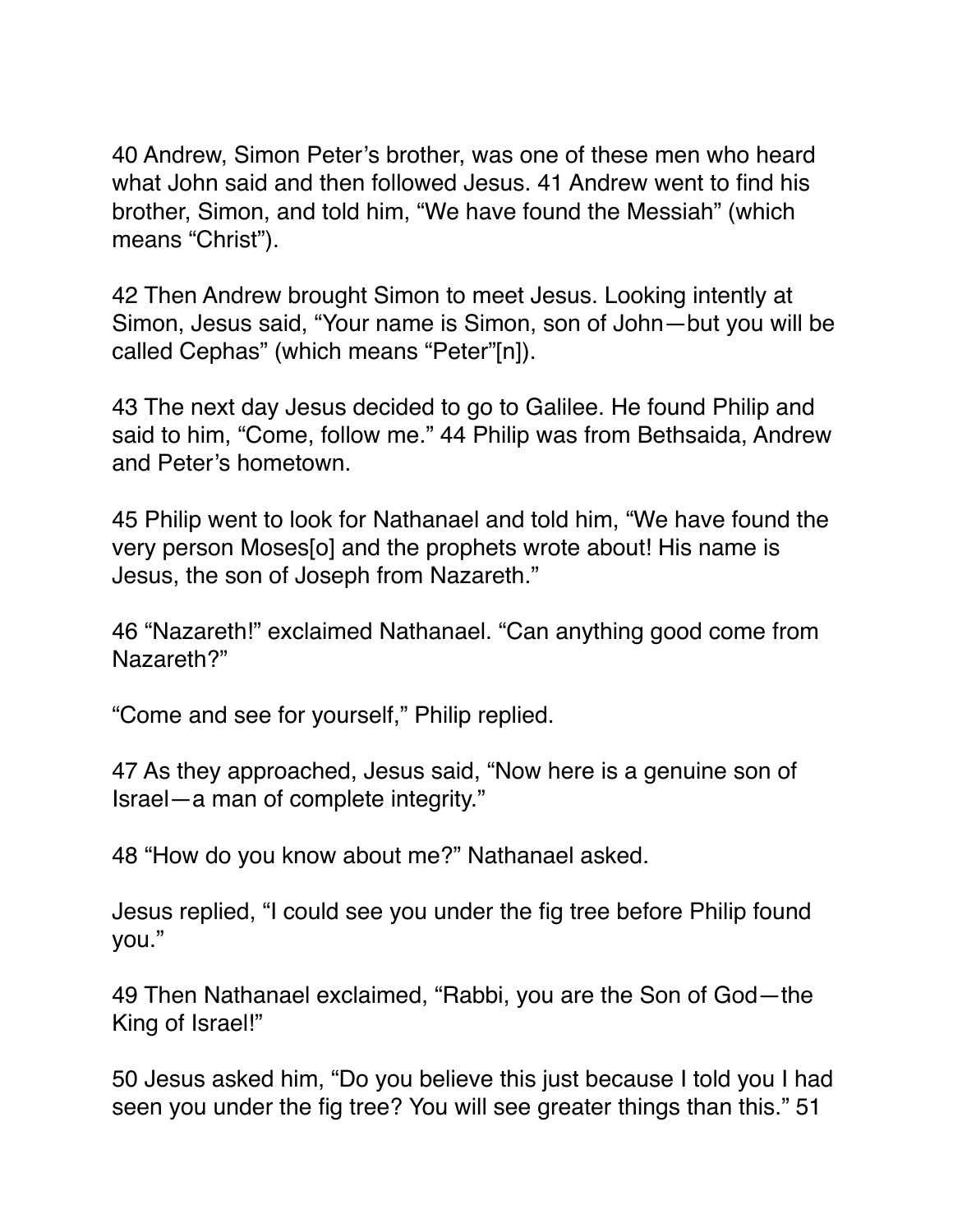Then he said, "I tell you the truth, you will all see heaven open and the angels of God going up and down on the Son of Man, the one who is the stairway between heaven and earth.[p]" JOHN 2

2 The next day[a] there was a wedding celebration in the village of Cana in Galilee. Jesus' mother was there, 2 and Jesus and his disciples were also invited to the celebration. 3 The wine supply ran out during the festivities, so Jesus' mother told him, "They have no more wine."

4 "Dear woman, that's not our problem," Jesus replied. "My time has not yet come."

5 But his mother told the servants, "Do whatever he tells you."

6 Standing nearby were six stone water jars, used for Jewish ceremonial washing. Each could hold twenty to thirty gallons.[b] 7 Jesus told the servants, "Fill the jars with water." When the jars had been filled, 8 he said, "Now dip some out, and take it to the master of ceremonies." So the servants followed his instructions.

9 When the master of ceremonies tasted the water that was now wine, not knowing where it had come from (though, of course, the servants knew), he called the bridegroom over. 10 "A host always serves the best wine first," he said. "Then, when everyone has had a lot to drink, he brings out the less expensive wine. But you have kept the best until now!"

11 This miraculous sign at Cana in Galilee was the first time Jesus revealed his glory. And his disciples believed in him.

12 After the wedding he went to Capernaum for a few days with his mother, his brothers, and his disciples.

Jesus Clears the Temple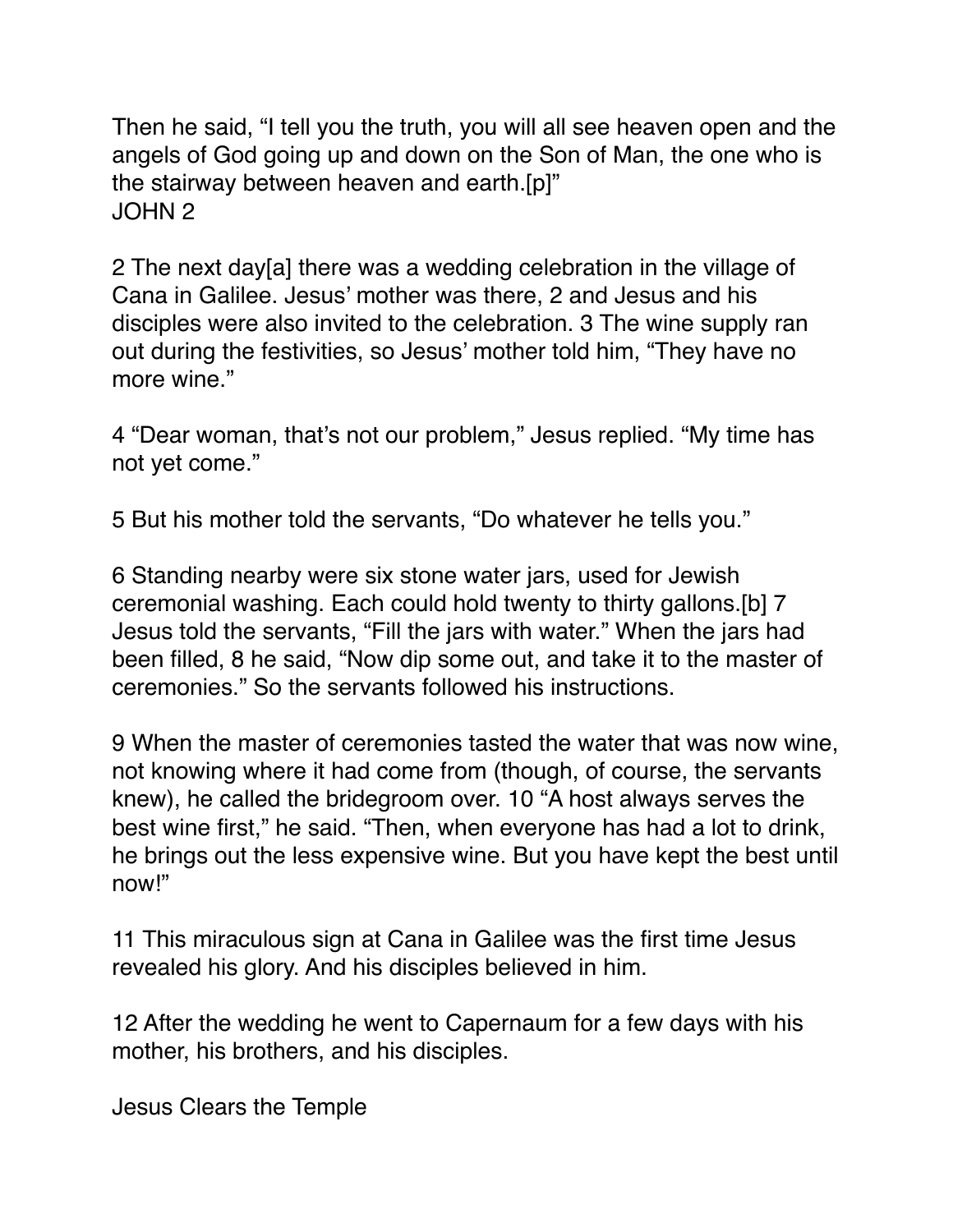13 It was nearly time for the Jewish Passover celebration, so Jesus went to Jerusalem. 14 In the Temple area he saw merchants selling cattle, sheep, and doves for sacrifices; he also saw dealers at tables exchanging foreign money. 15 Jesus made a whip from some ropes and chased them all out of the Temple. He drove out the sheep and cattle, scattered the money changers' coins over the floor, and turned over their tables. 16 Then, going over to the people who sold doves, he told them, "Get these things out of here. Stop turning my Father's house into a marketplace!"

17 Then his disciples remembered this prophecy from the Scriptures: "Passion for God's house will consume me."[c]

18 But the Jewish leaders demanded, "What are you doing? If God gave you authority to do this, show us a miraculous sign to prove it."

19 "All right," Jesus replied. "Destroy this temple, and in three days I will raise it up."

20 "What!" they exclaimed. "It has taken forty-six years to build this Temple, and you can rebuild it in three days?" 21 But when Jesus said "this temple," he meant his own body. 22 After he was raised from the dead, his disciples remembered he had said this, and they believed both the Scriptures and what Jesus had said.

## Jesus and Nicodemus

23 Because of the miraculous signs Jesus did in Jerusalem at the Passover celebration, many began to trust in him. 24 But Jesus didn't trust them, because he knew all about people. 25 No one needed to tell him about human nature, for he knew what was in each person's heart.

## JOHN 3

3 There was a man named Nicodemus, a Jewish religious leader who was a Pharisee. 2 After dark one evening, he came to speak with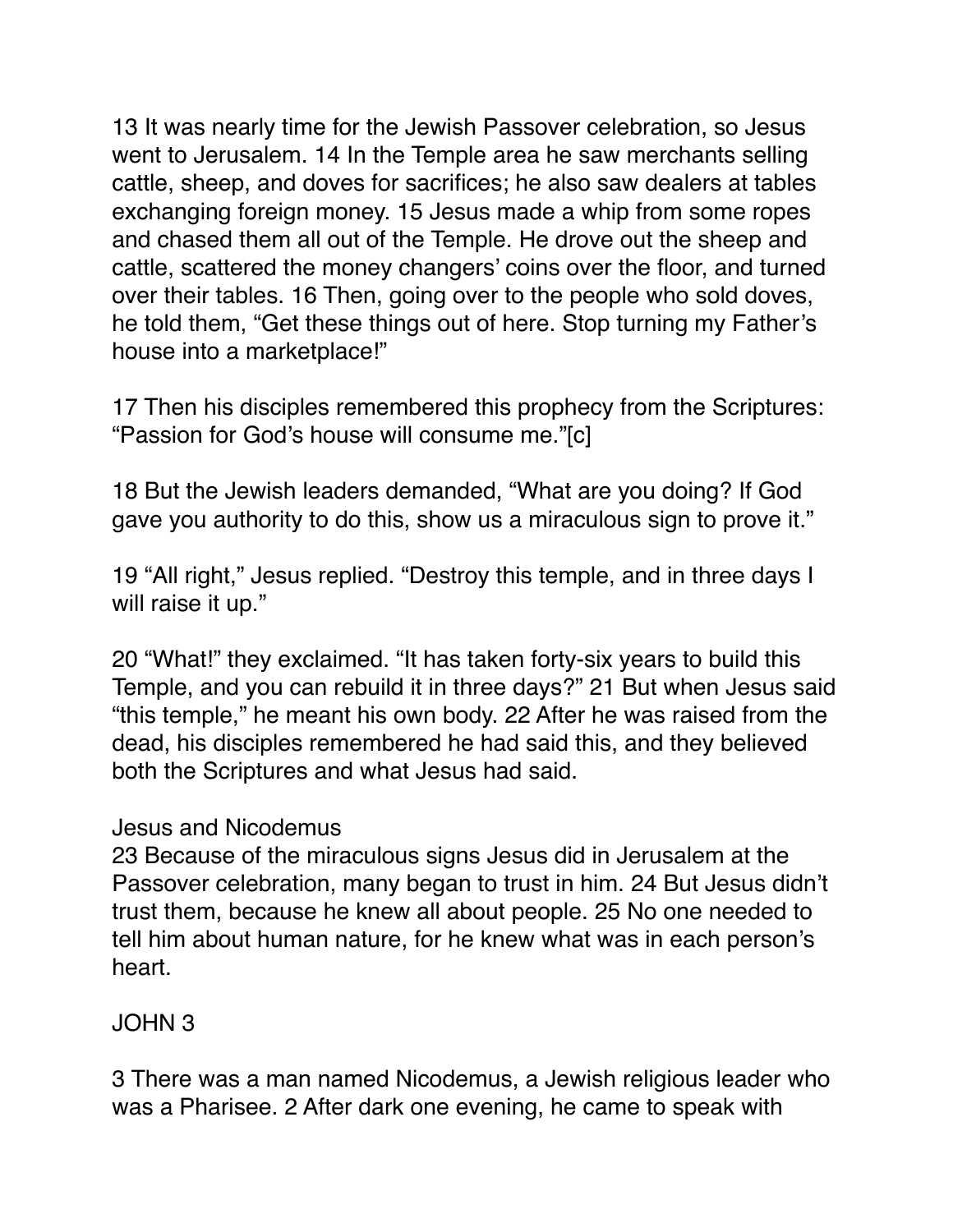Jesus. "Rabbi," he said, "we all know that God has sent you to teach us. Your miraculous signs are evidence that God is with you."

3 Jesus replied, "I tell you the truth, unless you are born again, you cannot see the Kingdom of God."

4 "What do you mean?" exclaimed Nicodemus. "How can an old man go back into his mother's womb and be born again?"

5 Jesus replied, "I assure you, no one can enter the Kingdom of God without being born of water and the Spirit. 6 Humans can reproduce only human life, but the Holy Spirit gives birth to spiritual life. 7 So don't be surprised when I say, 'You must be born again.' 8 The wind blows wherever it wants. Just as you can hear the wind but can't tell where it comes from or where it is going, so you can't explain how people are born of the Spirit."

9 "How are these things possible?" Nicodemus asked.

10 Jesus replied, "You are a respected Jewish teacher, and yet you don't understand these things? 11 I assure you, we tell you what we know and have seen, and yet you won't believe our testimony. 12 But if you don't believe me when I tell you about earthly things, how can you possibly believe if I tell you about heavenly things? 13 No one has ever gone to heaven and returned. But the Son of Man has come down from heaven. 14 And as Moses lifted up the bronze snake on a pole in the wilderness, so the Son of Man must be lifted up, 15 so that everyone who believes in him will have eternal life.

16 "For this is how God loved the world: He gave his one and only Son, so that everyone who believes in him will not perish but have eternal life. 17 God sent his Son into the world not to judge the world, but to save the world through him.

18 "There is no judgment against anyone who believes in him. But anyone who does not believe in him has already been judged for not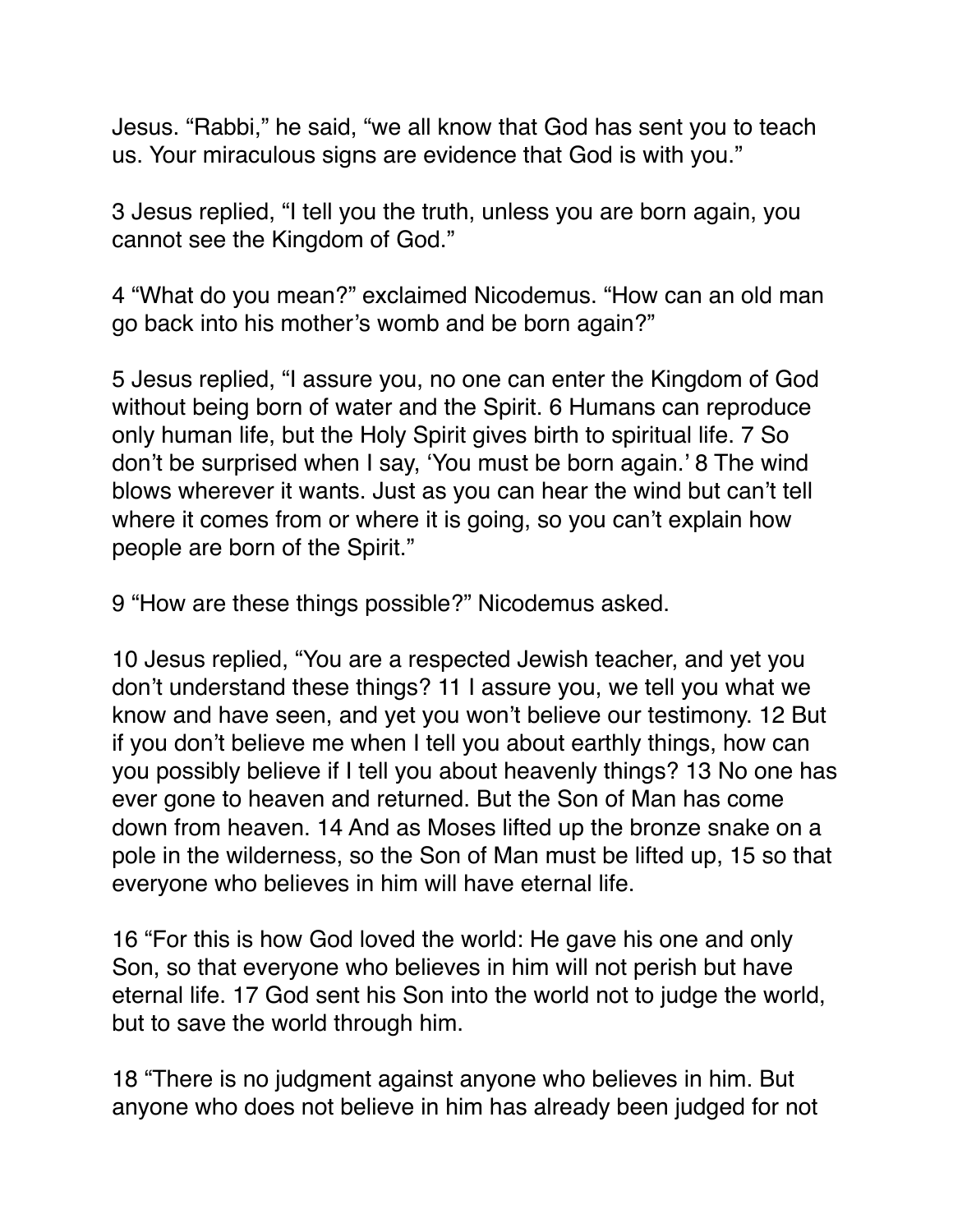believing in God's one and only Son. 19 And the judgment is based on this fact: God's light came into the world, but people loved the darkness more than the light, for their actions were evil. 20 All who do evil hate the light and refuse to go near it for fear their sins will be exposed. 21 But those who do what is right come to the light so others can see that they are doing what God wants.[h]"

John the Baptist Exalts Jesus

22 Then Jesus and his disciples left Jerusalem and went into the Judean countryside. Jesus spent some time with them there, baptizing people.

23 At this time John the Baptist was baptizing at Aenon, near Salim, because there was plenty of water there; and people kept coming to him for baptism. 24 (This was before John was thrown into prison.) 25 A debate broke out between John's disciples and a certain Jew[i] over ceremonial cleansing. 26 So John's disciples came to him and said, "Rabbi, the man you met on the other side of the Jordan River, the one you identified as the Messiah, is also baptizing people. And everybody is going to him instead of coming to us."

27 John replied, "No one can receive anything unless God gives it from heaven. 28 You yourselves know how plainly I told you, 'I am not the Messiah. I am only here to prepare the way for him.' 29 It is the bridegroom who marries the bride, and the bridegroom's friend is simply glad to stand with him and hear his vows. Therefore, I am filled with joy at his success. 30 He must become greater and greater, and I must become less and less.

31 "He has come from above and is greater than anyone else. We are of the earth, and we speak of earthly things, but he has come from heaven and is greater than anyone else.[j] 32 He testifies about what he has seen and heard, but how few believe what he tells them! 33 Anyone who accepts his testimony can affirm that God is true. 34 For he is sent by God. He speaks God's words, for God gives him the Spirit without limit. 35 The Father loves his Son and has put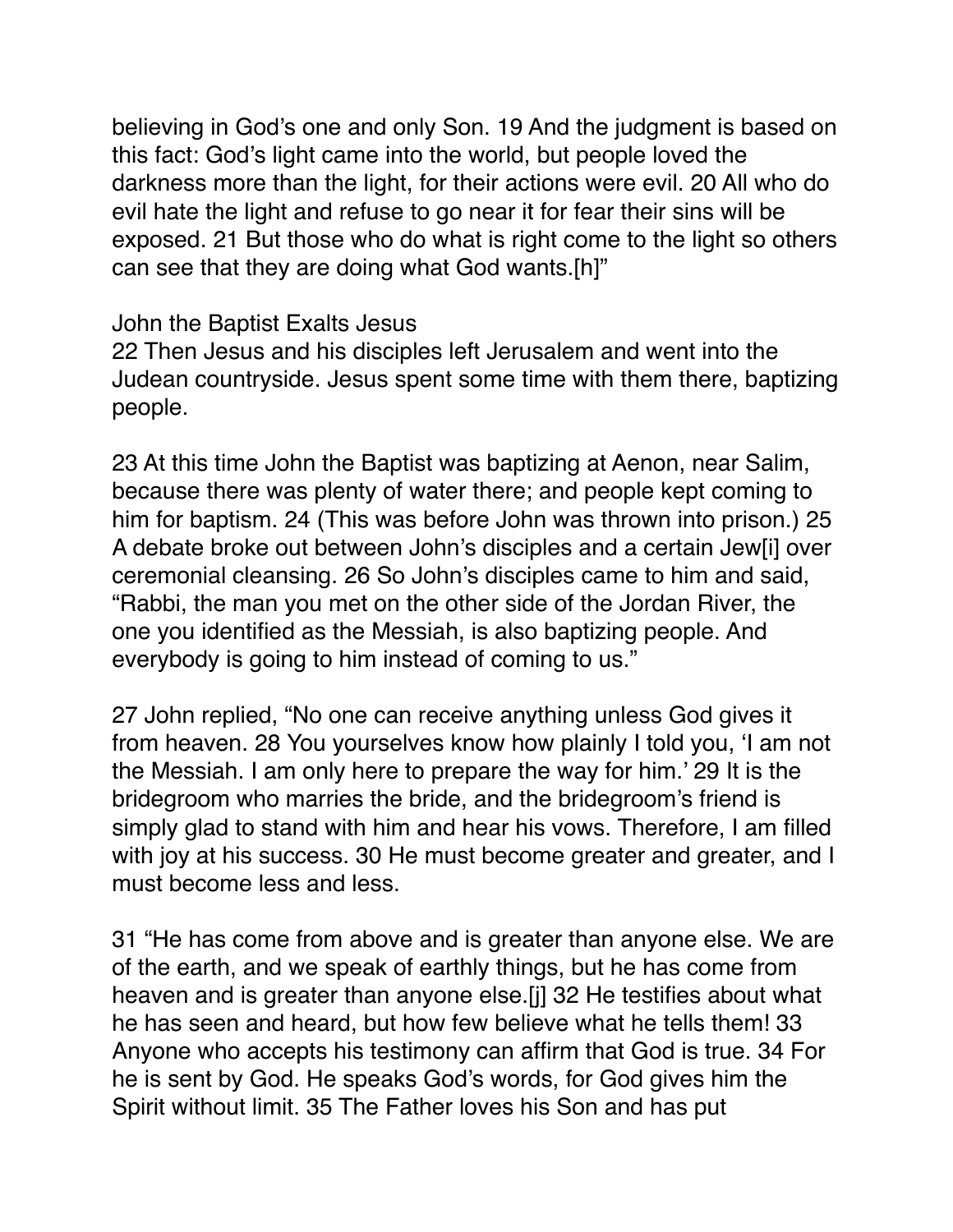everything into his hands. 36 And anyone who believes in God's Son has eternal life. Anyone who doesn't obey the Son will never experience eternal life but remains under God's angry judgment."

# JOHN 4

4 Jesus[a] knew the Pharisees had heard that he was baptizing and making more disciples than John 2 (though Jesus himself didn't baptize them—his disciples did). 3 So he left Judea and returned to Galilee.

4 He had to go through Samaria on the way. 5 Eventually he came to the Samaritan village of Sychar, near the field that Jacob gave to his son Joseph. 6 Jacob's well was there; and Jesus, tired from the long walk, sat wearily beside the well about noontime. 7 Soon a Samaritan woman came to draw water, and Jesus said to her, "Please give me a drink." 8 He was alone at the time because his disciples had gone into the village to buy some food.

9 The woman was surprised, for Jews refuse to have anything to do with Samaritans.[b] She said to Jesus, "You are a Jew, and I am a Samaritan woman. Why are you asking me for a drink?"

10 Jesus replied, "If you only knew the gift God has for you and who you are speaking to, you would ask me, and I would give you living water."

11 "But sir, you don't have a rope or a bucket," she said, "and this well is very deep. Where would you get this living water? 12 And besides, do you think you're greater than our ancestor Jacob, who gave us this well? How can you offer better water than he and his sons and his animals enjoyed?"

13 Jesus replied, "Anyone who drinks this water will soon become thirsty again. 14 But those who drink the water I give will never be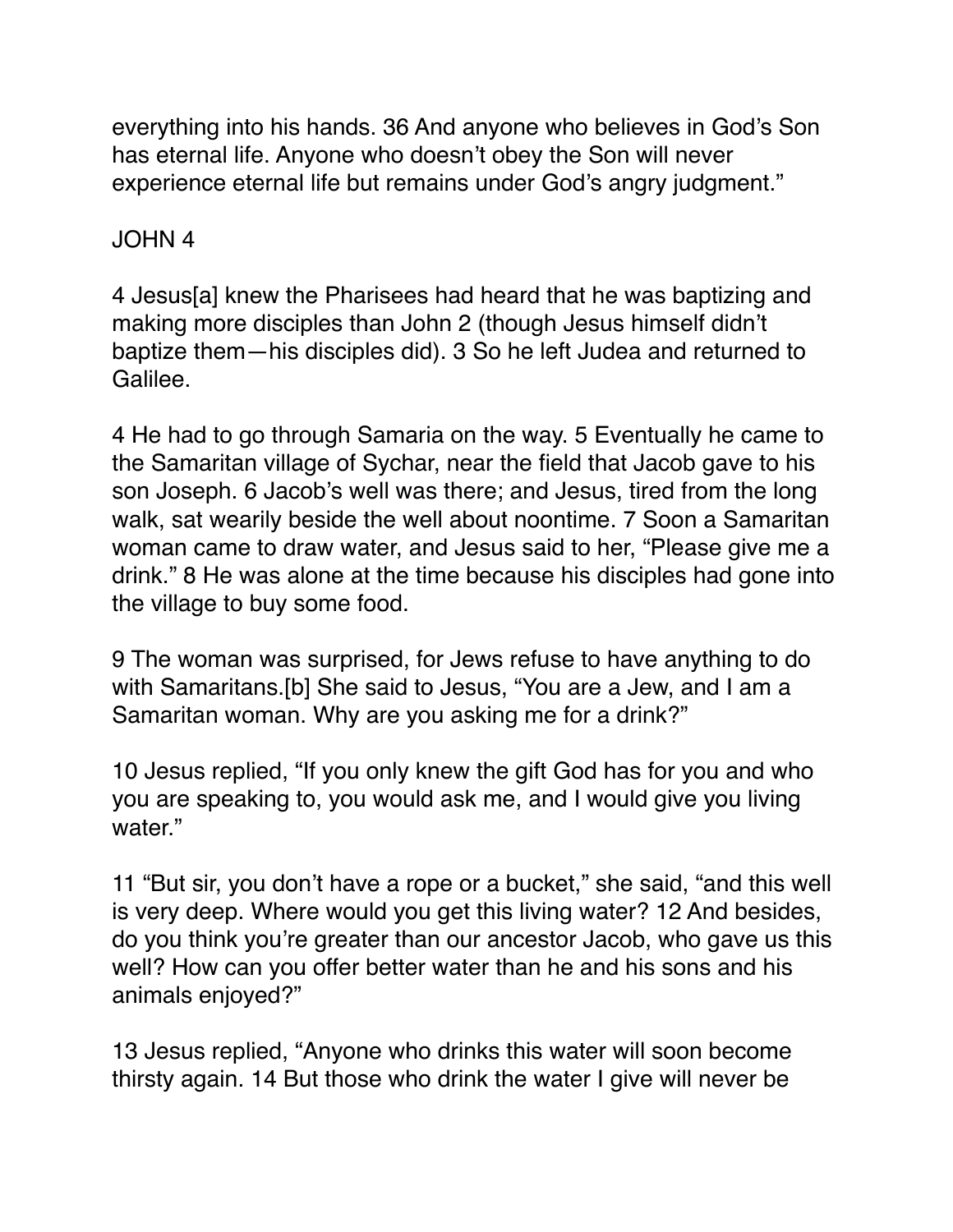thirsty again. It becomes a fresh, bubbling spring within them, giving them eternal life."

15 "Please, sir," the woman said, "give me this water! Then I'll never be thirsty again, and I won't have to come here to get water."

16 "Go and get your husband," Jesus told her.

17 "I don't have a husband," the woman replied.

Jesus said, "You're right! You don't have a husband— 18 for you have had five husbands, and you aren't even married to the man you're living with now. You certainly spoke the truth!"

19 "Sir," the woman said, "you must be a prophet. 20 So tell me, why is it that you Jews insist that Jerusalem is the only place of worship, while we Samaritans claim it is here at Mount Gerizim,[c] where our ancestors worshiped?"

21 Jesus replied, "Believe me, dear woman, the time is coming when it will no longer matter whether you worship the Father on this mountain or in Jerusalem. 22 You Samaritans know very little about the one you worship, while we Jews know all about him, for salvation comes through the Jews. 23 But the time is coming—indeed it's here now—when true worshipers will worship the Father in spirit and in truth. The Father is looking for those who will worship him that way. 24 For God is Spirit, so those who worship him must worship in spirit and in truth."

25 The woman said, "I know the Messiah is coming—the one who is called Christ. When he comes, he will explain everything to us."

26 Then Jesus told her, "I am the Messiah!"[d]

27 Just then his disciples came back. They were shocked to find him talking to a woman, but none of them had the nerve to ask, "What do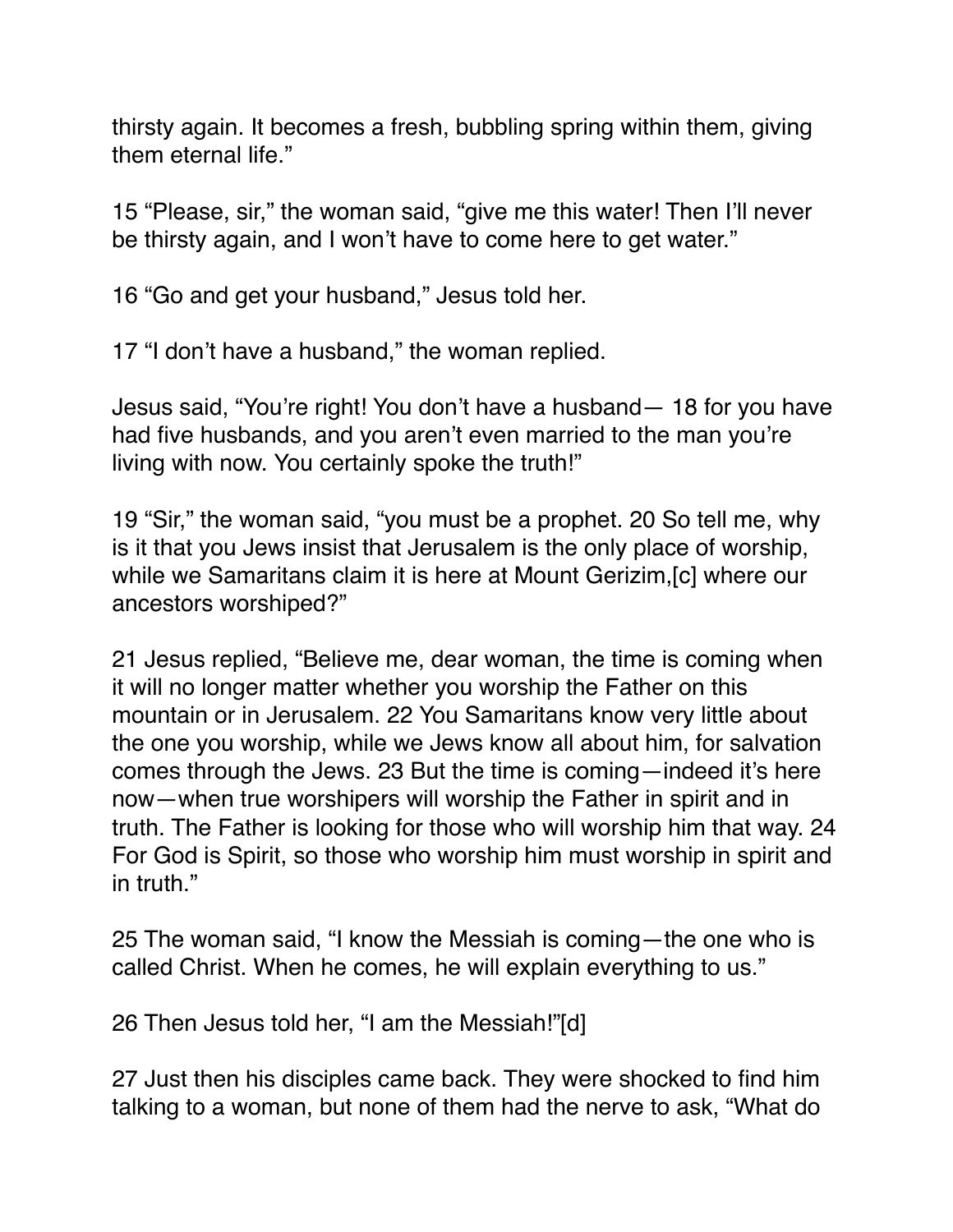you want with her?" or "Why are you talking to her?" 28 The woman left her water jar beside the well and ran back to the village, telling everyone, 29 "Come and see a man who told me everything I ever did! Could he possibly be the Messiah?" 30 So the people came streaming from the village to see him.

31 Meanwhile, the disciples were urging Jesus, "Rabbi, eat something."

32 But Jesus replied, "I have a kind of food you know nothing about."

33 "Did someone bring him food while we were gone?" the disciples asked each other.

34 Then Jesus explained: "My nourishment comes from doing the will of God, who sent me, and from finishing his work. 35 You know the saying, 'Four months between planting and harvest.' But I say, wake up and look around. The fields are already ripe[e] for harvest. 36 The harvesters are paid good wages, and the fruit they harvest is people brought to eternal life. What joy awaits both the planter and the harvester alike! 37 You know the saying, 'One plants and another harvests.' And it's true. 38 I sent you to harvest where you didn't plant; others had already done the work, and now you will get to gather the harvest."

## Many Samaritans Believe

39 Many Samaritans from the village believed in Jesus because the woman had said, "He told me everything I ever did!" 40 When they came out to see him, they begged him to stay in their village. So he stayed for two days, 41 long enough for many more to hear his message and believe. 42 Then they said to the woman, "Now we believe, not just because of what you told us, but because we have heard him ourselves. Now we know that he is indeed the Savior of the world."

Jesus Heals an Official's Son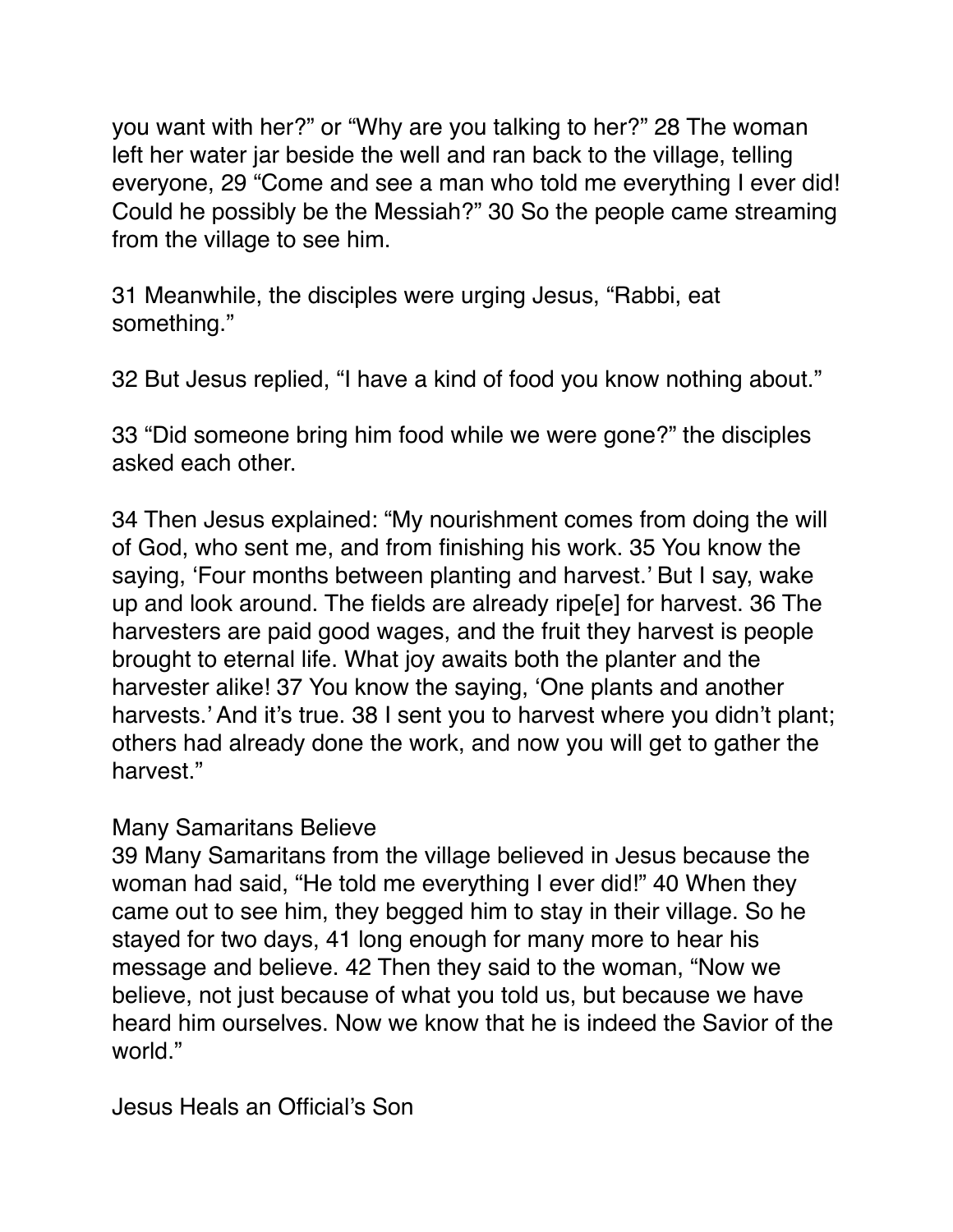43 At the end of the two days, Jesus went on to Galilee. 44 He himself had said that a prophet is not honored in his own hometown. 45 Yet the Galileans welcomed him, for they had been in Jerusalem at the Passover celebration and had seen everything he did there.

46 As he traveled through Galilee, he came to Cana, where he had turned the water into wine. There was a government official in nearby Capernaum whose son was very sick. 47 When he heard that Jesus had come from Judea to Galilee, he went and begged Jesus to come to Capernaum to heal his son, who was about to die.

48 Jesus asked, "Will you never believe in me unless you see miraculous signs and wonders?"

49 The official pleaded, "Lord, please come now before my little boy dies."

50 Then Jesus told him, "Go back home. Your son will live!" And the man believed what Jesus said and started home.

51 While the man was on his way, some of his servants met him with the news that his son was alive and well. 52 He asked them when the boy had begun to get better, and they replied, "Yesterday afternoon at one o'clock his fever suddenly disappeared!" 53 Then the father realized that that was the very time Jesus had told him, "Your son will live." And he and his entire household believed in Jesus. 54 This was the second miraculous sign Jesus did in Galilee after coming from Judea.

# JOHN 5

5 Afterward Jesus returned to Jerusalem for one of the Jewish holy days. [Note: If it was the Passover, it marks the first anniversary of Jesus' ministry.] 2 Inside the city, near the Sheep Gate, was the pool of Bethesda,[a] with five covered porches. 3 Crowds of sick people blind, lame, or paralyzed—lay on the porches. 5 One of the men lying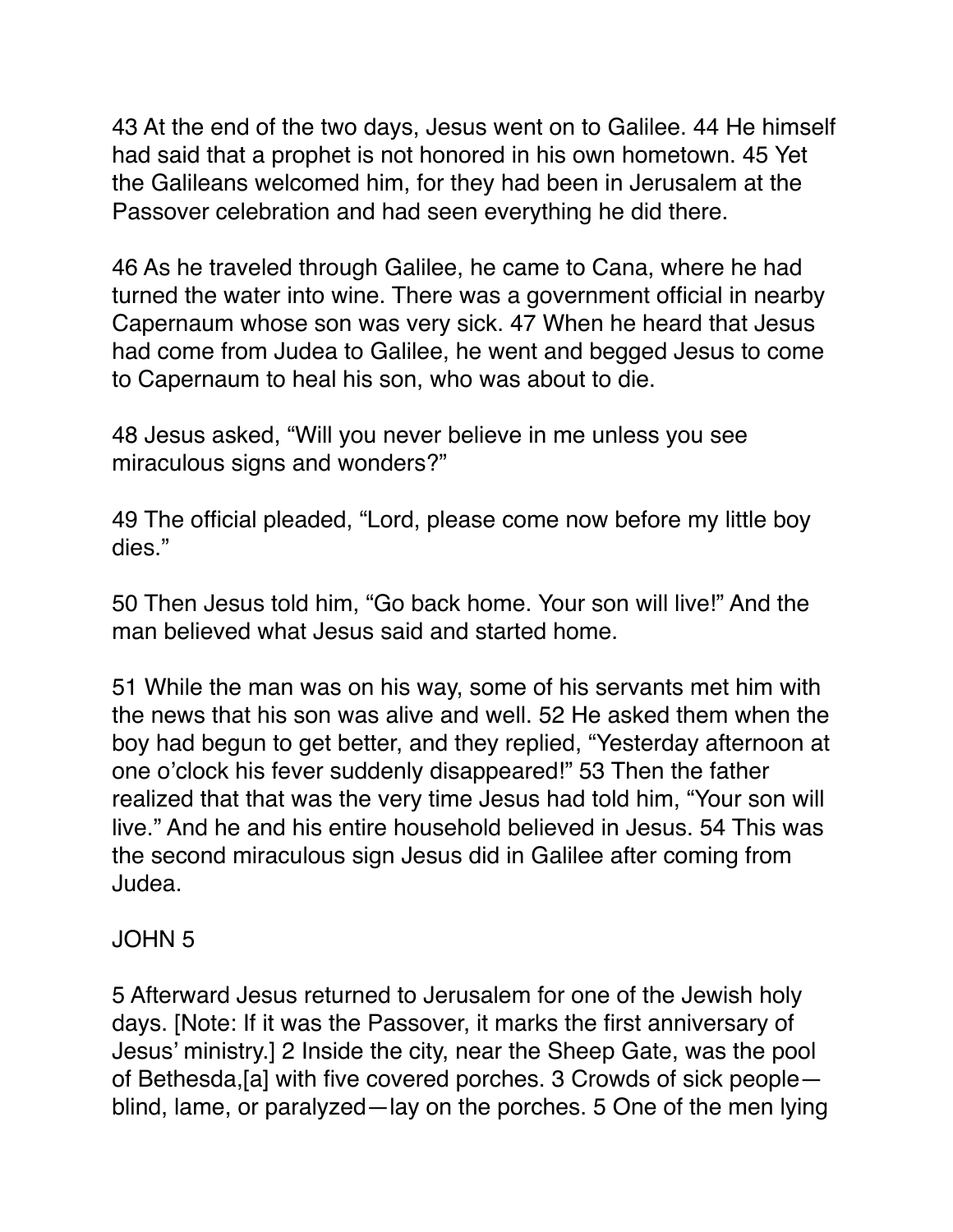there had been sick for thirty-eight years. 6 When Jesus saw him and knew he had been ill for a long time, he asked him, "Would you like to get well?"

7 "I can't, sir," the sick man said, "for I have no one to put me into the pool when the water bubbles up. Someone else always gets there ahead of me."

8 Jesus told him, "Stand up, pick up your mat, and walk!"

9 Instantly, the man was healed! He rolled up his sleeping mat and began walking! But this miracle happened on the Sabbath, 10 so the Jewish leaders objected. They said to the man who was cured, "You can't work on the Sabbath! The law doesn't allow you to carry that sleeping mat!"

11 But he replied, "The man who healed me told me, 'Pick up your mat and walk.'"

12 "Who said such a thing as that?" they demanded.

13 The man didn't know, for Jesus had disappeared into the crowd. 14 But afterward Jesus found him in the Temple and told him, "Now you are well; so stop sinning, or something even worse may happen to you." 15 Then the man went and told the Jewish leaders that it was Jesus who had healed him.

Jesus Claims to Be the Son of God

16 So the Jewish leaders began harassing Jesus for breaking the Sabbath rules. 17 But Jesus replied, "My Father is always working, and so am I." 18 So the Jewish leaders tried all the harder to find a way to kill him. For he not only broke the Sabbath, he called God his Father, thereby making himself equal with God. *[Note: In Jewish society of that day, the first-born son was viewed as equal with his father.]*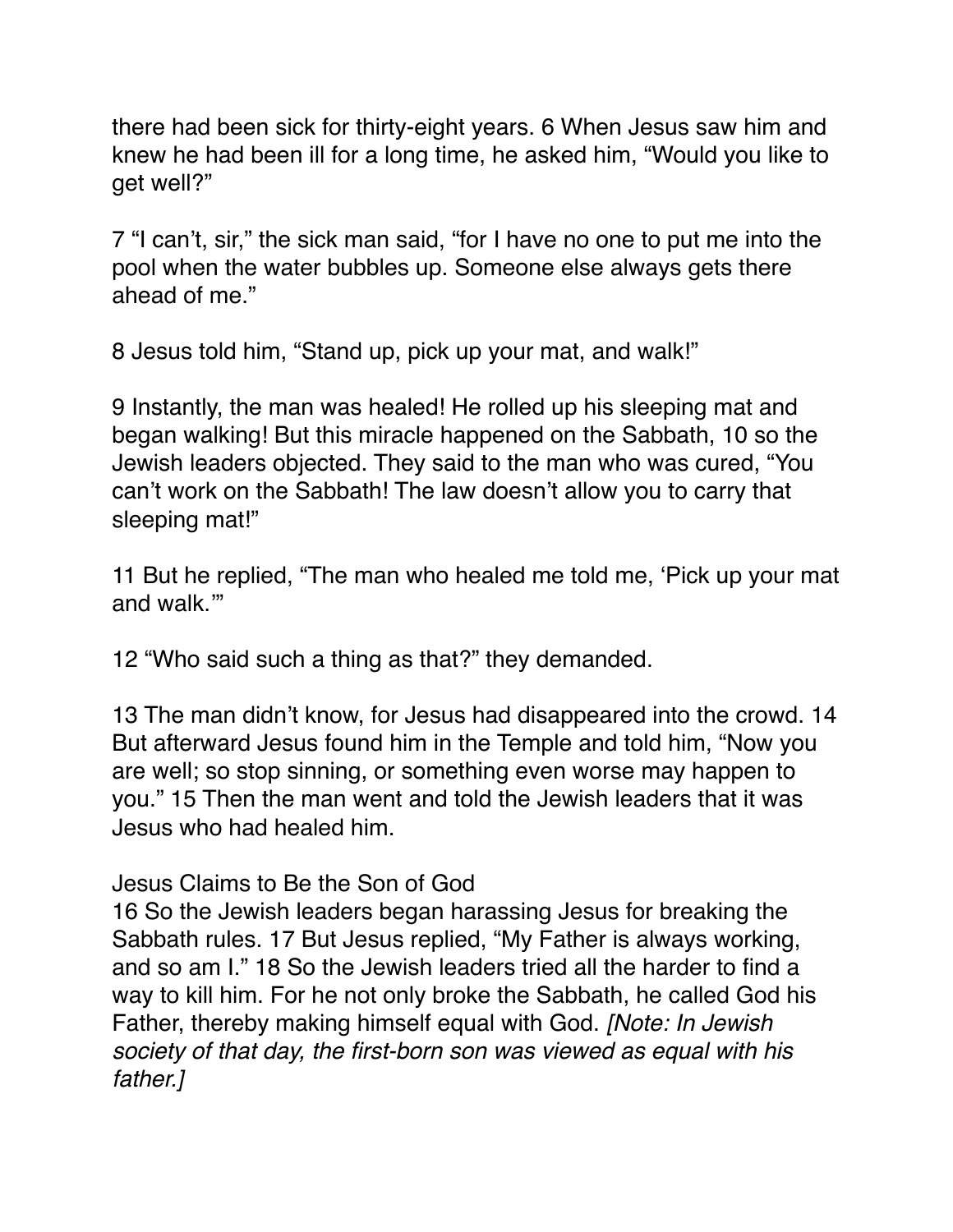#### Jesus' defense

19 Defense #1 So Jesus explained, "I tell you the truth, the Son can do nothing by himself. He does only what he sees the Father doing. Whatever the Father does, the Son also does. 20 For the Father loves the Son and shows him everything he is doing. In fact, the Father will show him how to do even greater works than healing this man. Then you will truly be astonished. 21 For just as the Father gives life to those he raises from the dead, so the Son gives life to anyone he wants. 22 Defense #2 In addition, the Father judges no one. Instead, he has given the Son absolute authority to judge, 23 so that everyone will honor the Son, just as they honor the Father. Anyone who does not honor the Son is certainly not honoring the Father who sent him.

24 Defense #3 "I tell you the truth, those who listen to my message and believe in God who sent me have eternal life. They will never be condemned for their sins, but they have already passed from death into life.

25 Defense  $#4$  "And I assure you that the time is coming, indeed it's here now, when the dead will hear my voice—the voice of the Son of God. And those who listen will live. 26 The Father has life in himself, and he has granted that same life-giving power to his Son. 27 And he has given him authority to judge everyone because he is the Son of Man.[d] 28 Don't be so surprised! Indeed, the time is coming when all the dead in their graves will hear the voice of God's Son, 29 and they will rise again. Those who have done good will rise to experience eternal life, and those who have continued in evil will rise to experience judgment. 30 I can do nothing on my own. I judge as God tells me. Therefore, my judgment is just, because I carry out the will of the one who sent me, not my own will.

#### Witnesses to Jesus' claims to be the Messiah

31 "If I were to testify on my own behalf, my testimony would not be valid. 32 But someone else is also testifying about me, and I assure you that everything he says about me is true. 33 In fact, you sent investigators to listen to John the Baptist, and his testimony about me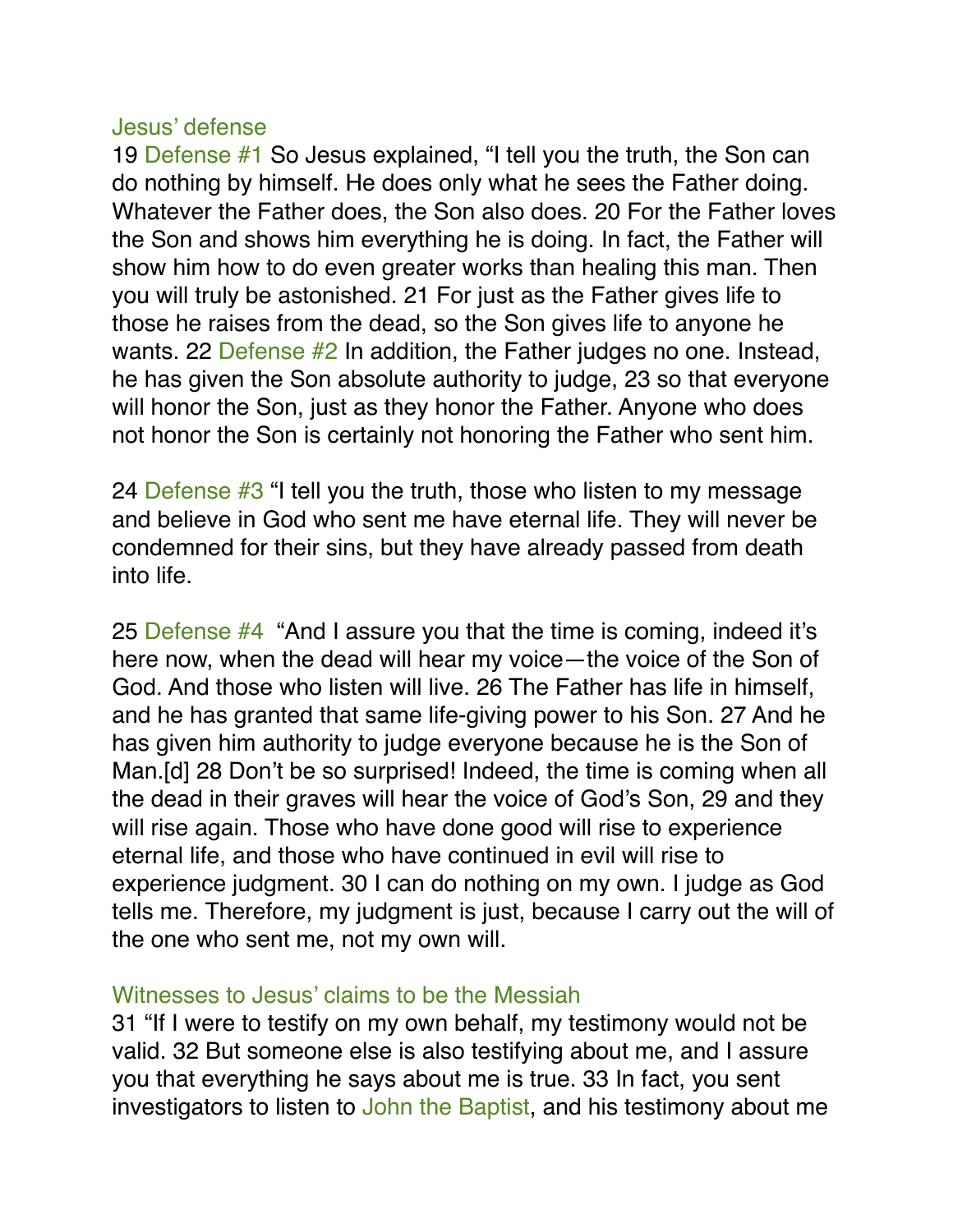was true. 34 Of course, I have no need of human witnesses, but I say these things so you might be saved. 35 John was like a burning and shining lamp, and you were excited for a while about his message. 36 But I have a greater witness than John—my teachings and my miracles. The Father gave me these works to accomplish, and they prove that he sent me. 37 And the Father who sent me has testified about me himself. You have never heard his voice or seen him face to face, 38 and you do not have his message in your hearts, because you do not believe me—the one he sent to you.

39 "You search the Scriptures because you think they give you eternal life. But the Scriptures point to me! 40 Yet you refuse to come to me to receive this life.

41 "Your approval means nothing to me, 42 because I know you don't have God's love within you. 43 For I have come to you in my Father's name, and you have rejected me. Yet if others come in their own name, you gladly welcome them. 44 No wonder you can't believe! For you gladly honor each other, but you don't care about the honor that comes from the one who alone is God.[e]

45 "Yet it isn't I who will accuse you before the Father. Moses will accuse you! Yes, Moses, in whom you put your hopes. 46 If you really believed Moses, you would believe me, because he wrote about me. 47 But since you don't believe what he wrote, how will you believe what I say?"

# JOHN 6

6 After this, Jesus crossed over to the far side of the Sea of Galilee, also known as the Sea of Tiberias. 2 A huge crowd kept following him wherever he went, because they saw his miraculous signs as he healed the sick. 3 Then Jesus climbed a hill and sat down with his disciples around him. 4 (It was nearly time for the Jewish Passover celebration.) 5 Jesus soon saw a huge crowd of people coming to look for him. Turning to Philip, he asked, "Where can we buy bread to feed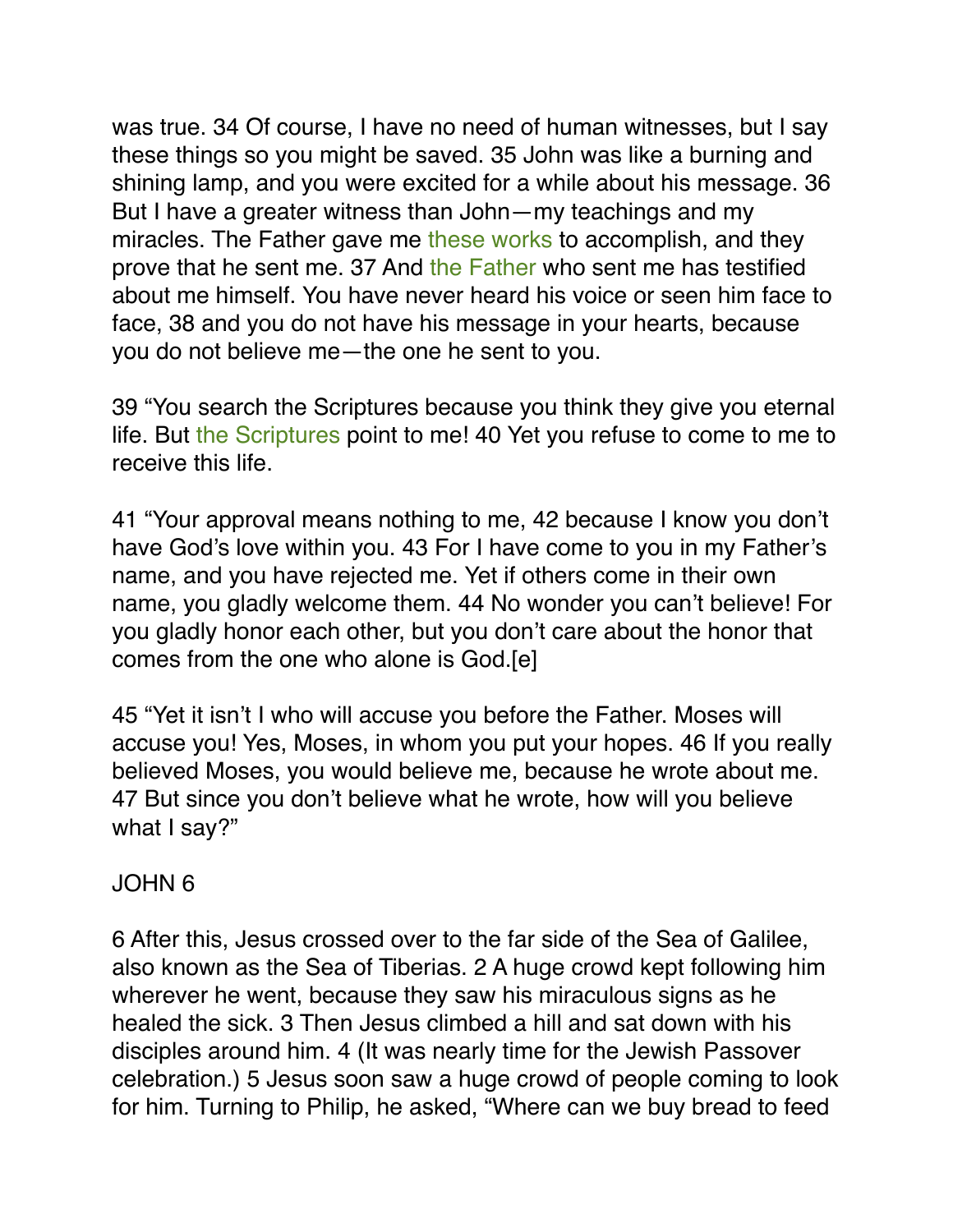all these people?" 6 He was testing Philip, for he already knew what he was going to do.

7 Philip replied, "Even if we worked for months, we wouldn't have enough money to feed them!"

8 Then Andrew, Simon Peter's brother, spoke up. 9 "There's a young boy here with five barley loaves and two fish. But what good is that with this huge crowd?"

10 "Tell everyone to sit down," Jesus said. So they all sat down on the grassy slopes. (The men alone numbered about 5,000.) 11 Then Jesus took the loaves, gave thanks to God, and distributed them to the people. Afterward he did the same with the fish. And they all ate as much as they wanted. 12 After everyone was full, Jesus told his disciples, "Now gather the leftovers, so that nothing is wasted." 13 So they picked up the pieces and filled twelve baskets with scraps left by the people who had eaten from the five barley loaves.

14 When the people saw him[b] do this miraculous sign, they exclaimed, "Surely, he is the Prophet we have been expecting!"[c] 15 When Jesus saw that they were ready to force him to be their king, he slipped away into the hills by himself.

#### Jesus Walks on Water

16 That evening Jesus' disciples went down to the shore to wait for him. 17 But as darkness fell and Jesus still hadn't come back, they got into the boat and headed across the lake toward Capernaum. 18 Soon a gale swept down upon them, and the sea grew very rough. 19 They had rowed three or four miles[d] when suddenly they saw Jesus walking on the water toward the boat. They were terrified, 20 but he called out to them, "Don't be afraid. I am here![e]" 21 Then they were eager to let him in the boat, and immediately they arrived at their destination!

Jesus, the Bread of Life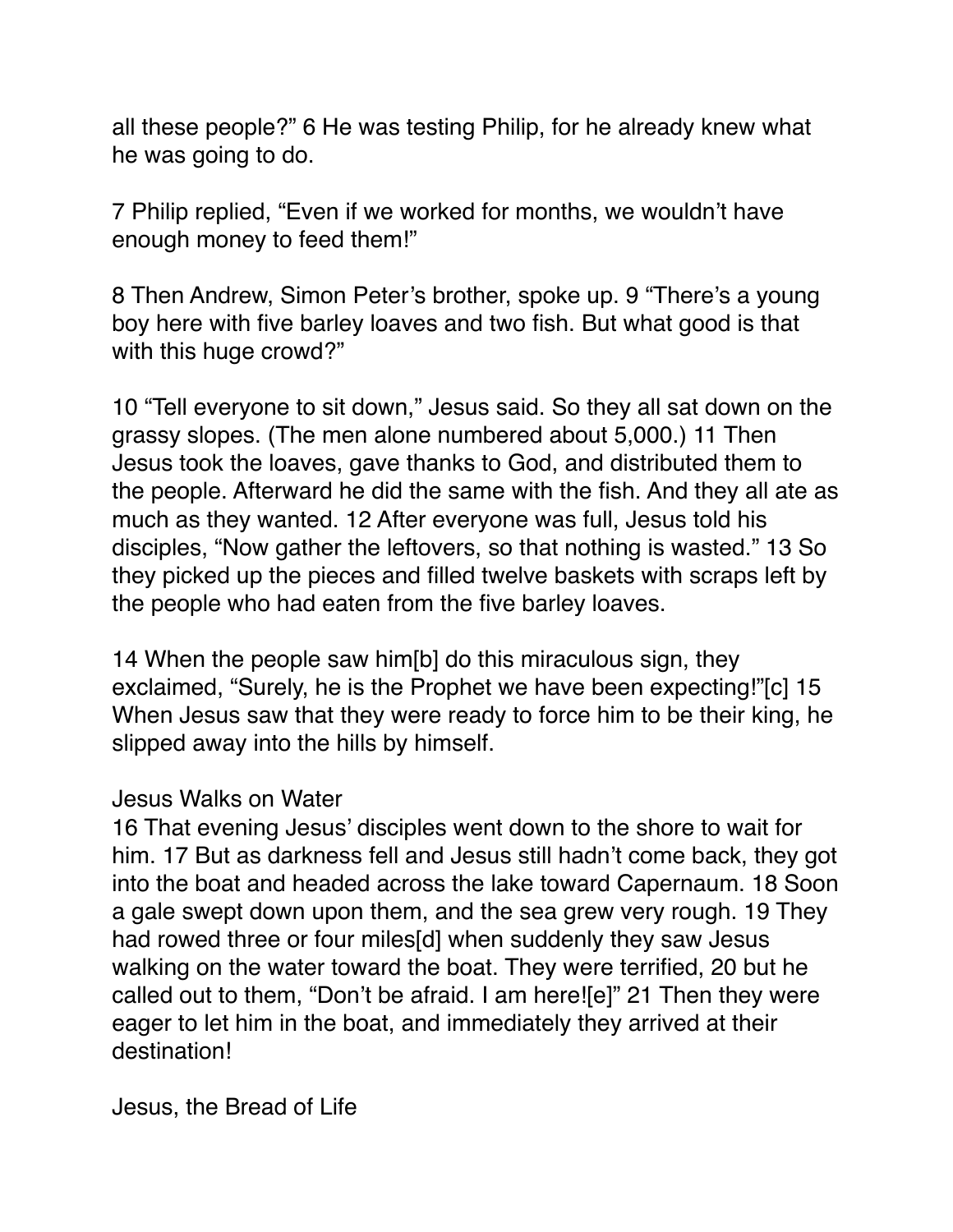22 The next day the crowd that had stayed on the far shore saw that the disciples had taken the only boat, and they realized Jesus had not gone with them. 23 Several boats from Tiberias landed near the place where the Lord had blessed the bread and the people had eaten. 24 So when the crowd saw that neither Jesus nor his disciples were there, they got into the boats and went across to Capernaum to look for him. 25 They found him on the other side of the lake and asked, "Rabbi, when did you get here?"

26 Jesus replied, "I tell you the truth, you want to be with me because I fed you, not because you understood the miraculous signs. 27 But don't be so concerned about perishable things like food. Spend your energy seeking the eternal life that the Son of Man can give you. For God the Father has given me the seal of his approval."

28 They replied, "We want to perform God's works, too. What should we do?"

29 Jesus told them, "This is the only work God wants from you: Believe in the one he has sent."

30 They answered, "Show us a miraculous sign if you want us to believe in you. What can you do? 31 After all, our ancestors ate manna while they journeyed through the wilderness! The Scriptures say, 'Moses gave them bread from heaven to eat.' "

32 Jesus said, "I tell you the truth, Moses didn't give you bread from heaven. My Father did. And now he offers you the true bread from heaven. 33 The true bread of God is the one who comes down from heaven and gives life to the world."

34 "Sir," they said, "give us that bread every day."

35 Jesus replied, "I am the bread of life. Whoever comes to me will never be hungry again. Whoever believes in me will never be thirsty. 36 But you haven't believed in me even though you have seen me. 37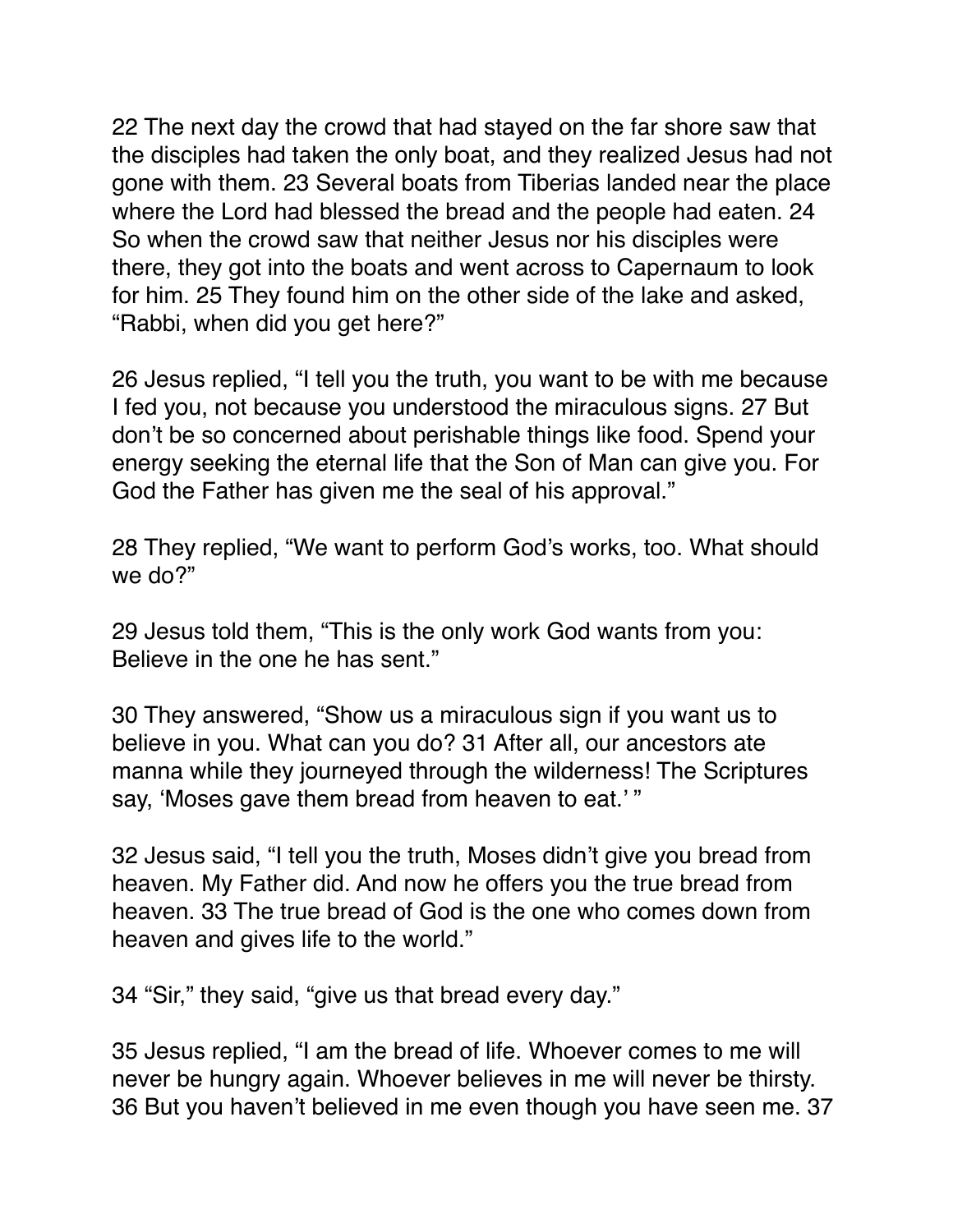However, those the Father has given me will come to me, and I will never reject them. 38 For I have come down from heaven to do the will of God who sent me, not to do my own will. 39 And this is the will of God, that I should not lose even one of all those he has given me, but that I should raise them up at the last day. 40 For it is my Father's will that all who see his Son and believe in him should have eternal life. I will raise them up at the last day."

41 Then the people began to murmur in disagreement because he had said, "I am the bread that came down from heaven." 42 They said, "Isn't this Jesus, the son of Joseph? We know his father and mother. How can he say, 'I came down from heaven'?"

43 But Jesus replied, "Stop complaining about what I said. 44 For no one can come to me unless the Father who sent me draws them to me, and at the last day I will raise them up. 45 As it is written in the Scriptures, 'They will all be taught by God.' Everyone who listens to the Father and learns from him comes to me. 46 (Not that anyone has ever seen the Father; only I, who was sent from God, have seen him.)

## The First of Jesus' "I AM's"

47 "I tell you the truth, anyone who believes has eternal life. 48 Yes, I am the bread of life! 49 Your ancestors ate manna in the wilderness, but they all died. 50 Anyone who eats the bread from heaven, however, will never die. 51 I am the living bread that came down from heaven. Anyone who eats this bread will live forever; and this bread, which I will offer so the world may live, is my flesh."

52 Then the people began arguing with each other about what he meant. "How can this man give us his flesh to eat?" they asked.

53 So Jesus said again, "I tell you the truth, unless you eat the flesh of the Son of Man and drink his blood, you cannot have eternal life within you. 54 But anyone who eats my flesh and drinks my blood has eternal life, and I will raise that person at the last day. 55 For my flesh is true food, and my blood is true drink. 56 Anyone who eats my flesh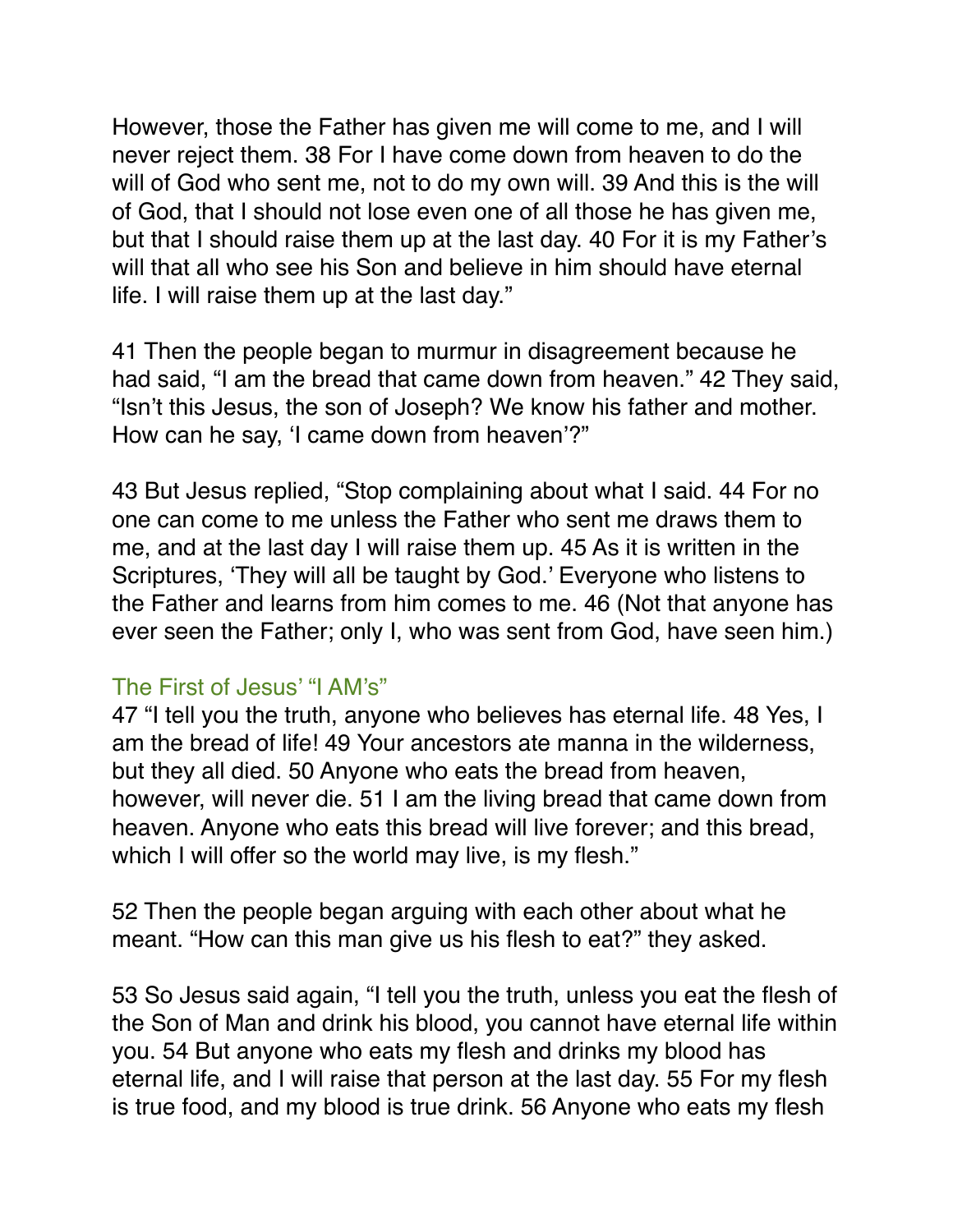and drinks my blood remains in me, and I in him. 57 I live because of the living Father who sent me; in the same way, anyone who feeds on me will live because of me. 58 I am the true bread that came down from heaven. Anyone who eats this bread will not die as your ancestors did (even though they ate the manna) but will live forever."

59 He said these things while he was teaching in the synagogue in Capernaum.

60 Many of his disciples said, "This is very hard to understand. How can anyone accept it?"

61 Jesus was aware that his disciples were complaining, so he said to them, "Does this offend you? 62 Then what will you think if you see the Son of Man ascend to heaven again? 63 The Spirit alone gives eternal life. Human effort accomplishes nothing. And the very words I have spoken to you are spirit and life. 64 But some of you do not believe me." (For Jesus knew from the beginning which ones didn't believe, and he knew who would betray him.) 65 Then he said, "That is why I said that people can't come to me unless the Father gives them to me."

66 At this point many of his disciples turned away and deserted him. 67 Then Jesus turned to the Twelve and asked, "Are you also going to leave?"

68 Simon Peter replied, "Lord, to whom would we go? You have the words that give eternal life. 69 We believe, and we know you are the Holy One of God."

70 Then Jesus said, "I chose the twelve of you, but one is a devil." 71 He was speaking of Judas, son of Simon Iscariot, one of the Twelve, who would later betray him.

JOHN 7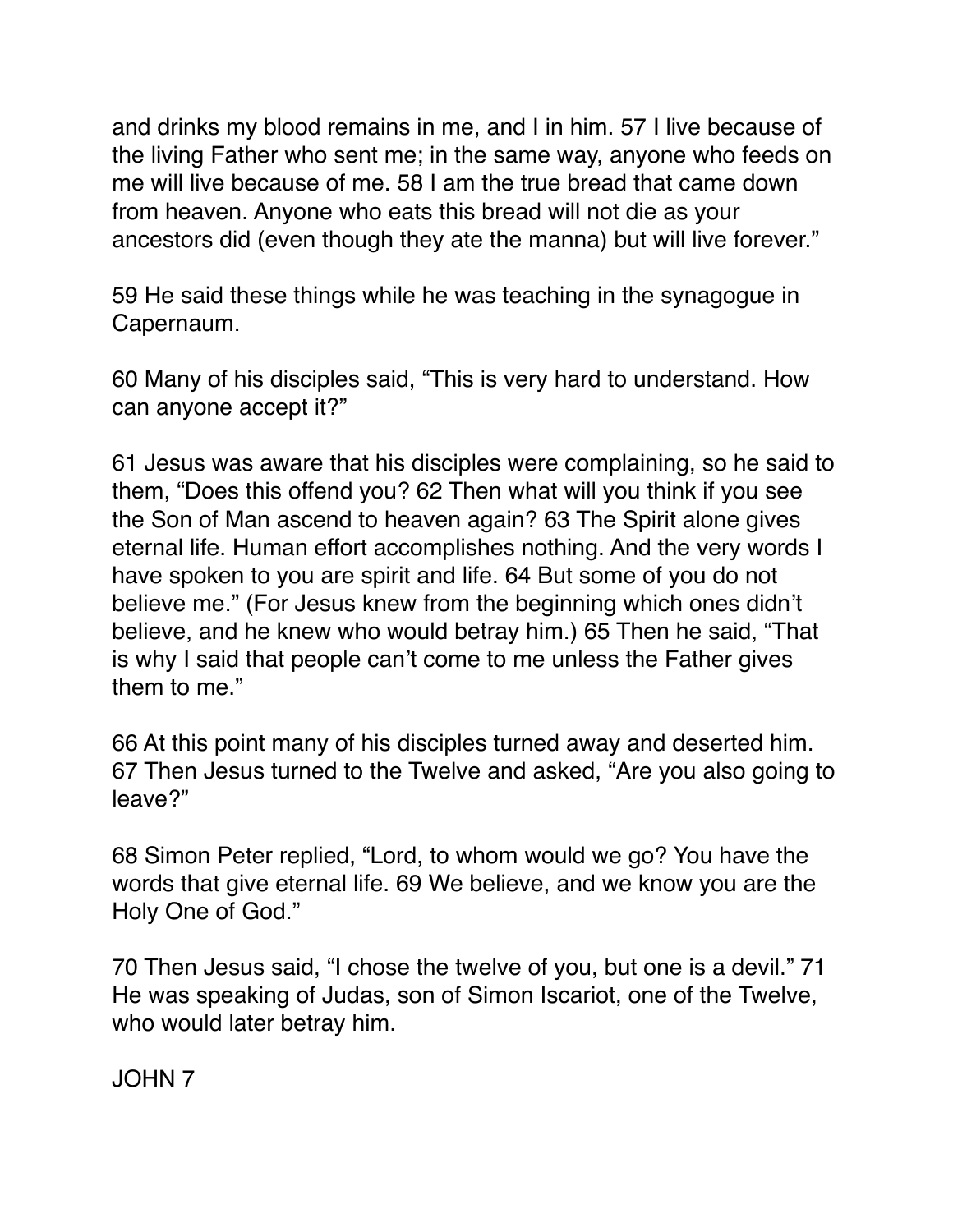7 After this, Jesus traveled around Galilee. He wanted to stay out of Judea, where the Jewish leaders were plotting his death. 2 But soon it was time for the Jewish Festival of Shelters, 3 and Jesus' brothers said to him, "Leave here and go to Judea, where your followers can see your miracles! 4 You can't become famous if you hide like this! If you can do such wonderful things, show yourself to the world!" 5 For even his brothers didn't believe in him.

6 Jesus replied, "Now is not the right time for me to go, but you can go anytime. 7 The world can't hate you, but it does hate me because I accuse it of doing evil. 8 You go on. I'm not going to this festival, because my time has not yet come." 9 After saying these things, Jesus remained in Galilee.

## Jesus' Authority Questioned

10 But after his brothers left for the festival, Jesus also went, though secretly, staying out of public view. 11 The Jewish leaders tried to find him at the festival and kept asking if anyone had seen him. 12 There was a lot of grumbling about him among the crowds. Some argued, "He's a good man," but others said, "He's nothing but a fraud who deceives the people." 13 But no one had the courage to speak favorably about him in public, for they were afraid of getting in trouble with the Jewish leaders.

14 Then, midway through the festival, Jesus went up to the Temple and began to teach. 15 The people were surprised when they heard him. "How does he know so much when he hasn't been trained by any Rabbi in any Rabbinic school?" they asked.

16 So Jesus told them, "My message is not my own; it comes from God and He sent me to teach it. 17 Anyone who wants to do the will of God will know whether my teaching is from God or is merely my own. 18 Those who speak for themselves want glory only for themselves, but a person who seeks to honor the one who sent him speaks truth, not lies. 19 Moses gave you the law, but none of you obeys it! In fact, you are trying to kill me."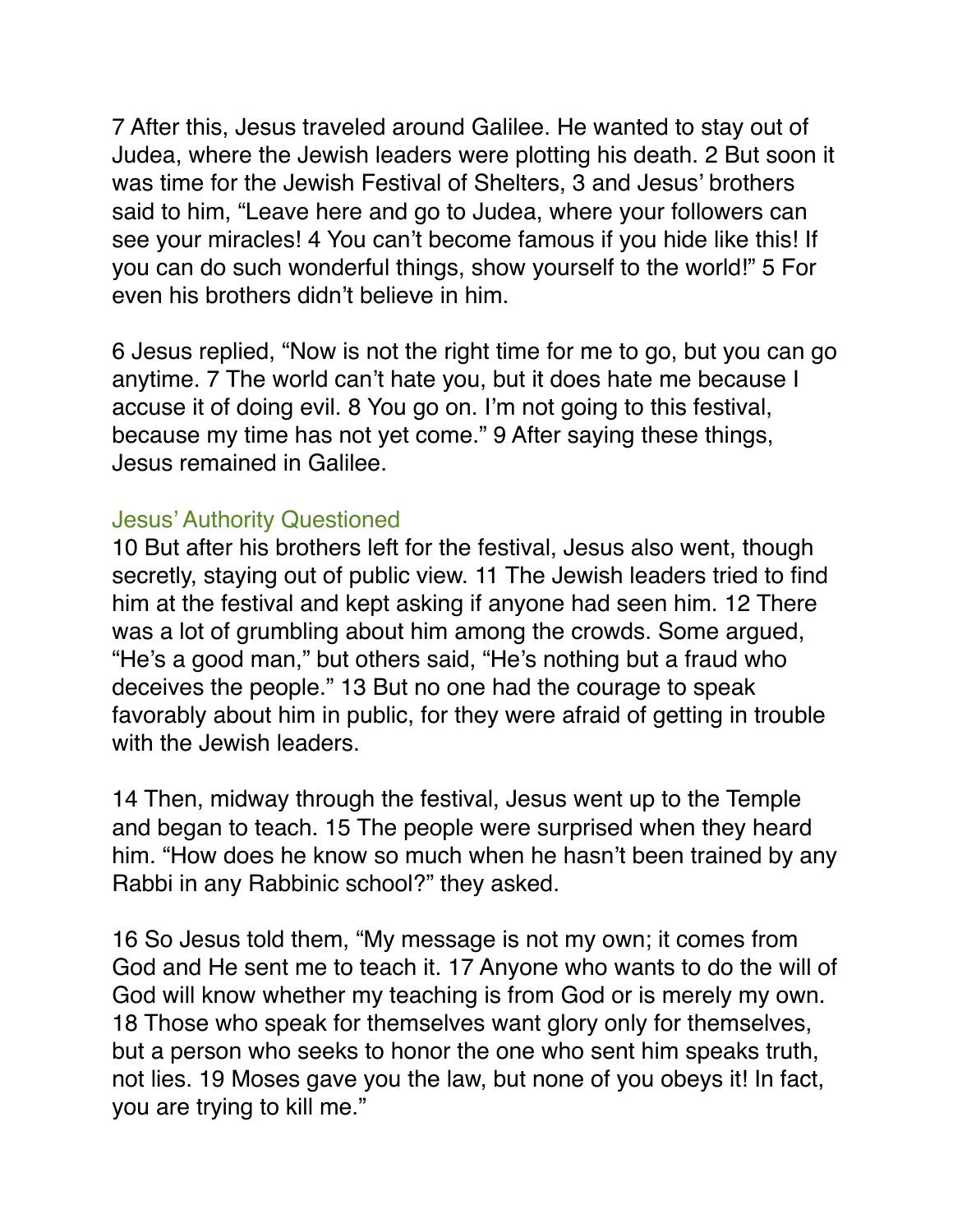20 The crowd replied, "You're demon possessed! Who's trying to kill you?"

21 Jesus replied, "I did one miracle on the Sabbath, and you were amazed, because this violated the Pharisees' teachings. 22 But you work on the Sabbath, too, when you obey Moses' law of circumcision. (Actually, this tradition of circumcision began with the patriarchs, long before the law of Moses.) 23 For if the correct time for circumcising your son falls on the Sabbath, you go ahead and do it so as not to break the law of Moses. So why should you be angry with me for healing a man on the Sabbath? 24 Look beneath the surface so you can judge correctly."

#### Jesus' Identity Questioned

25 Some of the people who lived in Jerusalem started to ask each other, "Isn't this the man they are trying to kill? 26 But here he is, speaking in public, and they say nothing to him. Could our leaders possibly believe that he is the Messiah? 27 But how could he be? For we know where this man comes from. When the Messiah comes, he will simply appear; no one will know where he comes from."

28 While Jesus was teaching in the Temple, he called out, "Yes, you know me, and you know where I was born. But I'm not here on my own. The one who sent me is true, and you don't know him. 29 But I know him because I come from him, and he sent me to you." 30 Then the leaders tried to arrest him; but no one laid a hand on him, because his time had not yet come.

31 Many among the crowds at the Temple believed in him. "After all," they said, "would you expect the Messiah to do more miraculous signs than this man has done?"

32 The Pharisees heard that the crowds were whispering such things, so they and the leading priests sent Temple guards to arrest Jesus.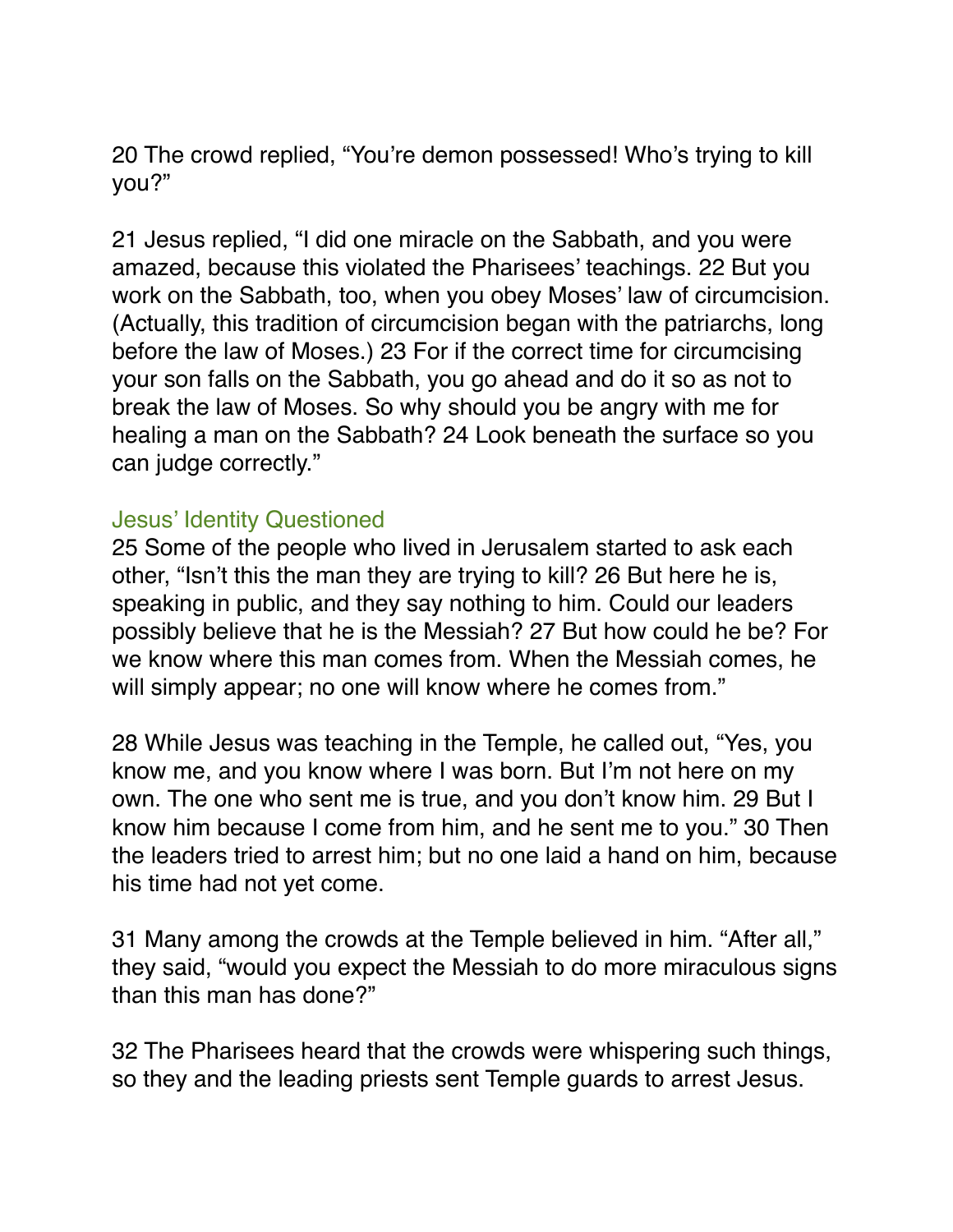33 But Jesus told them, "I will be with you only a little longer. Then I will return to the one who sent me. 34 You will search for me but not find me. And you cannot go where I am going."

35 The Jewish leaders were puzzled by this statement. "Where is he planning to go?" they asked. "Is he thinking of leaving the country and going to the Jews in other lands? Maybe he will even teach the Greek speaking Jews in other lands! 36 What does he mean when he says, 'You will search for me but not find me,' and 'You cannot go where I am going'?"

37 On the last day - [when the prayers for rain begin; on this day they pour out water, signifying the giving of the Holy Spirit to Israel, seven times as part of their ritual], the climax of the festival, Jesus stood and shouted to the crowds, "Anyone who is thirsty may come to me! 38 Anyone who believes in me may come and drink! For the Scriptures declare, 'Rivers of living water will flow from his heart.'" 39 (When he said "living water," he was speaking of the Spirit, who would be given to everyone believing in him. But the Spirit had not yet been given, because Jesus had not yet entered into his glory.)

40 When the crowds heard him say this, some of them declared, "Surely this man is the Prophet [Dt 15? - the prophet like unto Moses] we've been expecting." 41 Others said, "He is the Messiah." Still others from Judeah said, "But he can't be! Will the Messiah come from Galilee? 42 For the Scriptures clearly state that the Messiah will be born of the royal line of David, in Bethlehem, the village where King David was born." 43 So the crowd became divided about him. 44 Some even wanted him arrested, but no one laid a hand on him.

45 When the Temple guards returned without having arrested Jesus, the leading priests and Pharisees demanded, "Why didn't you bring him in?"

46 "We have never heard anyone speak the way He does!" the guards responded.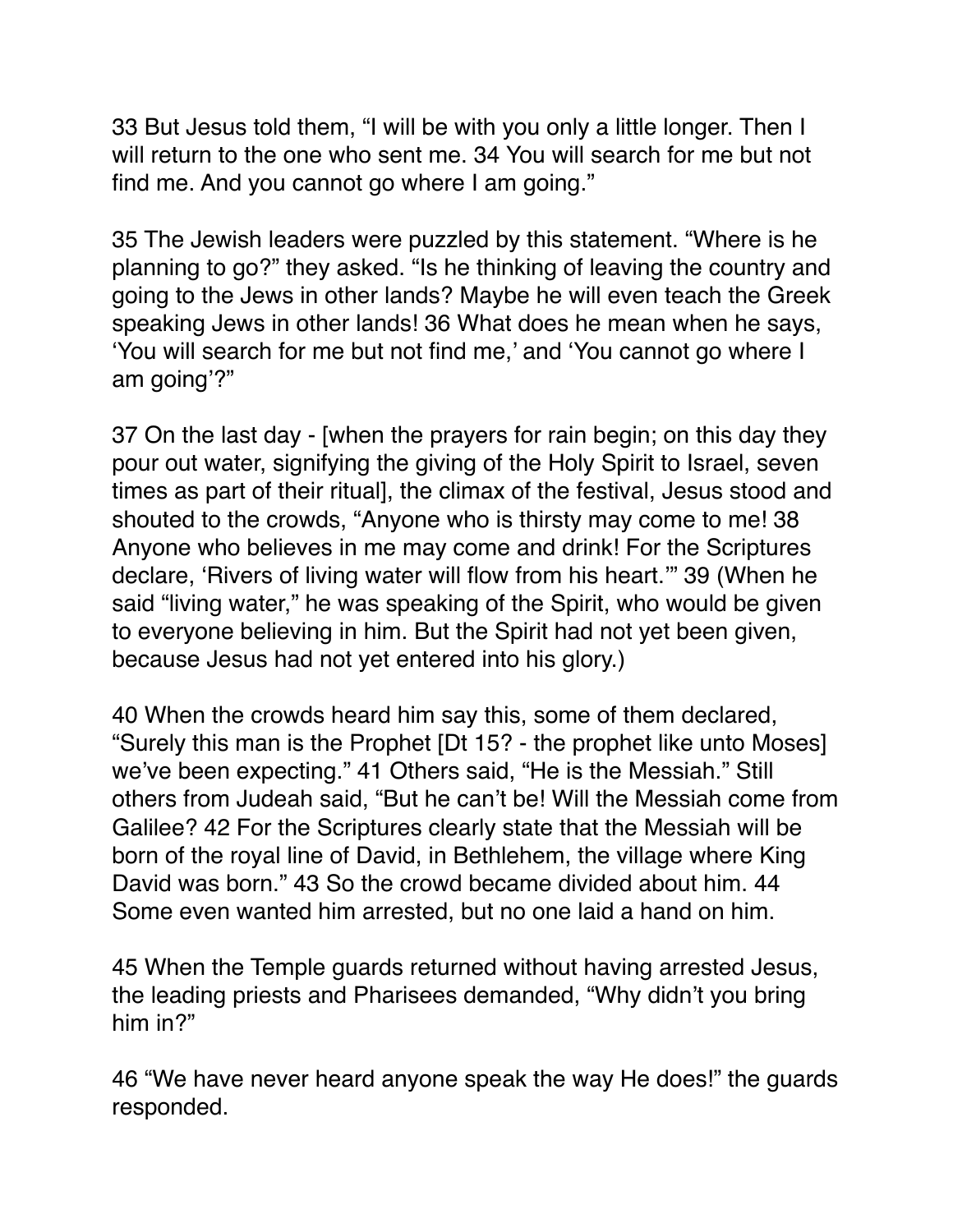47 "Have you been led astray, too?" the Pharisees mocked. 48 "Is there a single one of us rulers or Pharisees who believes in him? 49 This foolish crowd follows him, but they are ignorant of the law. God's curse is on them!"

50 But then Nicodemus, the leader who had met with Jesus earlier [and was a believer, though his peers did not know it], spoke up. 51 "Is it legal to convict a man before he is given a hearing?" he asked.

52 They replied, "Are you from Galilee, too? Search the Scriptures and see for yourself—no prophet ever comes from Galilee!" *[Note: They are not thinking straight: Hosea, Jonah, Elisha were from Galilee.]*

# JOHN 8

8 Jesus returned to the Mount of Olives, 2 but early the next morning he was back again at the Temple. A crowd soon gathered, and he sat down and taught them. 3 As he was speaking, the teachers of religious law and the Pharisees brought a woman who had been caught in the act of adultery. They put her in front of the crowd.

4 "Teacher," they said to Jesus, "this woman was caught in the act of adultery. 5 The law of Moses says to stone her. But you, what do you say?"

6 They were trying to trap him into saying something against Mosaic Law *[Note: rather than Mishnaic Law, which He kept side-stepping]* they could use against him, but Jesus stooped down and with his finger, he wrote in the dust. 7 They kept demanding an answer, so he stood up again and said, "All right, but let the one who has never sinned [this particular sin] throw the first stone - which is also something Moses said!" [Deuteronomy 13 and 17 say the witnesses cannot be guilty of the same sin!] 8 Then he stooped down again and with his finger, wrote in the dust. *[Note: the emphasis is on his finger:*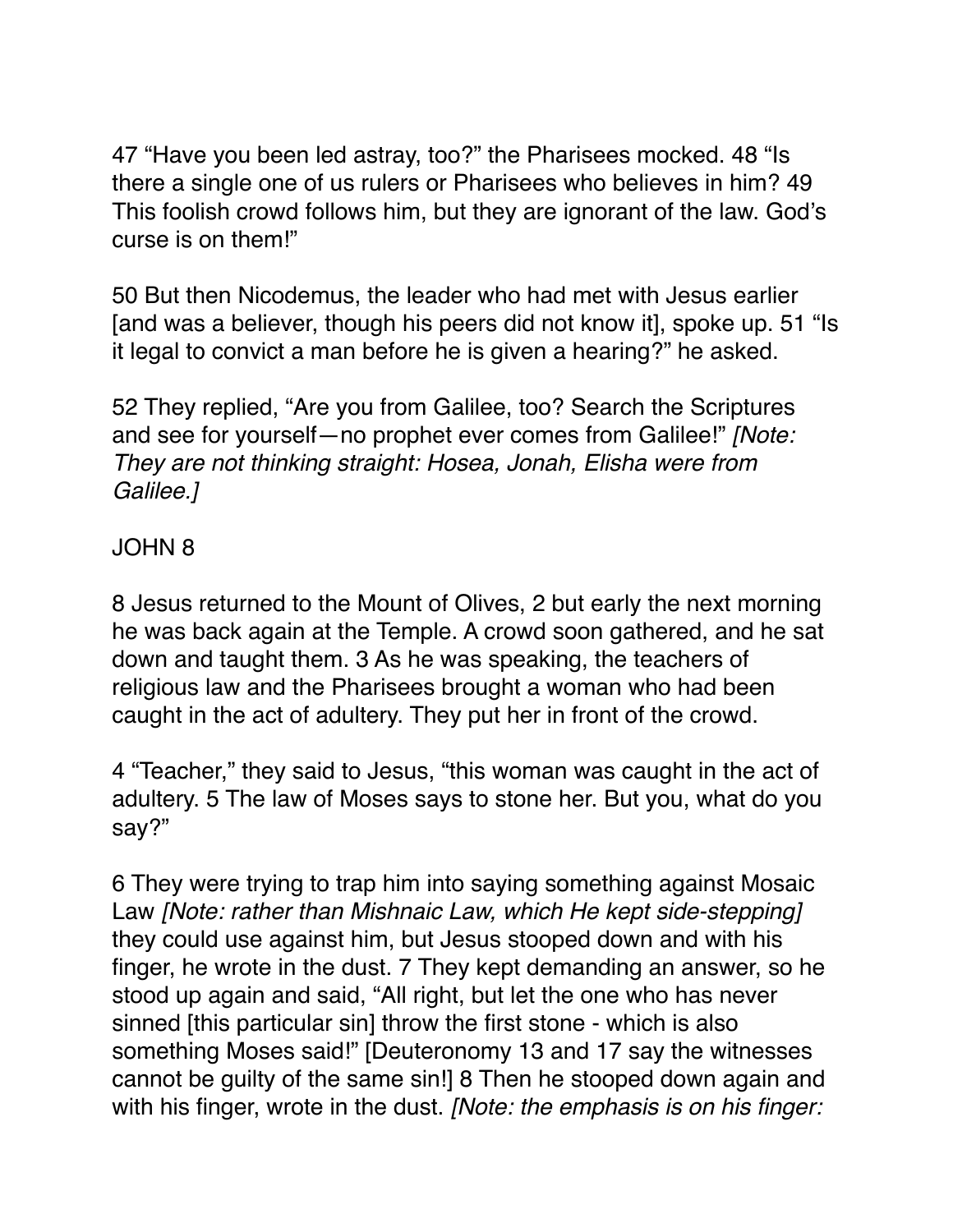*Ex. 32:15-16, etc., because Jesus is the Author of the Mosaic Laws which he wrote with his finger, so he knows everything about them including their punishments.]*

9 When the accusers heard this, they slipped away one by one, beginning with the oldest, until only Jesus was left in the middle of the crowd with the woman. 10 Then Jesus stood up again and said to the woman, "Where are your accusers? Didn't even one of them condemn you?"

11 "No, Lord," she said.

And Jesus said, "Neither do I. Go and sin no more."

*[Note: There was no longer any legal basis for condemning her, since there was no legal witness against her.]*

Jesus, the Light of the World

12 Jesus spoke to the people once more and said, "I am the light of the world. If you follow me, you won't have to walk in darkness, because you will have the light that leads to life."

13 The Pharisees replied, "You are making those claims about yourself! Such testimony is not valid."

14 Jesus told them, "These claims are valid even though I make them about myself. For I know where I came from and where I am going, but you don't know this about me. 15 You judge me by human standards, but I do not judge anyone. 16 And if I did, my judgment would be correct in every respect because I am not alone. The Father[a] who sent me is with me. 17 Your own law says that if two people agree about something, their witness is accepted as fact.[b] 18 I am one witness, and my Father who sent me is the other."

19 "Where is your father?" they asked.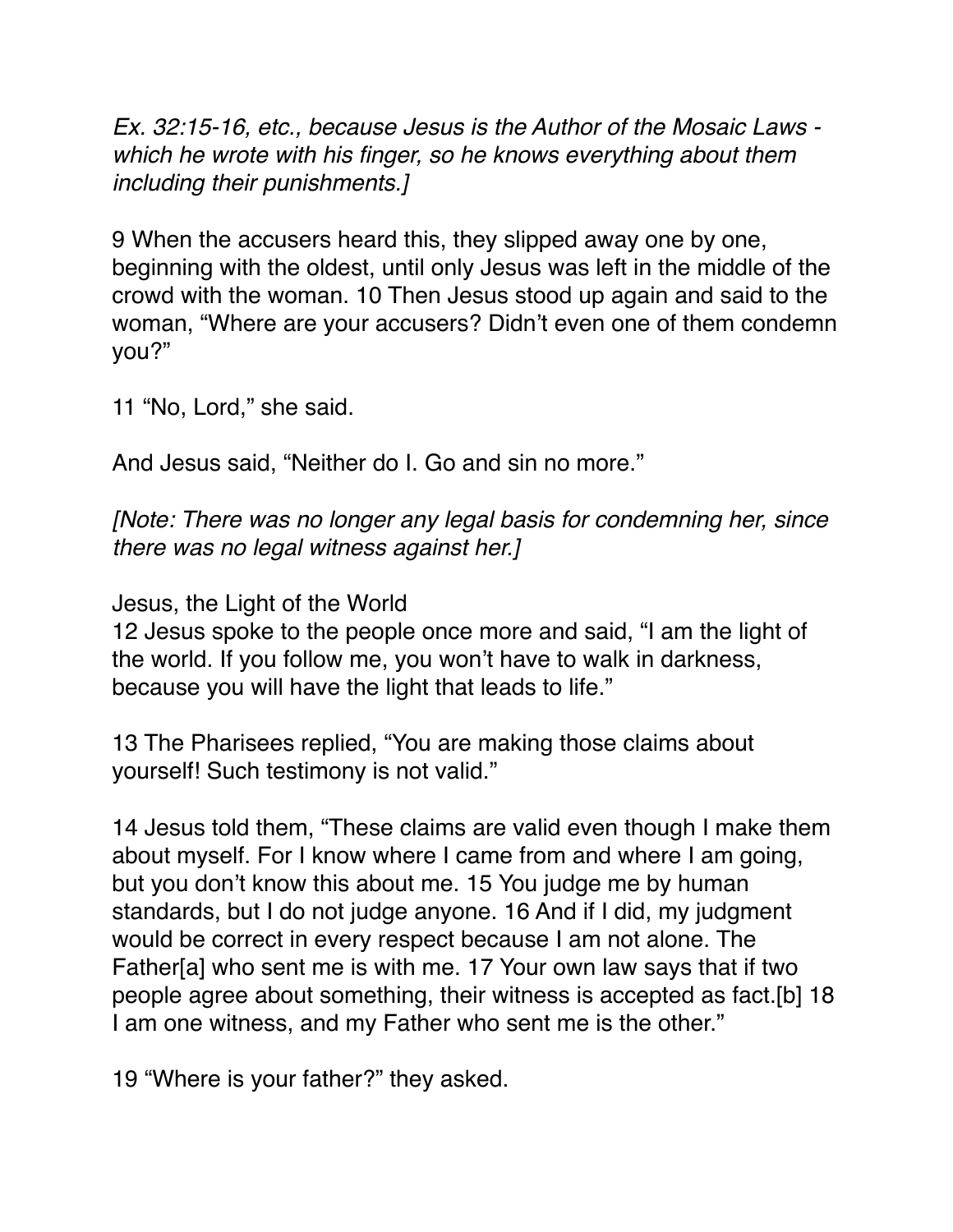Jesus answered, "Since you don't know who I am, you don't know who my Father is. If you knew me, you would also know my Father." 20 Jesus made these statements while he was teaching in the section of the Temple known as the Treasury. But he was not arrested, because his time[c] had not yet come.

21 Later Jesus said to them again, "I am going away. You will search for me but will die in your sin. You cannot come where I am going."

22 The people asked, "Is he planning to commit suicide? What does he mean, 'You cannot come where I am going'?"

23 Jesus continued, "You are from below; I am from above. You belong to this world; I do not. 24 That is why I said that you will die in your sins; for unless you believe that I am who I claim to be,[e] you will die in your sins."

25 "Who are you?" they demanded.

Jesus replied, "The one I have always claimed to be.[f] 26 I have much to say about you and much to condemn, but I won't. For I say only what I have heard from the one who sent me, and he is completely truthful." 27 But they still didn't understand that he was talking about his Father.

28 So Jesus said, "When you have lifted up the Son of Man on the cross, then you will understand that I am he.[g] I do nothing on my own but say only what the Father taught me. 29 And the one who sent me is with me—he has not deserted me. For I always do what pleases him." 30 Then many who heard him say these things believed in him.

31 Jesus said to the people who believed in him, "You are truly my disciples if you remain faithful to my teachings. 32 And you will know the truth, and the truth will set you free."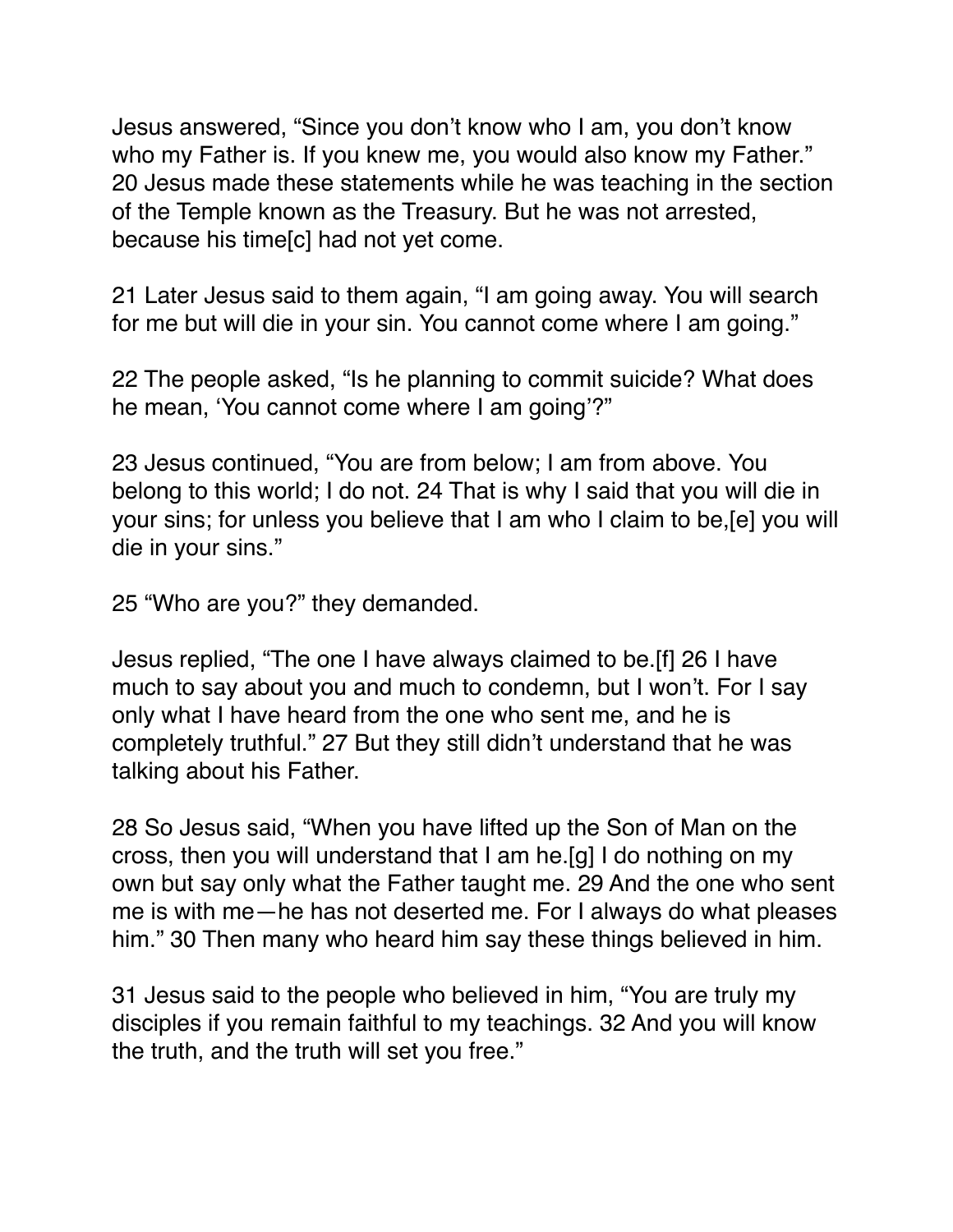33 "But we are descendants of Abraham," they said. "We have never been slaves to anyone. What do you mean, 'You will be set free'?"

34 Jesus replied, "I tell you the truth, everyone who sins is a slave of sin. 35 A slave is not a permanent member of the family, but a son is part of the family forever. 36 So if the Son sets you free, you are truly free. 37 Yes, I realize that you are descendants of Abraham. And yet some of you are trying to kill me because there's no room in your hearts for my message. 38 I am telling you what I saw when I was with my Father. But you are following the advice of your father."

39 "Our father is Abraham!" they declared.

"No," Jesus replied, "for if you were really the children of Abraham, you would follow his example.[h] 40 Instead, you are trying to kill me because I told you the truth, which I heard from God. Abraham never did such a thing. 41 No, you are imitating your real father."

They replied, "We aren't illegitimate children! God himself is our true Father."

42 Jesus told them, "If God were your Father, you would love me, because I have come to you from God. I am not here on my own, but he sent me. 43 Why can't you understand what I am saying? It's because you can't even hear me! 44 For you are the children of your father the devil, and you love to do the evil things he does. He was a murderer from the beginning. He has always hated the truth, because there is no truth in him. When he lies, it is consistent with his character; for he is a liar and the father of lies. 45 So when I tell the truth, you just naturally don't believe me! 46 Which of you can truthfully accuse me of sin? And since I am telling you the truth, why don't you believe me? 47 Anyone who belongs to God listens gladly to the words of God. But you don't listen because you don't belong to God."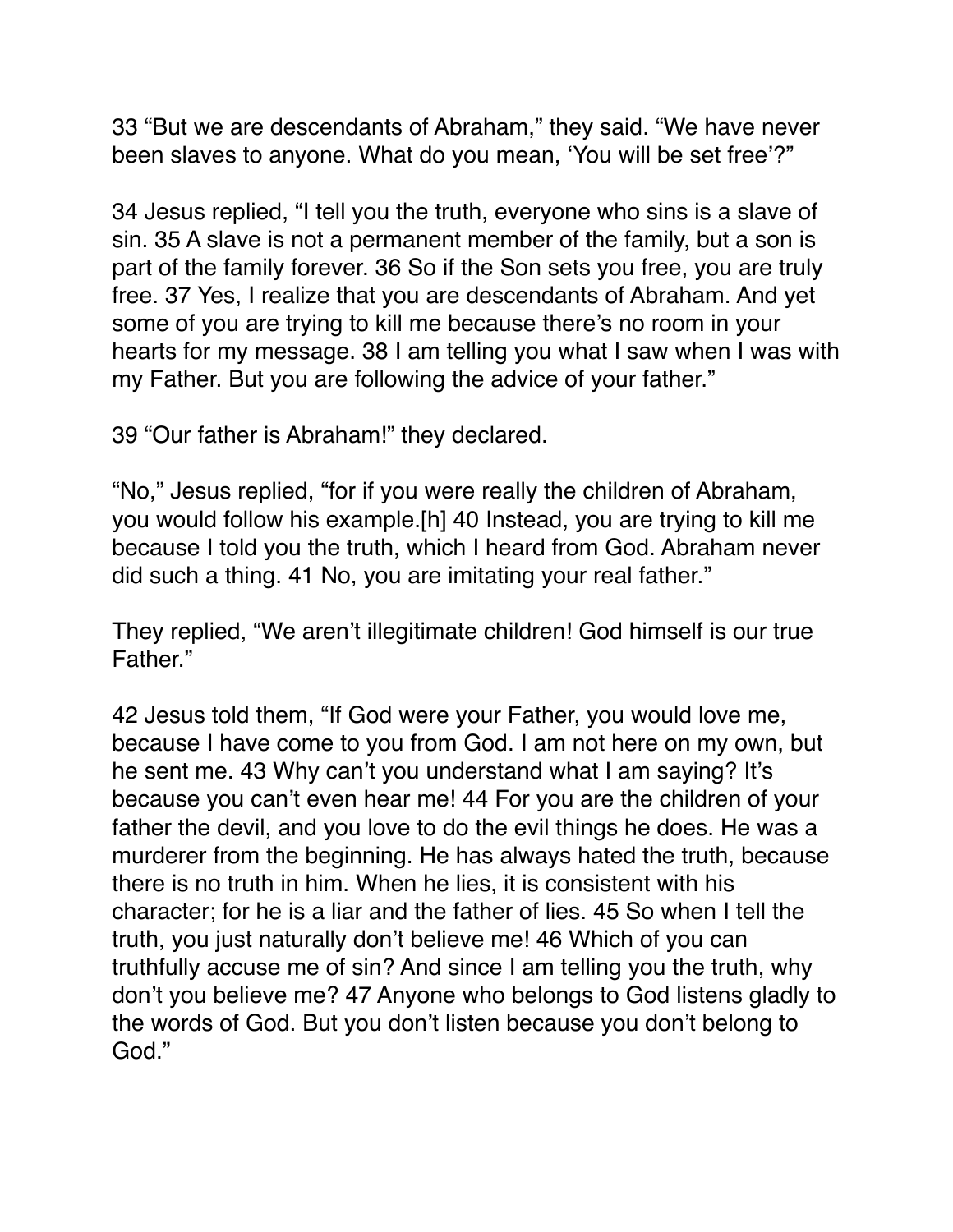48 The people retorted, "You Samaritan devil! Didn't we say all along that you were possessed by a demon?"

49 "No," Jesus said, "I have no demon in me. For I honor my Father and you dishonor me. 50 And though I have no wish to glorify myself, God is going to glorify me. He is the true judge. 51 I tell you the truth, anyone who obeys my teaching will never die!"

52 The people said, "Now we know you are possessed by a demon. Even Abraham and the prophets died, but you say, 'Anyone who obeys my teaching will never die!' 53 Are you greater than our father Abraham? He died, and so did the prophets. Who do you think you are?"

54 Jesus answered, "If I want glory for myself, it doesn't count. But it is my Father who will glorify me. You say, 'He is our God,' 55 but you don't even know him. I know him. If I said otherwise, I would be as great a liar as you! But I do know him and obey him. 56 Your father Abraham rejoiced as he looked forward to my coming. He saw it and was glad."

57 The people said, "You aren't even fifty years old. How can you say you have seen Abraham?"

58 Jesus answered, "I tell you the truth, before Abraham was even born, I am!" 59 At that point they picked up stones to throw at him. But Jesus was hidden from them and left the Temple.

## JOHN 9

9 As Jesus was walking along, he saw a man who had been blind from birth. 2 "Rabbi," his disciples asked him, "why was this man born blind? Was it because of his own sins or his parents' sins?"

3 "It was not because of his sins or his parents' sins," Jesus answered. "This happened so the power of God could be seen in him.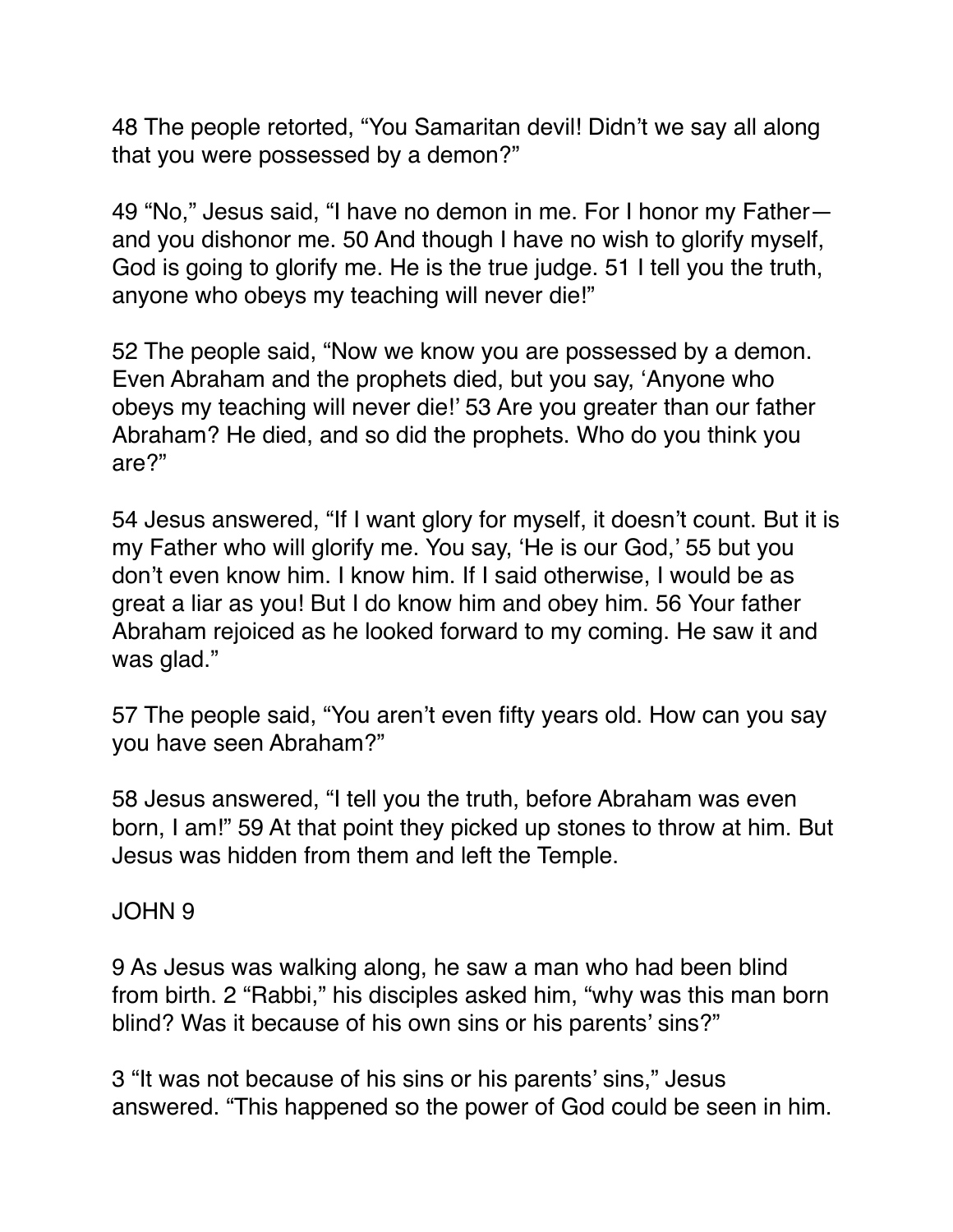4 We must quickly carry out the tasks assigned us by the one who sent us. The night is coming, and then no one can work. 5 But while I am here in the world, I am the light of the world."

6 Then he spit on the ground, made mud with the saliva, and spread the mud over the blind man's eyes. 7 He told him, "Go wash yourself in the pool of Siloam" (Siloam means "sent"). So the man went and washed and came back seeing!

8 His neighbors and others who knew him as a blind beggar asked each other, "Isn't this the man who used to sit and beg?" 9 Some said he was, and others said, "No, he just looks like him!"

But the beggar kept saying, "Yes, I am the same one!"

10 They asked, "Who healed you? What happened?"

11 He told them, "The man they call Jesus made mud and spread it over my eyes and told me, 'Go to the pool of Siloam and wash yourself.' So I went and washed, and now I can see!"

12 "Where is he now?" they asked.

"I don't know," he replied.

13 Then they took the man who had been blind to the Pharisees, 14 because it was on the Sabbath that Jesus had made the mud and healed him. 15 The Pharisees asked the man all about it. So he told them, "He put the mud over my eyes, and when I washed it away, I could see!"

16 Some of the Pharisees said, "This man Jesus is not from God, for he is working on the Sabbath." Others said, "But how could an ordinary sinner do such miraculous signs?" So there was a deep division of opinion among them.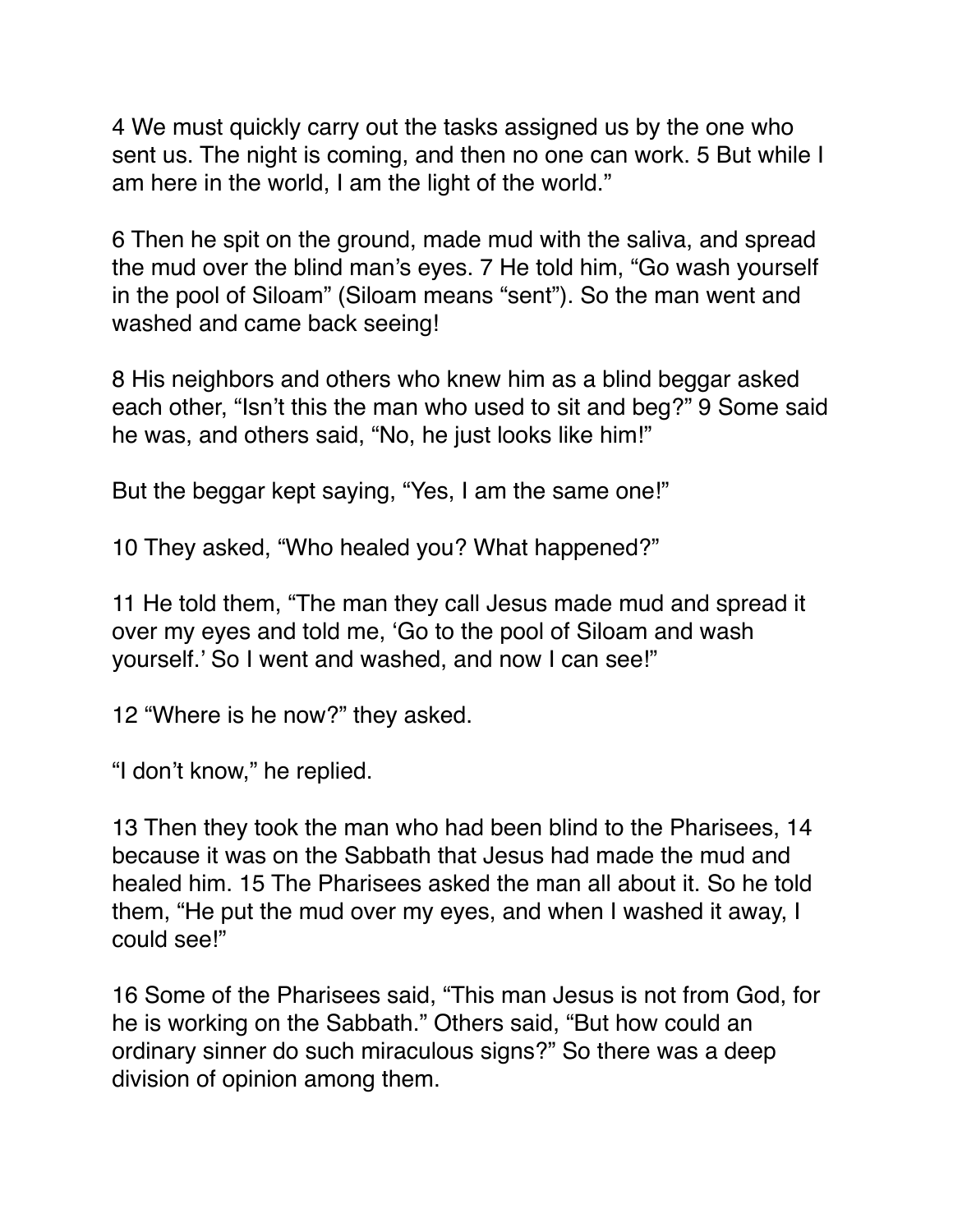17 Then the Pharisees again questioned the man who had been blind and demanded, "What's your opinion about this man who healed you?"

The man replied, "I think he must be a prophet."

18 The Jewish leaders still refused to believe the man had been blind and could now see, so they called in his parents. 19 They asked them, "Is this your son? Was he born blind? If so, how can he now see?"

20 His parents replied, "We know this is our son and that he was born blind, 21 but we don't know how he can see or who healed him. Ask him. He is old enough to speak for himself." 22 His parents said this because they were afraid of the Jewish leaders, who had announced that anyone saying Jesus was the Messiah would be expelled from the synagogue. 23 That's why they said, "He is old enough. Ask him."

24 So for the second time they called in the man who had been blind and told him, "God should get the glory for this,[b] because we know this man Jesus is a sinner."

25 "I don't know whether he is a sinner," the man replied. "But I know this: I was blind, and now I can see!"

26 "But what did he do?" they asked. "How did he heal you?"

27 "Look!" the man exclaimed. "I told you once. Didn't you listen? Why do you want to hear it again? Do you want to become his disciples, too?"

28 Then they cursed him and said, "You are his disciple, but we are disciples of Moses! 29 We know God spoke to Moses, but we don't even know where this man comes from."

30 "Why, that's very strange!" the man replied. "He healed my eyes, and yet you don't know where he comes from? 31 We know that God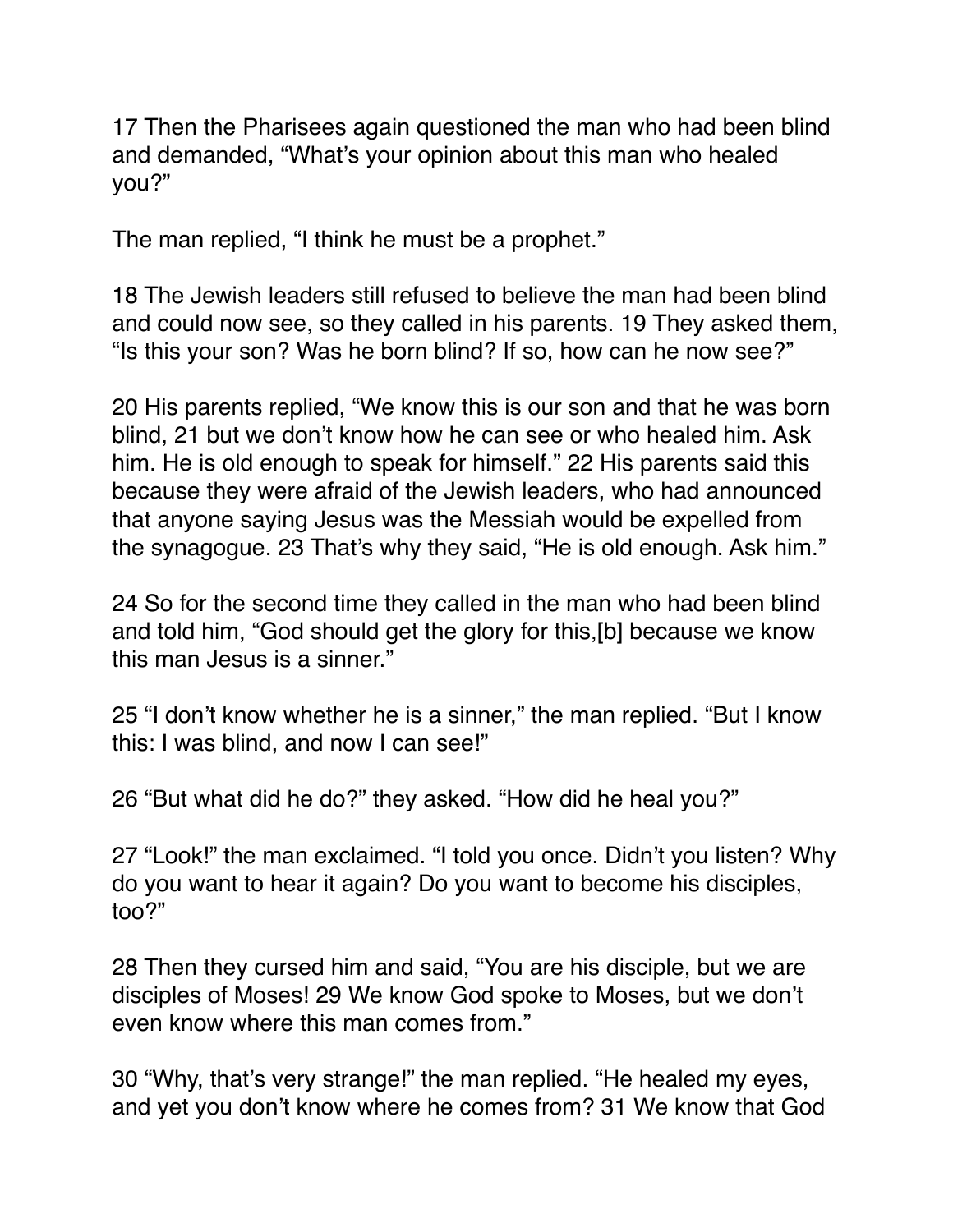doesn't listen to sinners, but he is ready to hear those who worship him and do his will. 32 Ever since the world began, no one has been able to open the eyes of someone born blind. 33 If this man were not from God, he couldn't have done it."

34 "You were born a total sinner!" they answered. "Are you trying to teach us?" And they threw him out of the synagogue.

35 When Jesus heard what had happened, he found the man and asked, "Do you believe in the Son of Man?"

36 The man answered, "Who is he, sir? I want to believe in him."

37 "You have seen him," Jesus said, "and he is speaking to you!"

38 "Yes, Lord, I believe!" the man said. And he worshiped Jesus.

39 Then Jesus told him,[d] "I entered this world to render judgment to give sight to the blind and to show those who think they see[e] that they are blind."

40 Some Pharisees who were standing nearby heard him and asked, "Are you saying we're blind?"

41 "If you were blind, you wouldn't be guilty," Jesus replied. "But you remain guilty because you claim you can see.

JOHN 10

10 "I tell you the truth, anyone who sneaks over the wall of a sheepfold, rather than going through the gate, must surely be a thief and a robber! 2 But the one who enters through the gate is the shepherd of the sheep. 3 The gatekeeper opens the gate for him, and the sheep recognize his voice and come to him. He calls his own sheep by name and leads them out. 4 After he has gathered his own flock, he walks ahead of them, and they follow him because they know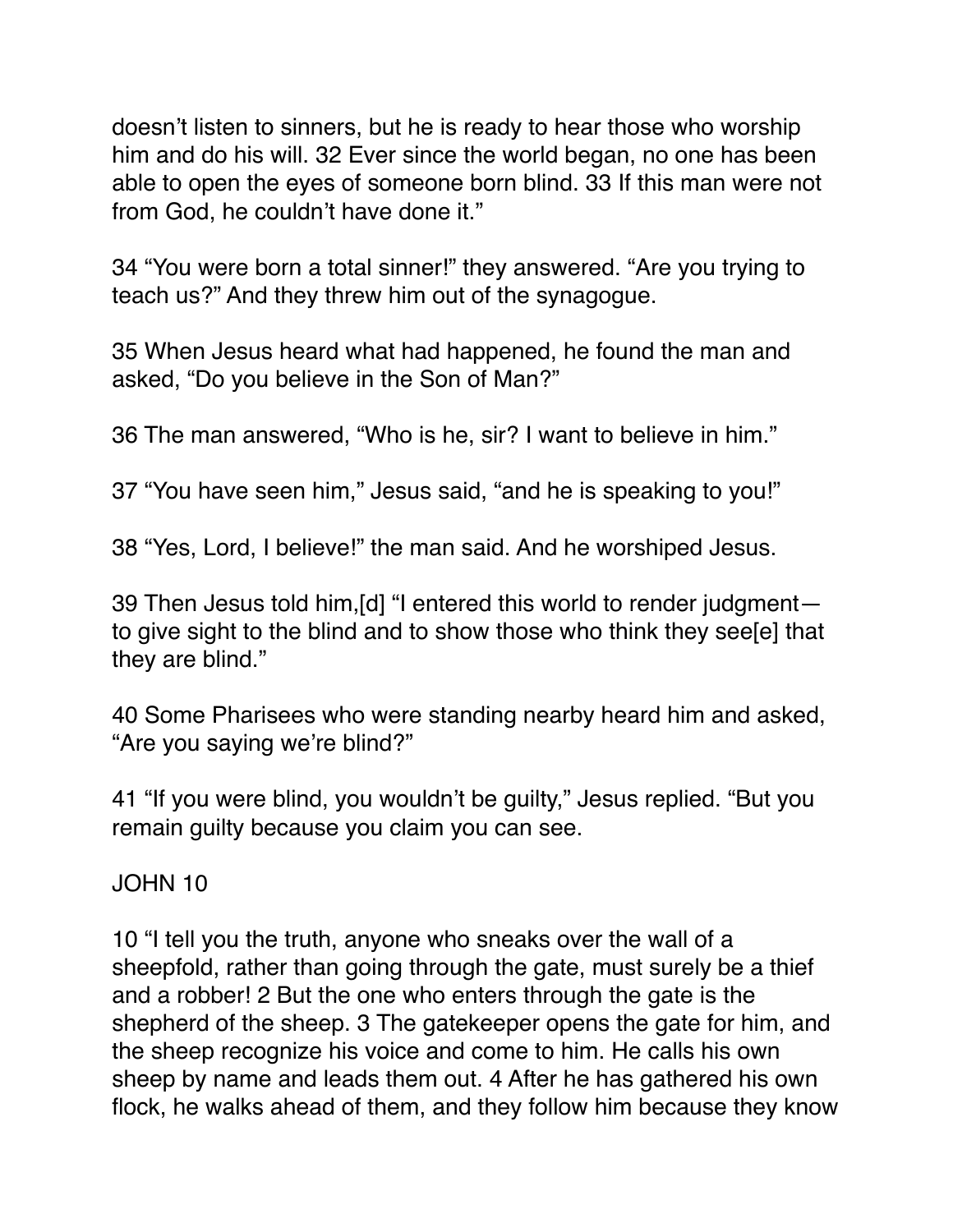his voice. 5 They won't follow a stranger; they will run from him because they don't know his voice."

6 Those who heard Jesus use this illustration didn't understand what he meant, 7 so he explained it to them: "I tell you the truth, I am the gate for the sheep. 8 All who came before me[a] were thieves and robbers. But the true sheep did not listen to them. 9 Yes, I am the gate. Those who come in through me will be saved.[b] They will come and go freely and will find good pastures. 10 The thief's purpose is to steal and kill and destroy. My purpose is to give them a rich and satisfying life.

11 "I am the good shepherd. The good shepherd sacrifices his life for the sheep. 12 A hired hand will run when he sees a wolf coming. He will abandon the sheep because they don't belong to him and he isn't their shepherd. And so the wolf attacks them and scatters the flock. 13 The hired hand runs away because he's working only for the money and doesn't really care about the sheep.

14 "I am the good shepherd; I know my own sheep, and they know me, 15 just as my Father knows me and I know the Father. So I sacrifice my life for the sheep. 16 I have other sheep, too, that are not in this sheepfold. I must bring them also. They will listen to my voice, and there will be one flock with one shepherd.

17 "The Father loves me because I sacrifice my life so I may take it back again. 18 No one can take my life from me. I sacrifice it voluntarily. For I have the authority to lay it down when I want to and also to take it up again. For this is what my Father has commanded."

19 When he said these things, the people[c] were again divided in their opinions about him. 20 Some said, "He's demon possessed and out of his mind. Why listen to a man like that?" 21 Others said, "This doesn't sound like a man possessed by a demon! Can a demon open the eyes of the blind?"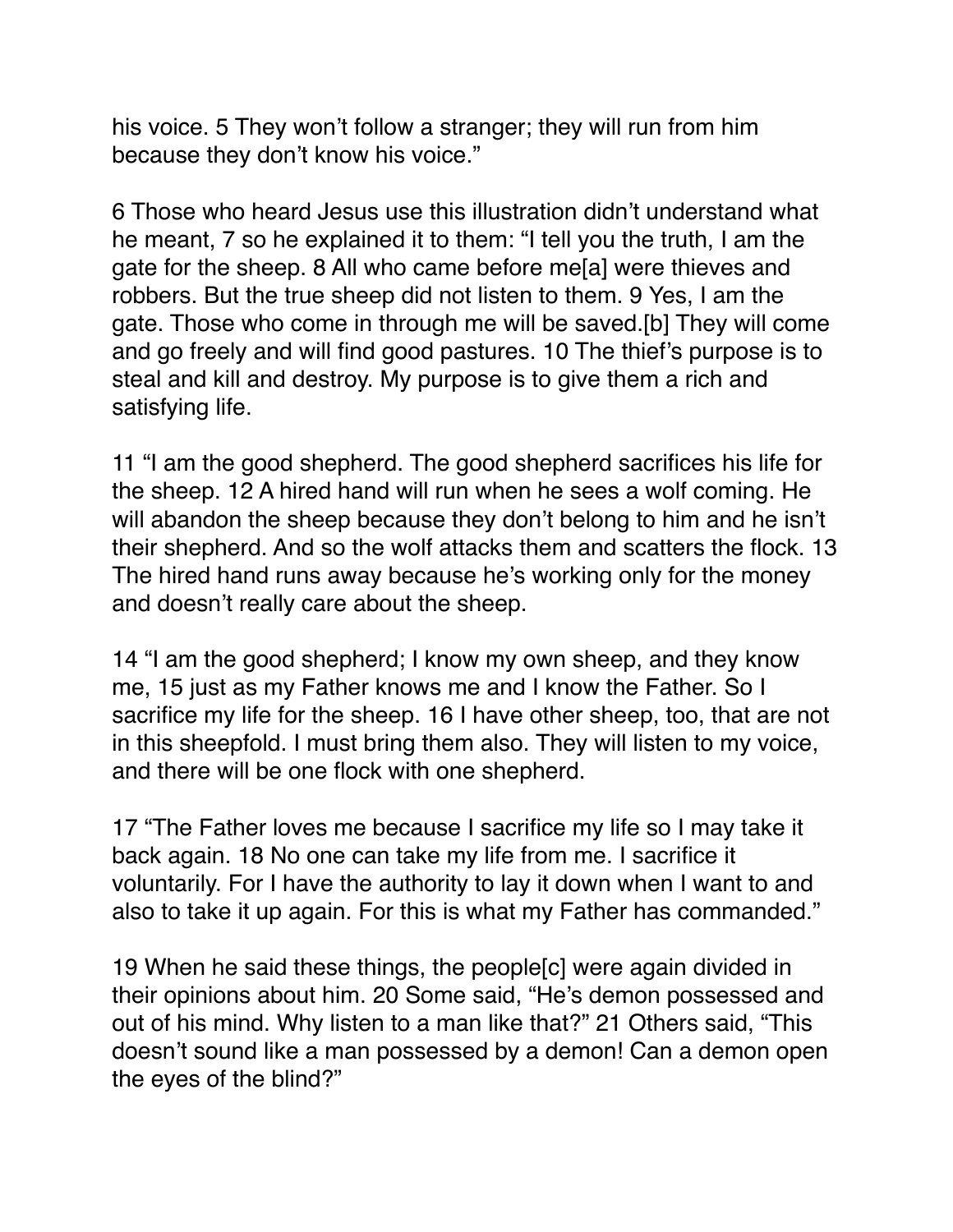22 It was now winter, and Jesus was in Jerusalem at the time of Hanukkah, the Festival of Dedication. 23 He was in the Temple, walking through the section known as Solomon's Colonnade. 24 The people surrounded him and asked, "How long are you going to keep us in suspense? If you are the Messiah, tell us plainly."

25 Jesus replied, "I have already told you, and you don't believe me. The proof is the work I do in my Father's name. 26 But you don't believe me because you are not my sheep. 27 My sheep listen to my voice; I know them, and they follow me. 28 I give them eternal life, and they will never perish. No one can snatch them away from me, 29 for my Father has given them to me, and he is more powerful than anyone else. No one can snatch them from the Father's hand. 30 The Father and I are one."

31 Once again the people picked up stones to kill him. 32 Jesus said, "At my Father's direction I have done many good works. For which one are you going to stone me?"

33 They replied, "We're stoning you not for any good work, but for blasphemy! You, a mere man, claim to be God."

34 Jesus replied, "It is written in your own Scriptures[e] that God said to certain leaders of the people, 'I say, you are gods!'[f] 35 And you know that the Scriptures cannot be altered. So if those people who received God's message were called 'gods,' 36 why do you call it blasphemy when I say, 'I am the Son of God'? After all, the Father set me apart and sent me into the world. 37 Don't believe me unless I carry out my Father's work. 38 But if I do his work, believe in the evidence of the miraculous works I have done, even if you don't believe me. Then you will know and understand that the Father is in me, and I am in the Father."

39 Once again they tried to arrest him, but he got away and left them. 40 He went beyond the Jordan River near the place where John was first baptizing and stayed there awhile. 41 And many followed him.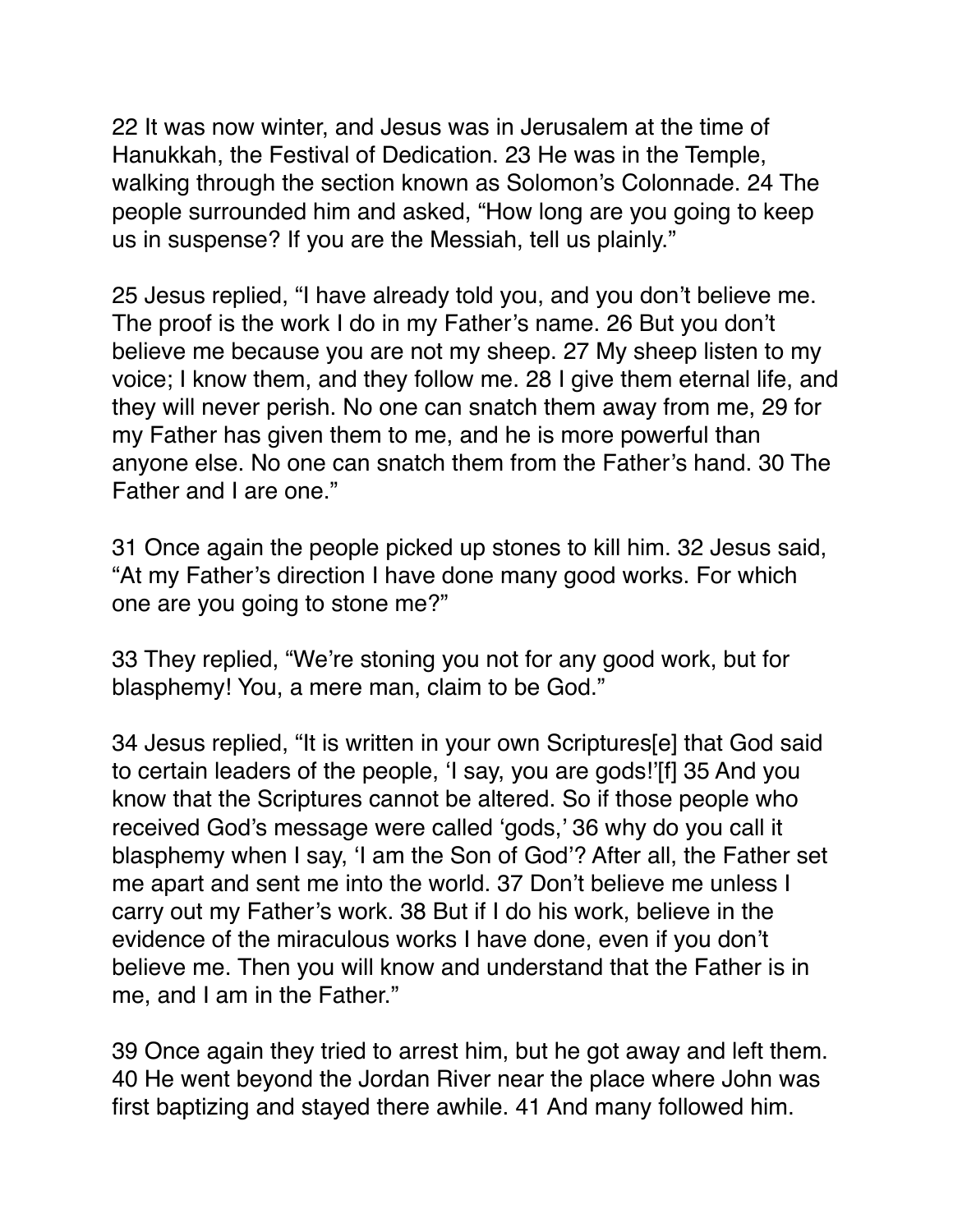"John didn't perform miraculous signs," they remarked to one another, "but everything he said about this man has come true." 42 And many who were there believed in Jesus.

# JOHN 11

A man named Lazarus was sick. He lived in Bethany with his sisters, Mary and Martha. 2 This is the Mary who later poured the expensive perfume on the Lord's feet and wiped them with her hair. Her brother, Lazarus, was sick. 3 So the two sisters sent a message to Jesus telling him, "Lord, your dear friend is very sick."

4 But when Jesus heard about it he said, "Lazarus's sickness will not end in death. No, it happened for the glory of God so that the Son of God will receive glory from this." 5 So although Jesus loved Martha, Mary, and Lazarus, 6 he stayed where he was for the next two days. 7 Finally, he said to his disciples, "Let's go back to Judea."

8 But his disciples objected. "Rabbi," they said, "only a few days ago the people in Judea were trying to stone you. Are you going there again?"

9 Jesus replied, "There are twelve hours of daylight every day. During the day people can walk safely. They can see because they have the light of this world. 10 But at night there is danger of stumbling because they have no light." 11 Then he said, "Our friend Lazarus has fallen asleep, but now I will go and wake him up."

12 The disciples said, "Lord, if he is sleeping, he will soon get better!" 13 They thought Jesus meant Lazarus was simply sleeping, but Jesus meant Lazarus had died.

14 So he told them plainly, "Lazarus is dead. 15 And for your sakes, I'm glad I wasn't there, for now you will really believe. Come, let's go see him."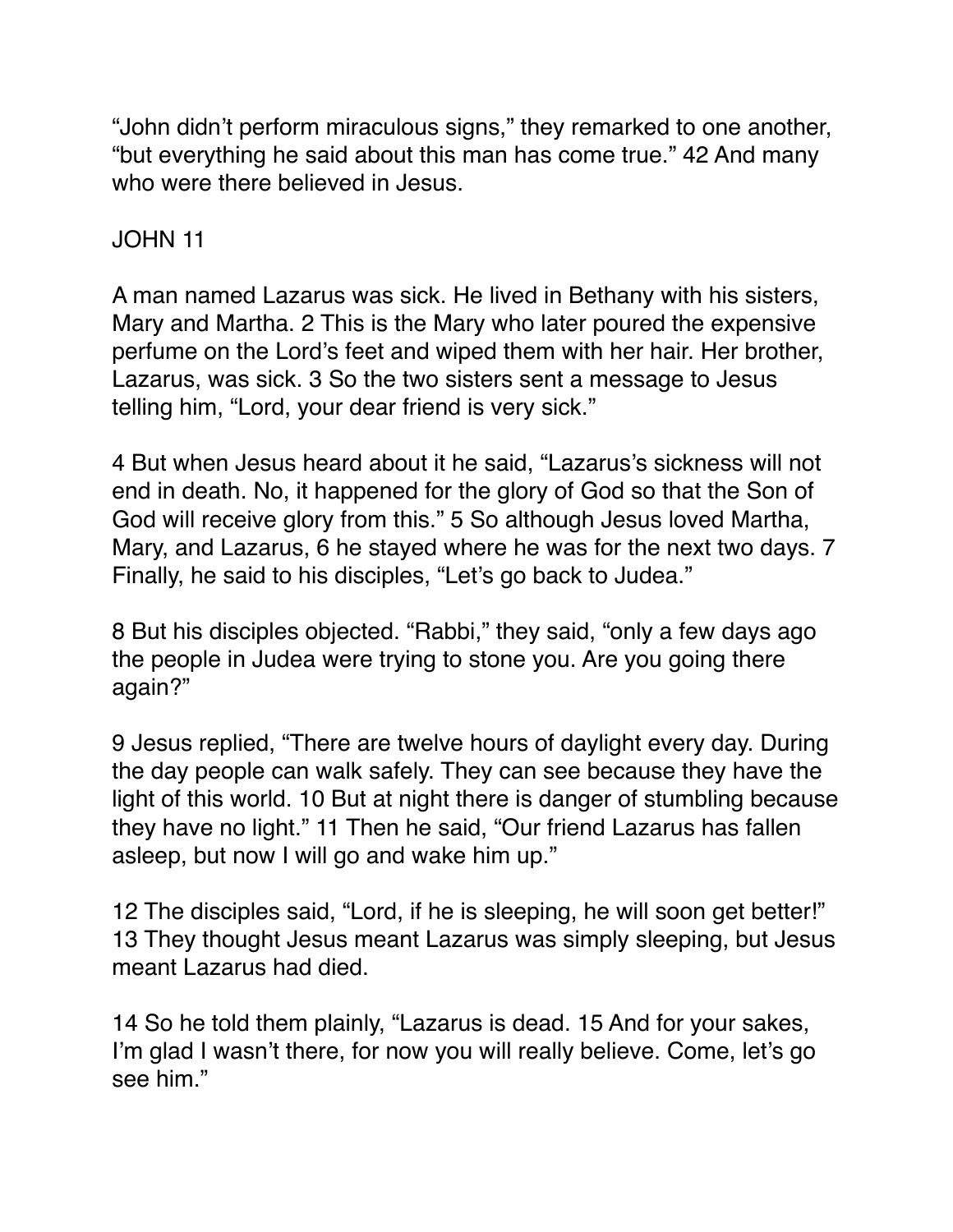16 Thomas, nicknamed the Twin, said to his fellow disciples, "Let's go, too—and die with Jesus."

17 When Jesus arrived at Bethany, he was told that Lazarus had already been in his grave for four days. 18 Bethany was only a few miles down the road from Jerusalem, 19 and many of the people had come to console Martha and Mary in their loss. 20 When Martha got word that Jesus was coming, she went to meet him. But Mary stayed in the house. 21 Martha said to Jesus, "Lord, if only you had been here, my brother would not have died. 22 But even now I know that God will give you whatever you ask."

23 Jesus told her, "Your brother will rise again."

24 "Yes," Martha said, "he will rise when everyone else rises, at the last day."

#### The 5th "I AM" of Jesus

25 Jesus told her, "I am the resurrection and the life. Anyone who believes in me will live, even after dying. 26 Everyone who lives in me and believes in me will never ever die. Do you believe this, Martha?"

27 "Yes, Lord," she told him. "I have always believed you are the Messiah, the Son of God, the one who has come into the world from God." 28 Then she returned to Mary. She called Mary aside from the mourners and told her, "The Teacher is here and wants to see you." 29 So Mary immediately went to him.

30 Jesus had stayed outside the village, at the place where Martha met him. 31 When the people who were at the house consoling Mary saw her leave so hastily, they assumed she was going to Lazarus's grave to weep. So they followed her there. 32 When Mary arrived and saw Jesus, she fell at his feet and said, "Lord, if only you had been here, my brother would not have died."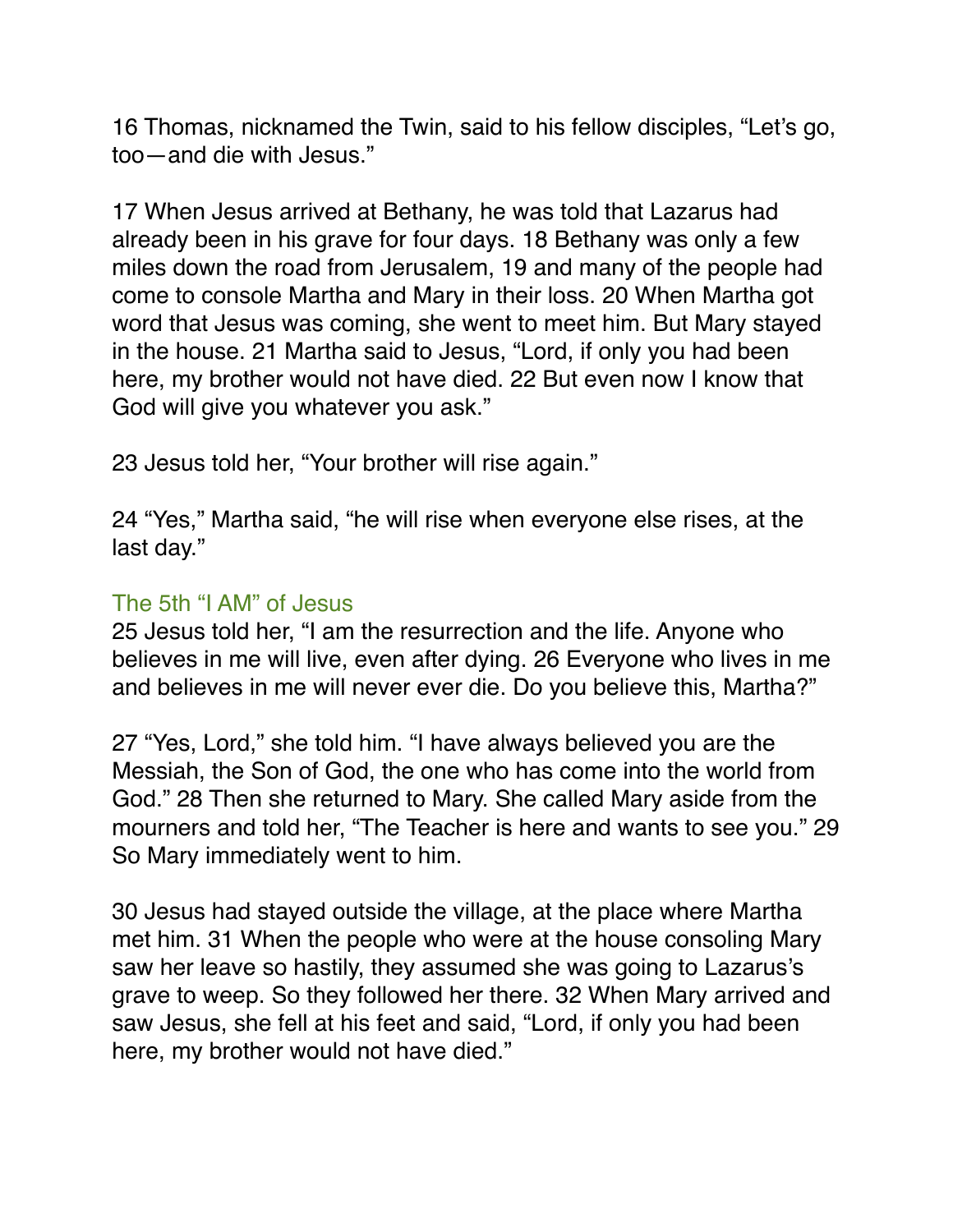33 When Jesus saw her and the other people wailing with her, a deep anger welled up within him, and he was moved with indignation. [*Note: Jesus was disturbed by their unbelief.]* 34 "Where have you put him?" he asked them.

They told him, "Lord, come and see." 35 Then Jesus wept. *[Note: Again, — over their unbelief.]* 36 The people who were standing nearby said, "See how much he loved him!" 37 But some said, "This man healed a blind man. Couldn't he have kept Lazarus from dying?"

38 Jesus was still angry as he arrived at the tomb, a cave with a stone rolled across its entrance. 39 "Roll the stone aside," Jesus told them.

But Martha, the dead man's sister, protested, "Lord, he has been dead for four days. The smell will be terrible."

40 Jesus responded, "Didn't I tell you that you would see God's glory if you believe?" 41 So they rolled the stone aside. Then Jesus looked up to heaven and said, "Father, thank you for hearing me. 42 You always hear me, but I said it out loud for the sake of all these people standing here, so that they will believe you sent me." 43 Then Jesus shouted, "Lazarus, come out!" 44 And the dead man came out, his hands and feet bound in grave clothes, his face wrapped in a head-cloth. Jesus told them, "Unwrap him and let him go!"

45 Many of the people who were with Mary believed in Jesus when they saw this happen. 46 But some went to the Pharisees and told them what Jesus had done. 47 Then the leading priests and Pharisees called the high council - the Sanhedrin - together. "What are we going to do?" they asked each other. "This man certainly performs many miraculous signs. 48 If we allow him to go on like this, soon everyone will believe in him. Then the Roman army will come and destroy both our Temple and our nation."

49 Caiaphas, who was high priest at that time, said, "You don't know what you're talking about! 50 You don't realize that it's better for you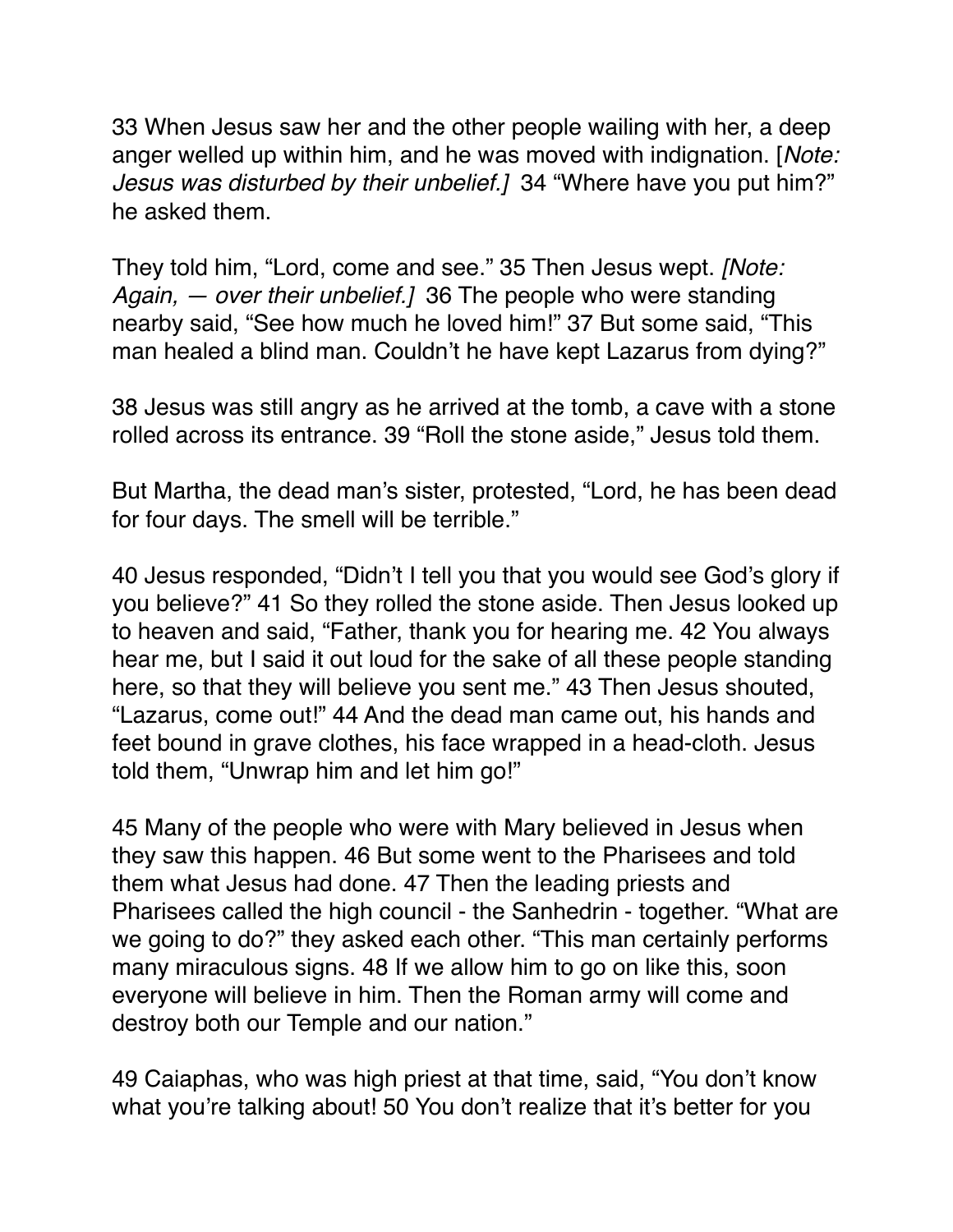that one man should die for the people than for the whole nation to be destroyed."

51 He did not say this on his own; as high priest at that time he was led to prophesy that Jesus would die for the entire nation. 52 And not only for that nation, but to bring together and unite all the children of God scattered around the world.

53 So from that time on, the Jewish leaders began to plot Jesus' death. 54 As a result, Jesus stopped his public ministry among the people and left Jerusalem. He went to a place near the wilderness, to the village of Ephraim, and stayed there with his disciples.

55 It was now almost time for the Jewish Passover celebration, and many people from all over the country arrived in Jerusalem several days early so they could go through the purification ceremony before Passover began. 56 They kept looking for Jesus, but as they stood around in the Temple, they said to each other, "What do you think? He won't come for Passover, will he?" 57 Meanwhile, the leading priests and Pharisees had publicly ordered that anyone seeing Jesus must report it immediately so they could arrest him.

# JOHN 12

12 Six days before the Passover celebration began, Jesus arrived in Bethany, the home of Lazarus—the man he had raised from the dead. 2 A dinner was prepared in Jesus' honor. Martha served, and Lazarus was among those who ate with him. 3 Then Mary took a twelve-ounce jar of expensive perfume made from essence of nard, and she anointed Jesus' feet with it, wiping his feet with her hair. The house was filled with the fragrance.

4 But Judas Iscariot, the disciple who would soon betray him, said, 5 "That perfume was worth a year's wages. It should have been sold and the money given to the poor." 6 Not that he cared for the poor—he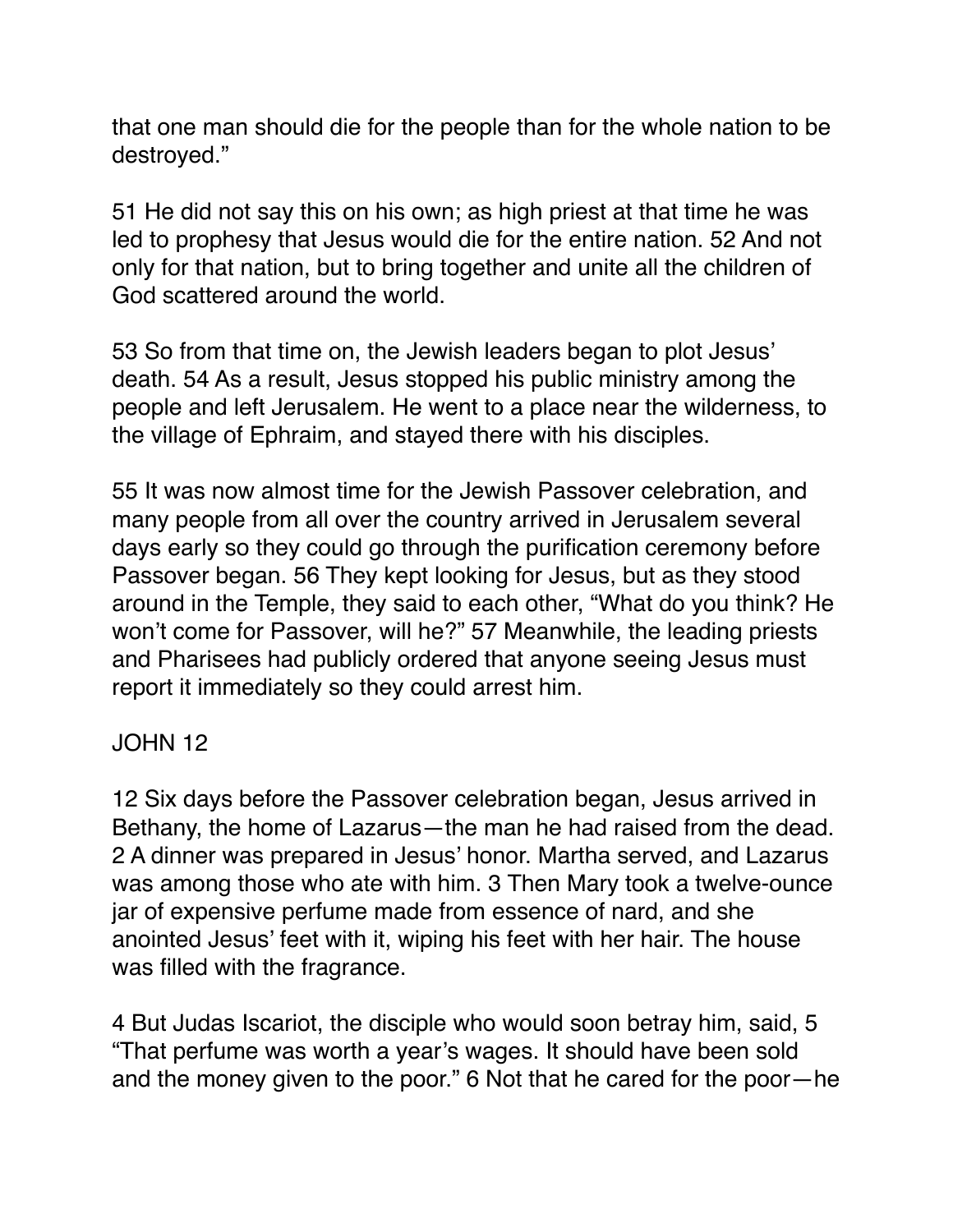was a thief, and since he was in charge of the disciples' money, he often stole some for himself.

7 Jesus replied, "Leave her alone. She did this in preparation for my burial. 8 You will always have the poor among you, but you will not always have me."

9 When all the people heard of Jesus' arrival, they flocked to see him and also to see Lazarus, the man Jesus had raised from the dead. 10 Then the leading priests decided to kill Lazarus, too, 11 for it was because of him that many of the people had deserted them and believed in Jesus.

Jesus' Triumphant Entry

12 The next day, the news that Jesus was on the way to Jerusalem swept through the city. A large crowd of Passover visitors 13 took palm branches and went down the road to meet him. They shouted,

"Praise God!

Blessings on the one who comes in the name of the Lord! Hail to the King of Israel!"

14 Jesus found a young donkey and rode on it, fulfilling the prophecy that said:

15 "Don't be afraid, people of Jerusalem.

Look, your King is coming,

riding on a donkey's colt."

16 His disciples didn't understand at the time that this was a fulfillment of prophecy. But after Jesus entered into his glory, they remembered what had happened and realized that these things had been written about him.

17 Many in the crowd had seen Jesus call Lazarus from the tomb, raising him from the dead, and they were telling others about it. 18 That was the reason so many went out to meet him—because they had heard about this miraculous sign. 19 Then the Pharisees said to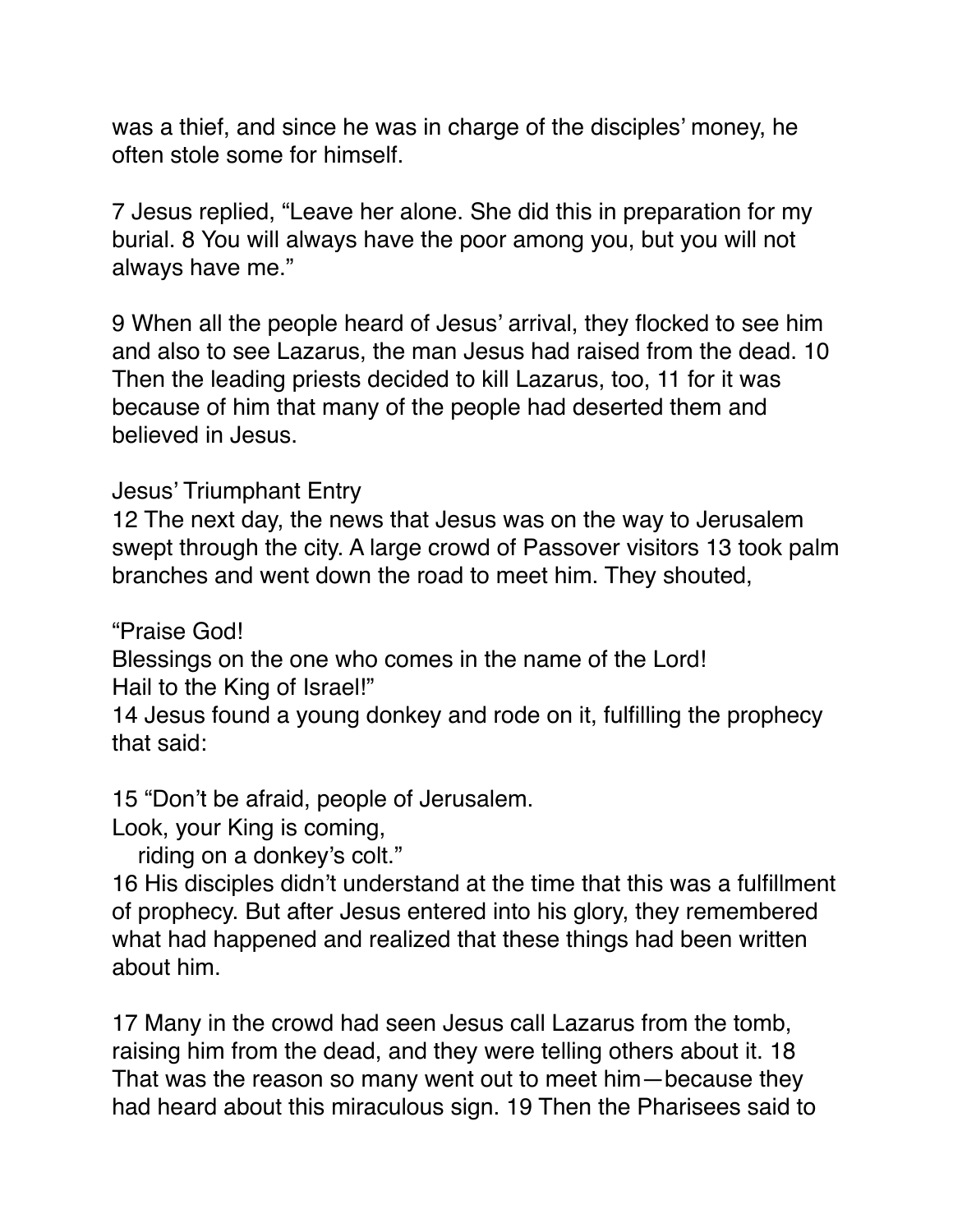each other, "There's nothing we can do. Look, everyone has gone after him!"

#### Jesus Predicts His Death

20 Some Greeks who had come to Jerusalem for the Passover celebration 21 paid a visit to Philip, who was from Bethsaida in Galilee. They said, "Sir, we want to meet Jesus." 22 Philip told Andrew about it, and they went together to ask Jesus.

23 Jesus replied, "Now the time has come for the Son of Man to enter into his glory. 24 I tell you the truth, unless a kernel of wheat is planted in the soil and dies, it remains alone. But its death will produce many new kernels—a plentiful harvest of new lives. 25 Those who love their life in this world will lose it. Those who care nothing for their life in this world will keep it for eternity. 26 Anyone who wants to serve me must follow me, because my servants must be where I am. And the Father will honor anyone who serves me.

27 "Now my soul is deeply troubled. Should I pray, 'Father, save me from this hour'? But this is the very reason I came! 28 Father, bring glory to your name."

Then a voice spoke from heaven, saying, "I have already brought glory to my name, and I will do so again." 29 When the crowd heard the voice, some thought it was thunder, while others declared an angel had spoken to him.

30 Then Jesus told them, "The voice was for your benefit, not mine. 31 The time for judging this world has come, when Satan, the ruler of this world, will be cast out. 32 And when I am lifted up from the earth, I will draw everyone to myself." 33 He said this to indicate how he was going to die.

34 The crowd responded, "We understood from Scripture[m] that the Messiah would live forever. How can you say the Son of Man will die? Just who is this Son of Man, anyway?"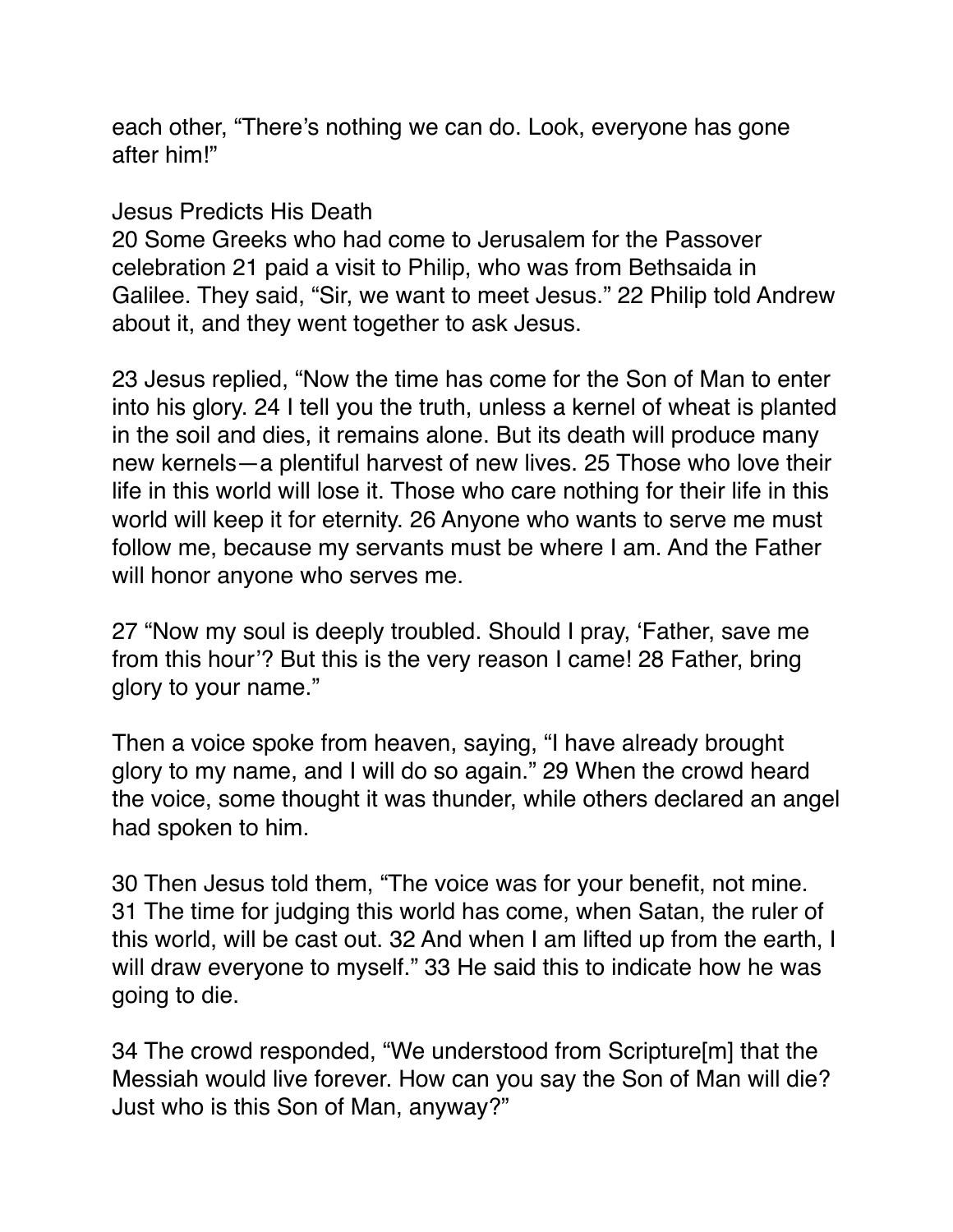35 Jesus replied, "My light will shine for you just a little longer. Walk in the light while you can, so the darkness will not overtake you. Those who walk in the darkness cannot see where they are going. 36 Put your trust in the light while there is still time; then you will become children of the light."

After saying these things, Jesus went away and was hidden from them.

The Unbelief of the People

37 But despite all the miraculous signs Jesus had done, most of the people still did not believe in him. 38 This is exactly what Isaiah the prophet had predicted:

"Lord, who has believed our message?

 To whom has the Lord revealed his powerful arm?"[n] 39 But the people couldn't believe, for as Isaiah also said,

40 "The Lord has blinded their eyes

and hardened their hearts—

so that their eyes cannot see,

and their hearts cannot understand,

and they cannot turn to me

and have me heal them."[o]

41 Isaiah was referring to Jesus when he said this, because he saw the future and spoke of the Messiah's glory. 42 Many people did believe in him, however, including some of the Jewish leaders. But they wouldn't admit it for fear that the Pharisees would expel them from the synagogue. 43 For they loved human praise more than the praise of God.

44 Jesus shouted to the crowds, "If you trust me, you are trusting not only me, but also God who sent me. 45 For when you see me, you are seeing the one who sent me. 46 I have come as a light to shine in this dark world, so that all who put their trust in me will no longer remain in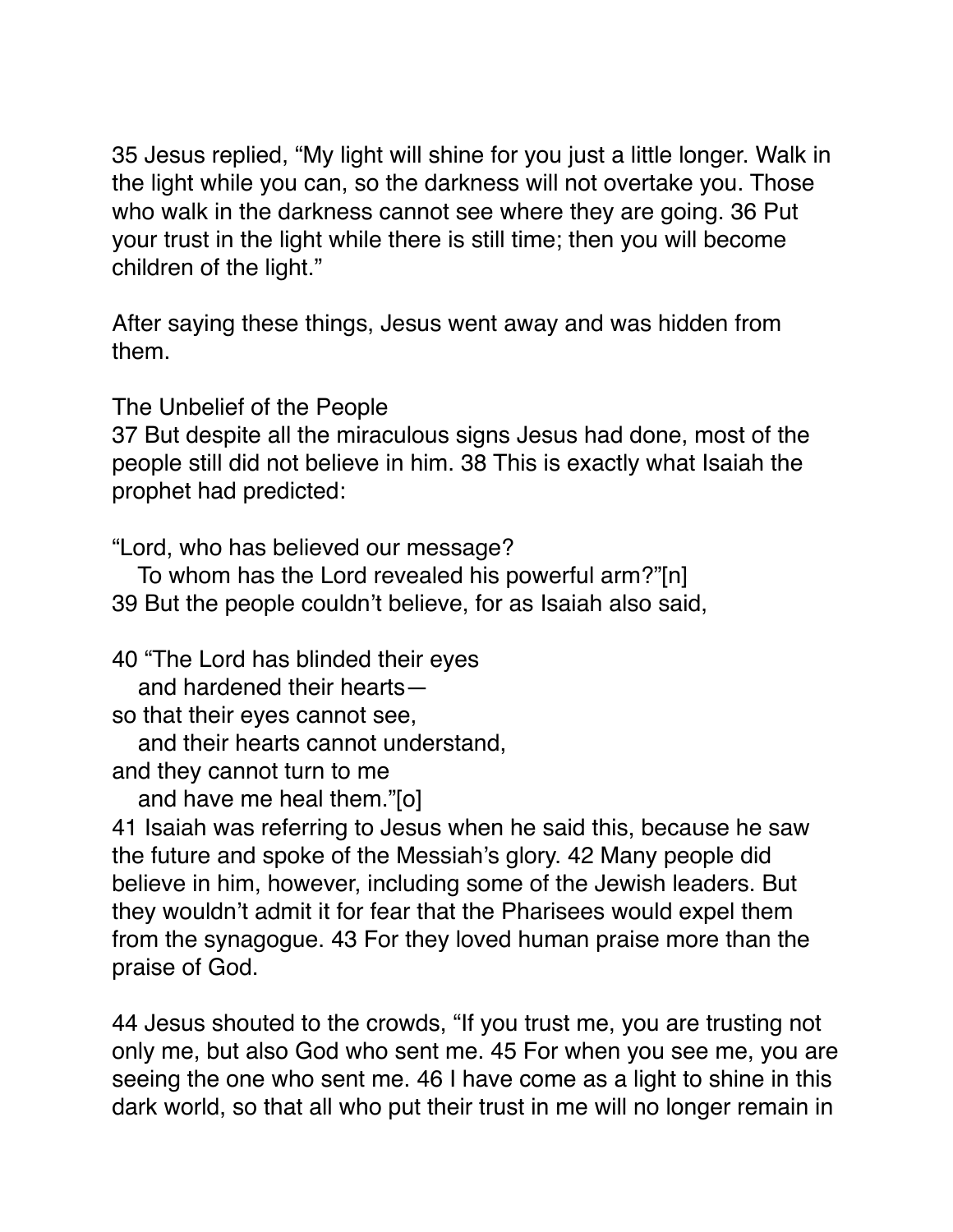the dark. 47 I will not judge those who hear me but don't obey me, for I have come to save the world and not to judge it. 48 But all who reject me and my message will be judged on the day of judgment by the truth I have spoken. 49 I don't speak on my own authority. The Father who sent me has commanded me what to say and how to say it. 50 And I know his commands lead to eternal life; so I say whatever the Father tells me to say."

# JOHN 13

13 Before the Passover celebration, Jesus knew that his hour had come to leave this world and return to his Father. He had loved his disciples during his ministry on earth, and now he loved them to the very end.[a] 2 It was time for supper, and the devil had already prompted Judas,[b] son of Simon Iscariot, to betray Jesus. 3 Jesus knew that the Father had given him authority over everything and that he had come from God and would return to God. 4 So he got up from the table, took off his robe, wrapped a towel around his waist, 5 and poured water into a basin. Then he began to wash the disciples' feet, drying them with the towel he had around him.

6 When Jesus came to Simon Peter, Peter said to him, "Lord, are you going to wash my feet?"

7 Jesus replied, "You don't understand now what I am doing, but someday you will."

8 "No," Peter protested, "you will never ever wash my feet!"

Jesus replied, "Unless I wash you, you won't belong to me."

9 Simon Peter exclaimed, "Then wash my hands and head as well, Lord, not just my feet!"

10 Jesus replied, "A person who has bathed all over does not need to wash, except for the feet,[c] to be entirely clean. And you disciples are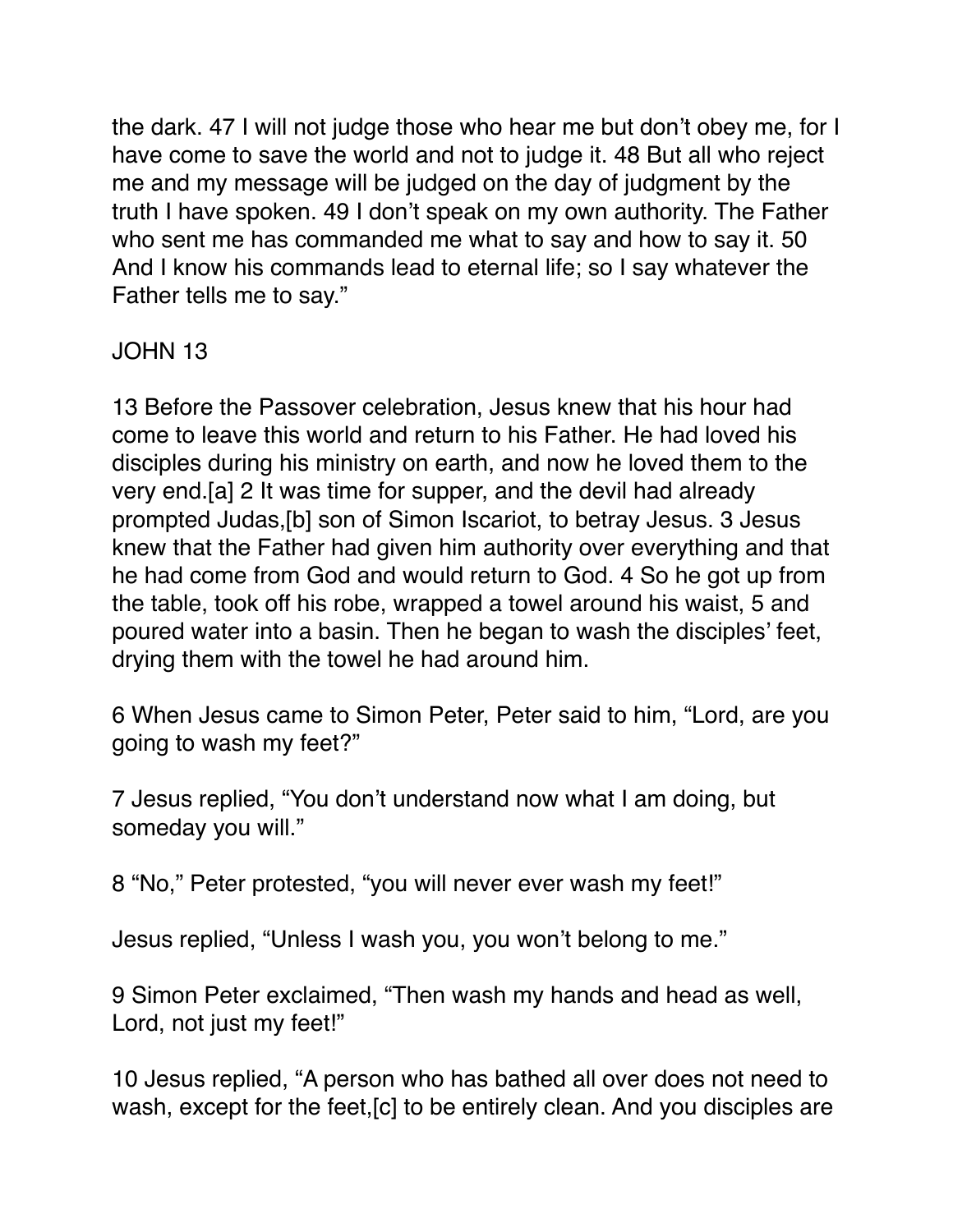clean, but not all of you." 11 For Jesus knew who would betray him. That is what he meant when he said, "Not all of you are clean."

12 After washing their feet, he put on his robe again and sat down and asked, "Do you understand what I was doing? 13 You call me 'Teacher' and 'Lord,' and you are right, because that's what I am. 14 And since I, your Lord and Teacher, have washed your feet, you ought to wash each other's feet. 15 I have given you an example to follow. Do as I have done to you. 16 I tell you the truth, slaves are not greater than their master. Nor is the messenger more important than the one who sends the message. 17 Now that you know these things, God will bless you for doing them.

#### Jesus Predicts His Betrayal

18 "I am not saying these things to all of you; I know the ones I have chosen. But this fulfills the Scripture that says, 'The one who eats my food has turned against me.'[d] 19 I tell you this beforehand, so that when it happens you will believe that I am the Messiah.[e] 20 I tell you the truth, anyone who welcomes my messenger is welcoming me, and anyone who welcomes me is welcoming the Father who sent me."

21 Now Jesus was deeply troubled,[f] and he exclaimed, "I tell you the truth, one of you will betray me!"

22 The disciples looked at each other, wondering whom he could mean. 23 The disciple Jesus loved was sitting next to Jesus at the table.[g] 24 Simon Peter motioned to him to ask, "Who's he talking about?" 25 So that disciple leaned over to Jesus and asked, "Lord, who is it?"

26 Jesus responded, "It is the one to whom I give the bread I dip in the bowl." And when he had dipped it, he gave it to Judas, son of Simon Iscariot. 27 When Judas had eaten the bread, Satan entered into him. Then Jesus told him, "Hurry and do what you're going to do." 28 None of the others at the table knew what Jesus meant. 29 Since Judas was their treasurer, some thought Jesus was telling him to go and pay for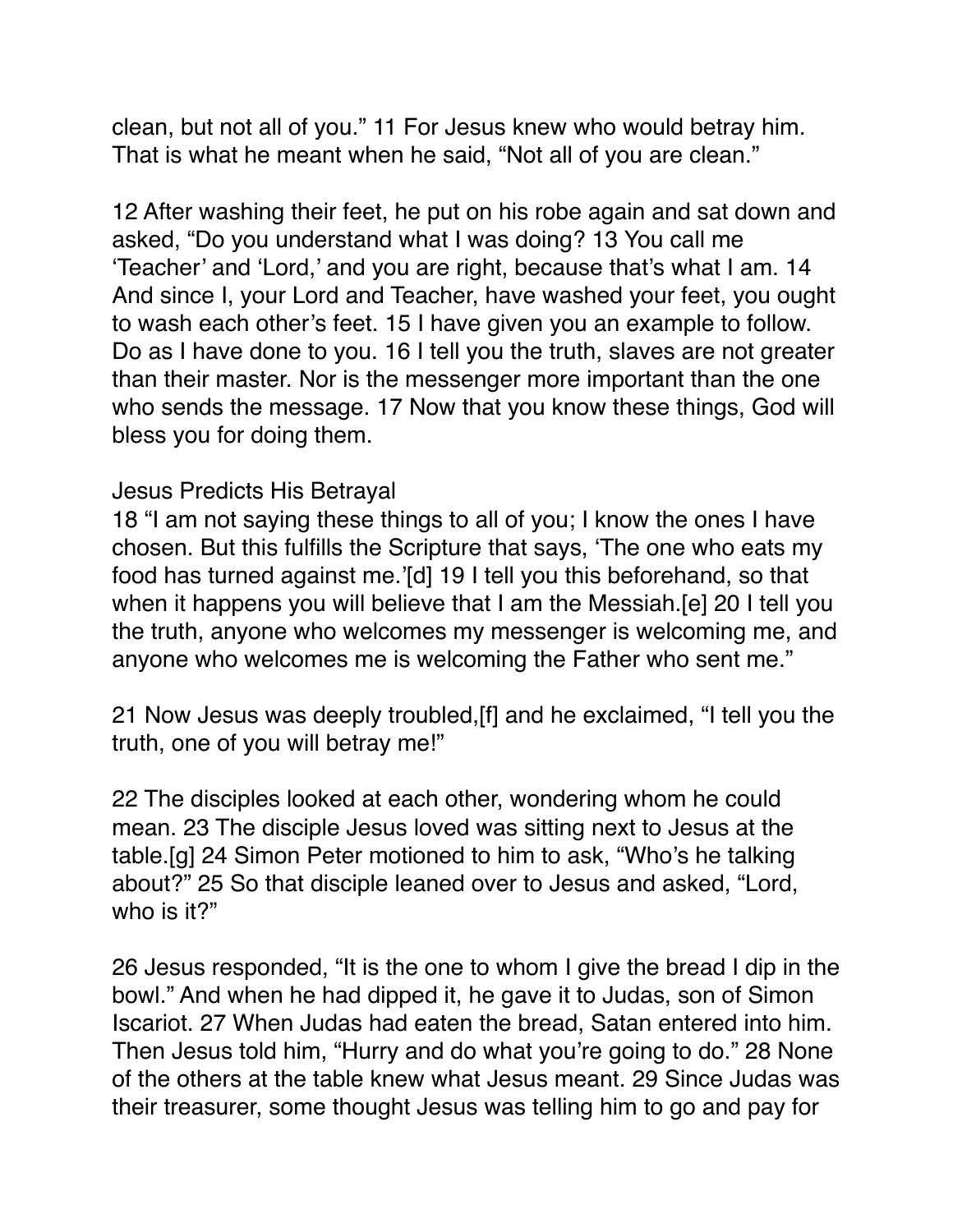the food or to give some money to the poor. 30 So Judas left at once, going out into the night.

Jesus Predicts Peter's Denial

31 As soon as Judas left the room, Jesus said, "The time has come for the Son of Man[h] to enter into his glory, and God will be glorified because of him. 32 And since God receives glory because of the Son, [i] he will give his own glory to the Son, and he will do so at once. 33 Dear children, I will be with you only a little longer. And as I told the Jewish leaders, you will search for me, but you can't come where I am going. 34 So now I am giving you a new commandment: Love each other. Just as I have loved you, you should love each other. 35 Your love for one another will prove to the world that you are my disciples."

36 Simon Peter asked, "Lord, where are you going?"

And Jesus replied, "You can't go with me now, but you will follow me later."

37 "But why can't I come now, Lord?" he asked. "I'm ready to die for you."

38 Jesus answered, "Die for me? I tell you the truth, Peter—before the rooster crows tomorrow morning, you will deny three times that you even know me.

# JOHN 14

14 "Don't let your hearts be troubled. Trust in God, and trust also in me. 2 There is more than enough room in my Father's home.[a] If this were not so, would I have told you that I am going to prepare a place for you?[b] 3 When everything is ready, I will come and get you, so that you will always be with me where I am. 4 And you know the way to where I am going."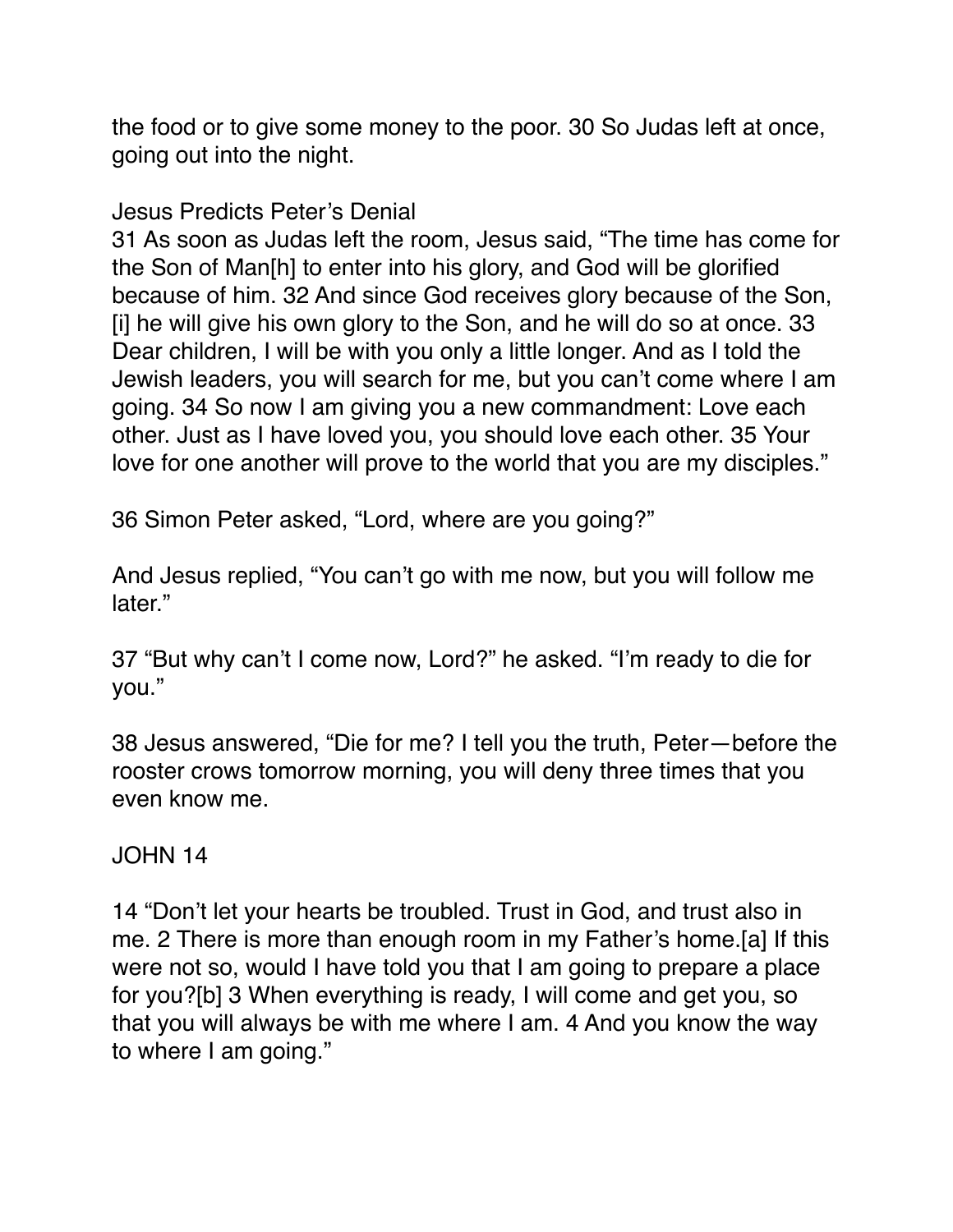5 "No, we don't know, Lord," Thomas said. "We have no idea where you are going, so how can we know the way?"

6 Jesus told him, "I am the way, the truth, and the life. No one can come to the Father except through me. 7 If you had really known me, you would know who my Father is.[c] From now on, you do know him and have seen him!"

8 Philip said, "Lord, show us the Father, and we will be satisfied."

9 Jesus replied, "Have I been with you all this time, Philip, and yet you still don't know who I am? Anyone who has seen me has seen the Father! So why are you asking me to show him to you? 10 Don't you believe that I am in the Father and the Father is in me? The words I speak are not my own, but my Father who lives in me does his work through me. 11 Just believe that I am in the Father and the Father is in me. Or at least believe because of the work you have seen me do.

12 "I tell you the truth, anyone who believes in me will do the same works I have done, and even greater works, because I am going to be with the Father. 13 You can ask for anything in my name, and I will do it, so that the Son can bring glory to the Father. 14 Yes, ask me for anything in my name, and I will do it!

## Jesus Promises the Holy Spirit

15 "If you love me, obey[d] my commandments. 16 And I will ask the Father, and he will give you another Advocate,[e] who will never leave you. 17 He is the Holy Spirit, who leads into all truth. The world cannot receive him, because it isn't looking for him and doesn't recognize him. But you know him, because he lives with you now and later will be in you.[f] 18 No, I will not abandon you as orphans—I will come to you. 19 Soon the world will no longer see me, but you will see me. Since I live, you also will live. 20 When I am raised to life again, you will know that I am in my Father, and you are in me, and I am in you. 21 Those who accept my commandments and obey them are the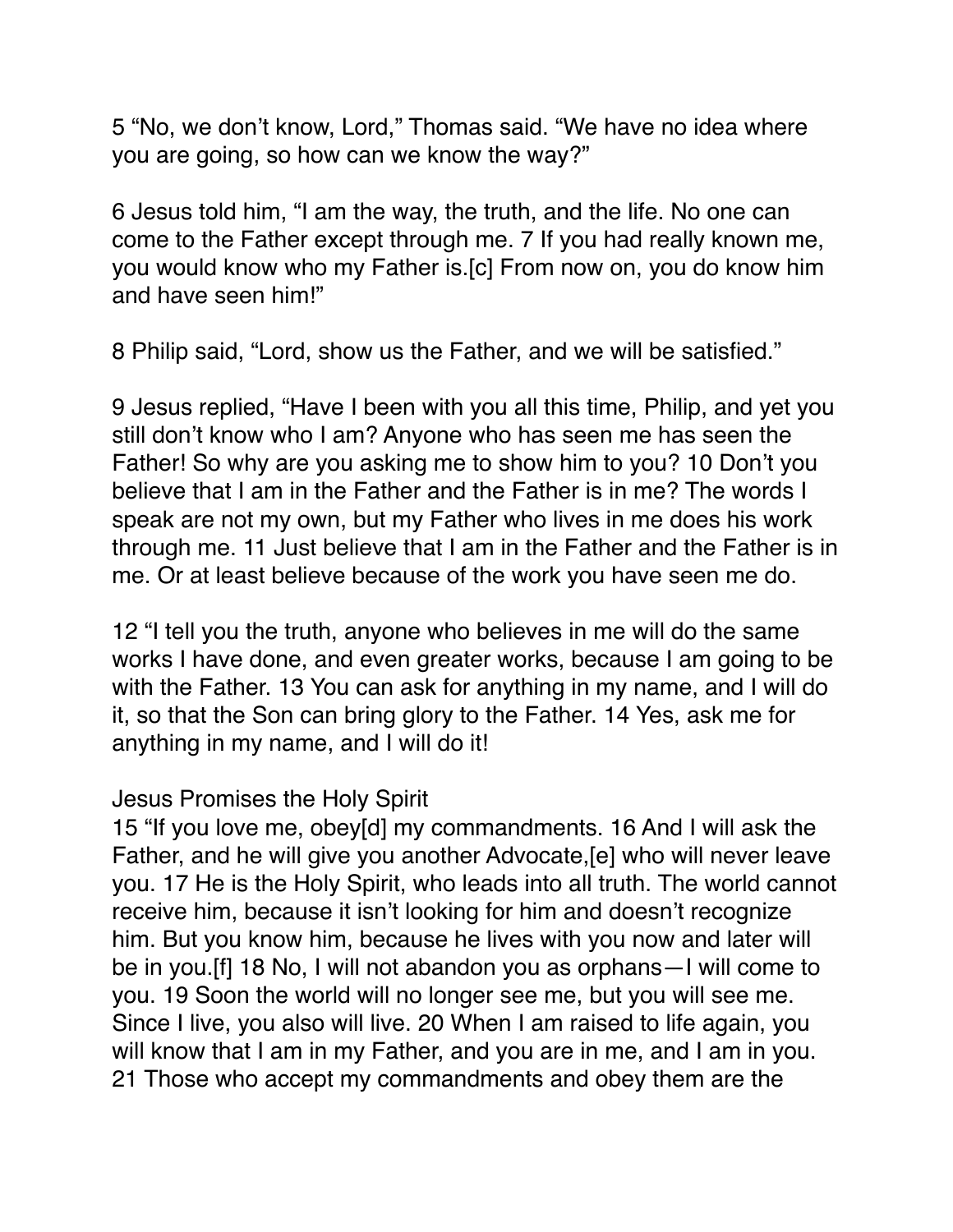ones who love me. And because they love me, my Father will love them. And I will love them and reveal myself to each of them."

22 Judas (not Judas Iscariot, but the other disciple with that name) said to him, "Lord, why are you going to reveal yourself only to us and not to the world at large?"

23 Jesus replied, "All who love me will do what I say. My Father will love them, and we will come and make our home with each of them. 24 Anyone who doesn't love me will not obey me. And remember, my words are not my own. What I am telling you is from the Father who sent me. 25 I am telling you these things now while I am still with you. 26 But when the Father sends the Advocate as my representative that is, the Holy Spirit—he will teach you everything and will remind you of everything I have told you.

27 "I am leaving you with a gift—peace of mind and heart. And the peace I give is a gift the world cannot give. So don't be troubled or afraid. 28 Remember what I told you: I am going away, but I will come back to you again. If you really loved me, you would be happy that I am going to the Father, who is greater than I am. 29 I have told you these things before they happen so that when they do happen, you will believe.

30 "I don't have much more time to talk to you, because the ruler of this world approaches. He has no power over me, 31 but I will do what the Father requires of me, so that the world will know that I love the Father. Come, let's be going.

## JOHN 15

15 "I am the true grapevine, and my Father is the gardener. 2 He cuts off every branch of mine that doesn't produce fruit, and he prunes the branches that do bear fruit so they will produce even more. 3 You have already been pruned and purified by the message I have given you. 4 Remain in me, and I will remain in you. For a branch cannot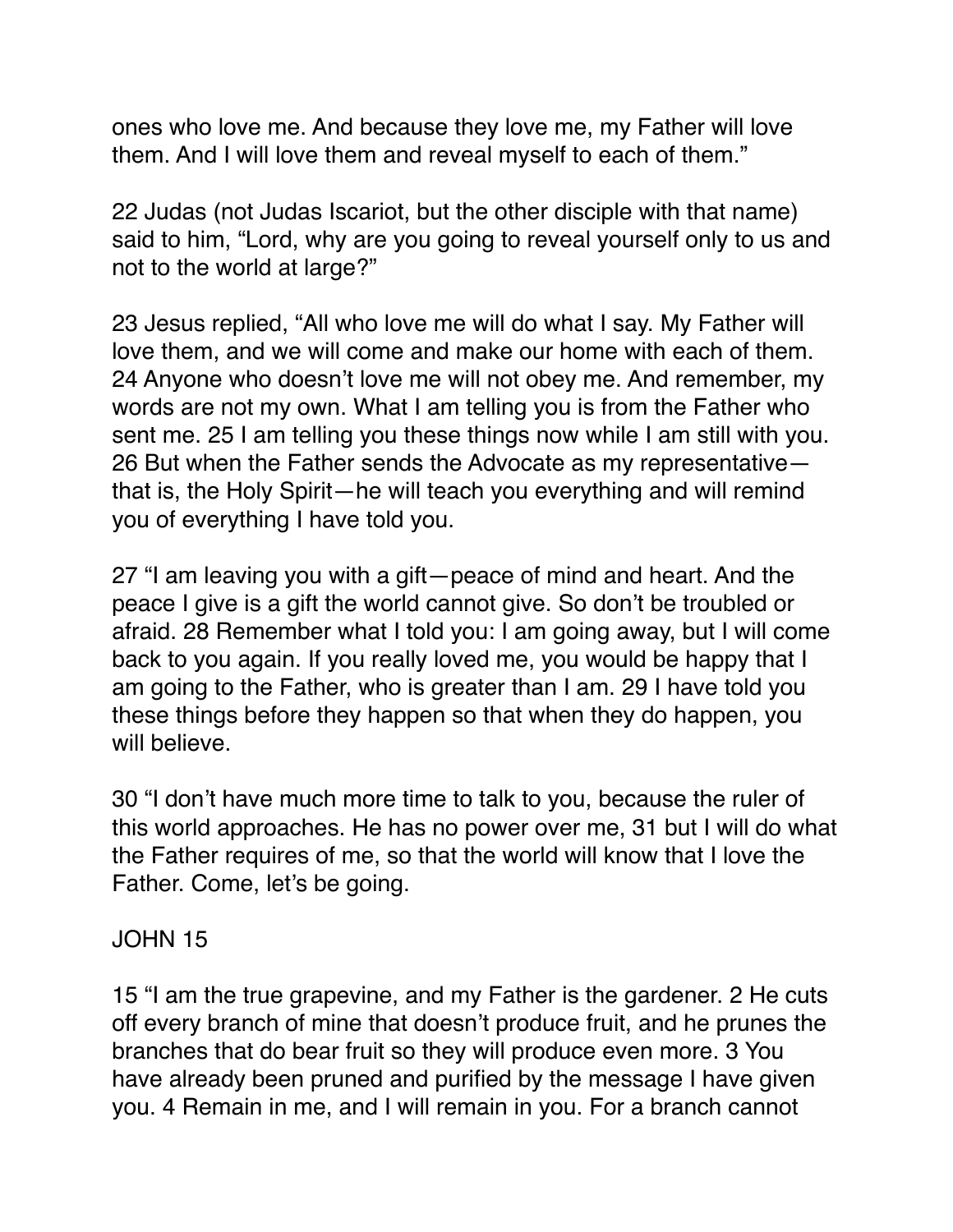produce fruit if it is severed from the vine, and you cannot be fruitful unless you remain in me.

5 "Yes, I am the vine; you are the branches. Those who remain in me, and I in them, will produce much fruit. For apart from me you can do nothing. 6 Anyone who does not remain in me is thrown away like a useless branch and withers. Such branches are gathered into a pile to be burned. 7 But if you remain in me and my words remain in you, you may ask for anything you want, and it will be granted! 8 When you produce much fruit, you are my true disciples. This brings great glory to my Father.

9 "I have loved you even as the Father has loved me. Remain in my love. 10 When you obey my commandments, you remain in my love, just as I obey my Father's commandments and remain in his love. 11 I have told you these things so that you will be filled with my joy. Yes, your joy will overflow! 12 This is my commandment: Love each other in the same way I have loved you. 13 There is no greater love than to lay down one's life for one's friends. 14 You are my friends if you do what I command. 15 I no longer call you slaves, because a master doesn't confide in his slaves. Now you are my friends, since I have told you everything the Father told me. 16 You didn't choose me. I chose you. I appointed you to go and produce lasting fruit, so that the Father will give you whatever you ask for, using my name. 17 This is my command: Love each other.

# The World's Hatred

18 "If the world hates you, remember that it hated me first. 19 The world would love you as one of its own if you belonged to it, but you are no longer part of the world. I chose you to come out of the world, so it hates you. 20 Do you remember what I told you? 'A slave is not greater than the master.' Since they persecuted me, naturally they will persecute you. And if they had listened to me, they would listen to you. 21 They will do all this to you because of me, for they have rejected the one who sent me. 22 They would not be guilty if I had not come and spoken to them. But now they have no excuse for their sin. 23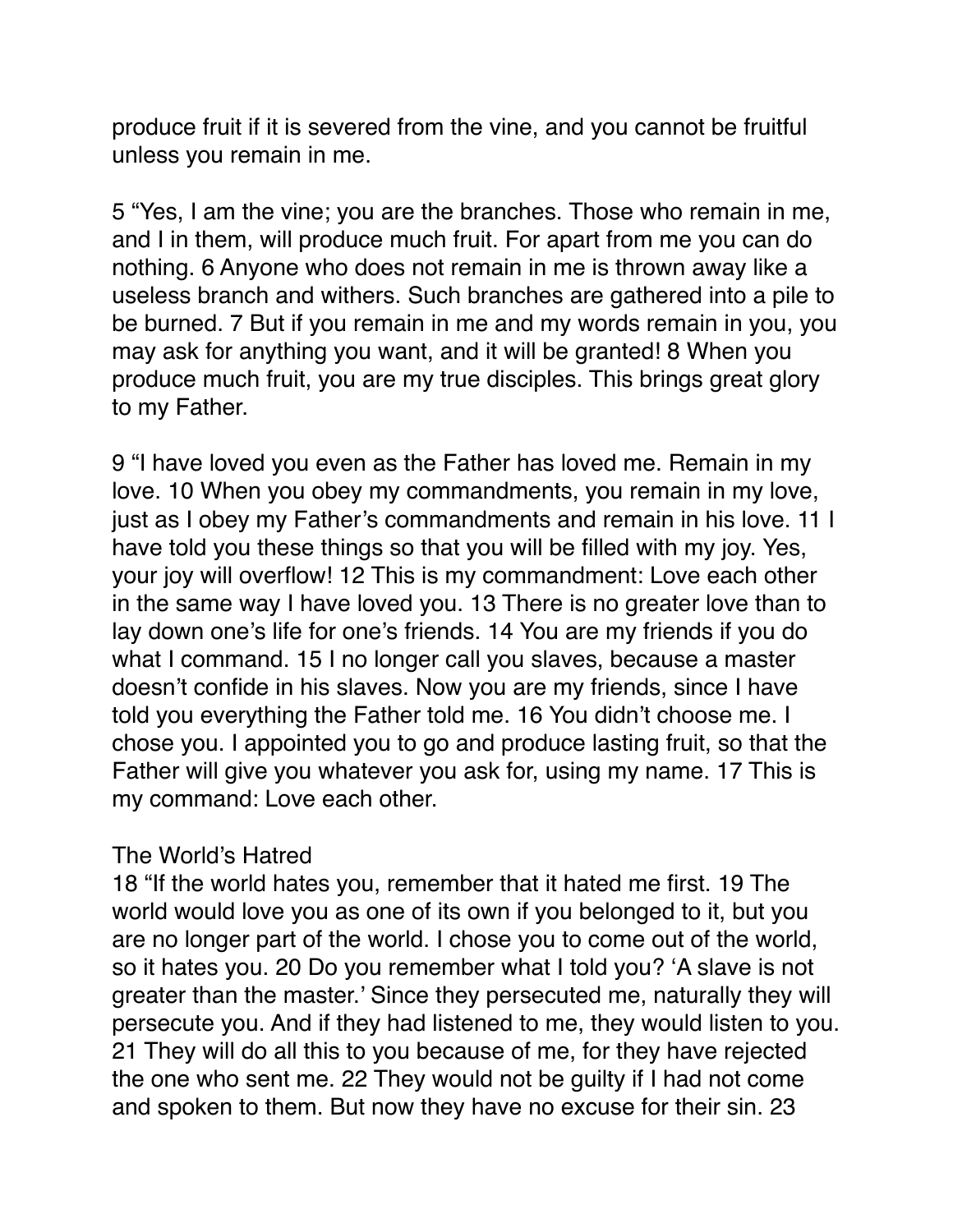Anyone who hates me also hates my Father. 24 If I hadn't done such miraculous signs among them that no one else could do, they would not be guilty. But as it is, they have seen everything I did, yet they still hate me and my Father. 25 This fulfills what is written in their Scriptures[a]: 'They hated me without cause.'

26 "But I will send you the Advocate[b]—the Spirit of truth. He will come to you from the Father and will testify all about me. 27 And you must also testify about me because you have been with me from the beginning of my ministry.

## JOHN 16

16 "I have told you these things so that you won't abandon your faith. 2 For you will be expelled from the synagogues, and the time is coming when those who kill you will think they are doing a holy service for God. 3 This is because they have never known the Father or me. 4 Yes, I'm telling you these things now, so that when they happen, you will remember my warning. I didn't tell you earlier because I was going to be with you for a while longer.

## The Work of the Holy Spirit

5 "But now I am going away to the one who sent me, and not one of you is asking where I am going. 6 Instead, you grieve because of what I've told you. 7 But in fact, it is best for you that I go away, because if I don't, the Advocate[a] won't come. If I do go away, then I will send him to you. 8 And when he comes, he will convict the world of its sin, and of God's righteousness, and of the coming judgment. 9 The world's sin is that it refuses to believe in me. 10 Righteousness is available because I go to the Father, and you will see me no more. 11 Judgment will come because the ruler of this world has already been judged.

12 "There is so much more I want to tell you, but you can't bear it now. 13 When the Spirit of truth comes, he will guide you into all truth. He will not speak on his own but will tell you what he has heard. He will tell you about the future. 14 He will bring me glory by telling you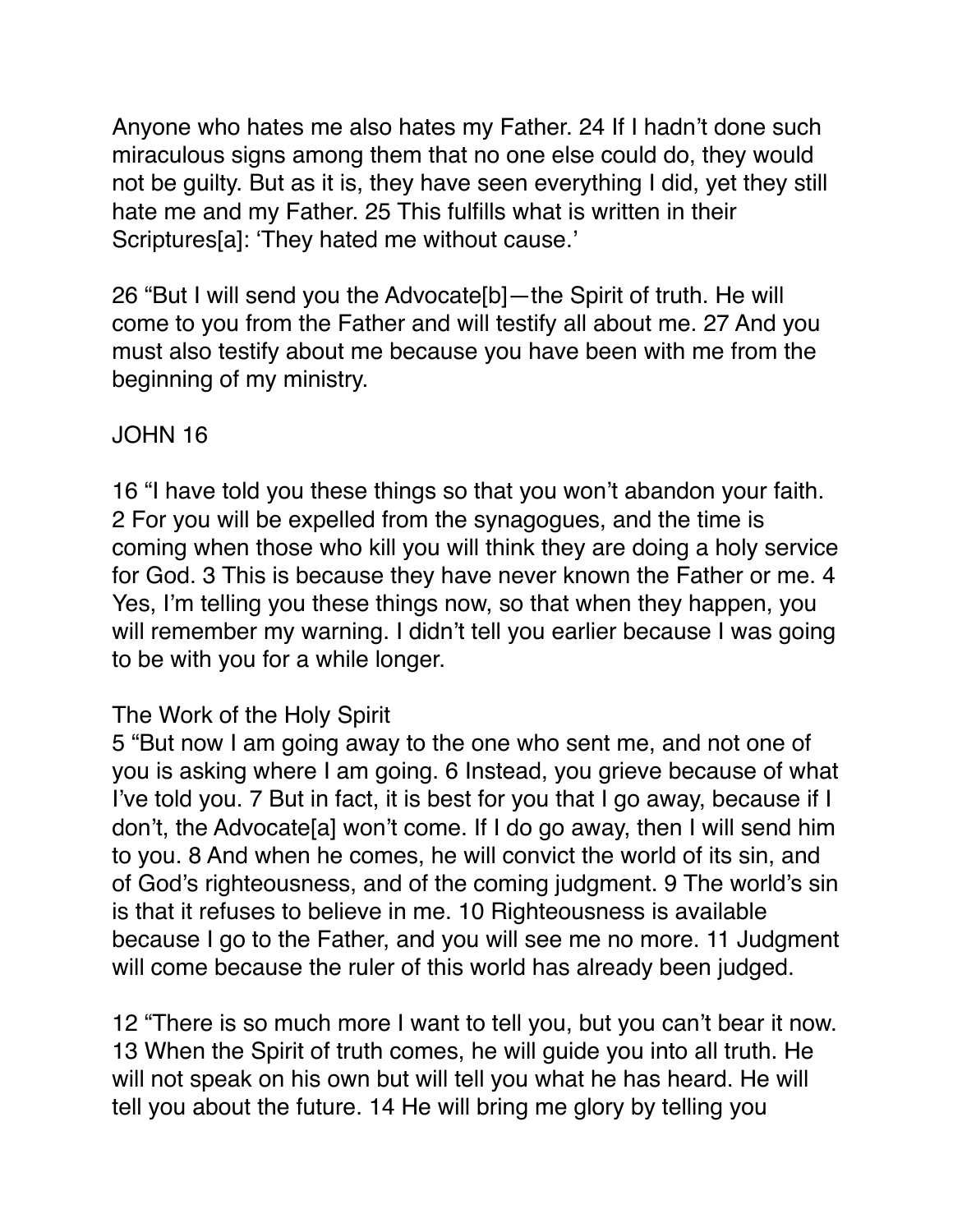whatever he receives from me. 15 All that belongs to the Father is mine; this is why I said, 'The Spirit will tell you whatever he receives from me.'

Sadness Will Be Turned to Joy

16 "In a little while you won't see me anymore. But a little while after that, you will see me again."

17 Some of the disciples asked each other, "What does he mean when he says, 'In a little while you won't see me, but then you will see me,' and 'I am going to the Father'? 18 And what does he mean by 'a little while'? We don't understand."

19 Jesus realized they wanted to ask him about it, so he said, "Are you asking yourselves what I meant? I said in a little while you won't see me, but a little while after that you will see me again. 20 I tell you the truth, you will weep and mourn over what is going to happen to me, but the world will rejoice. You will grieve, but your grief will suddenly turn to wonderful joy. 21 It will be like a woman suffering the pains of labor. When her child is born, her anguish gives way to joy because she has brought a new baby into the world. 22 So you have sorrow now, but I will see you again; then you will rejoice, and no one can rob you of that joy. 23 At that time you won't need to ask me for anything. I tell you the truth, you will ask the Father directly, and he will grant your request because you use my name. 24 You haven't done this before. Ask, using my name, and you will receive, and you will have abundant joy.

25 "I have spoken of these matters in figures of speech, but soon I will stop speaking figuratively and will tell you plainly all about the Father. 26 Then you will ask in my name. I'm not saying I will ask the Father on your behalf, 27 for the Father himself loves you dearly because you love me and believe that I came from God.[b] 28 Yes, I came from the Father into the world, and now I will leave the world and return to the Father."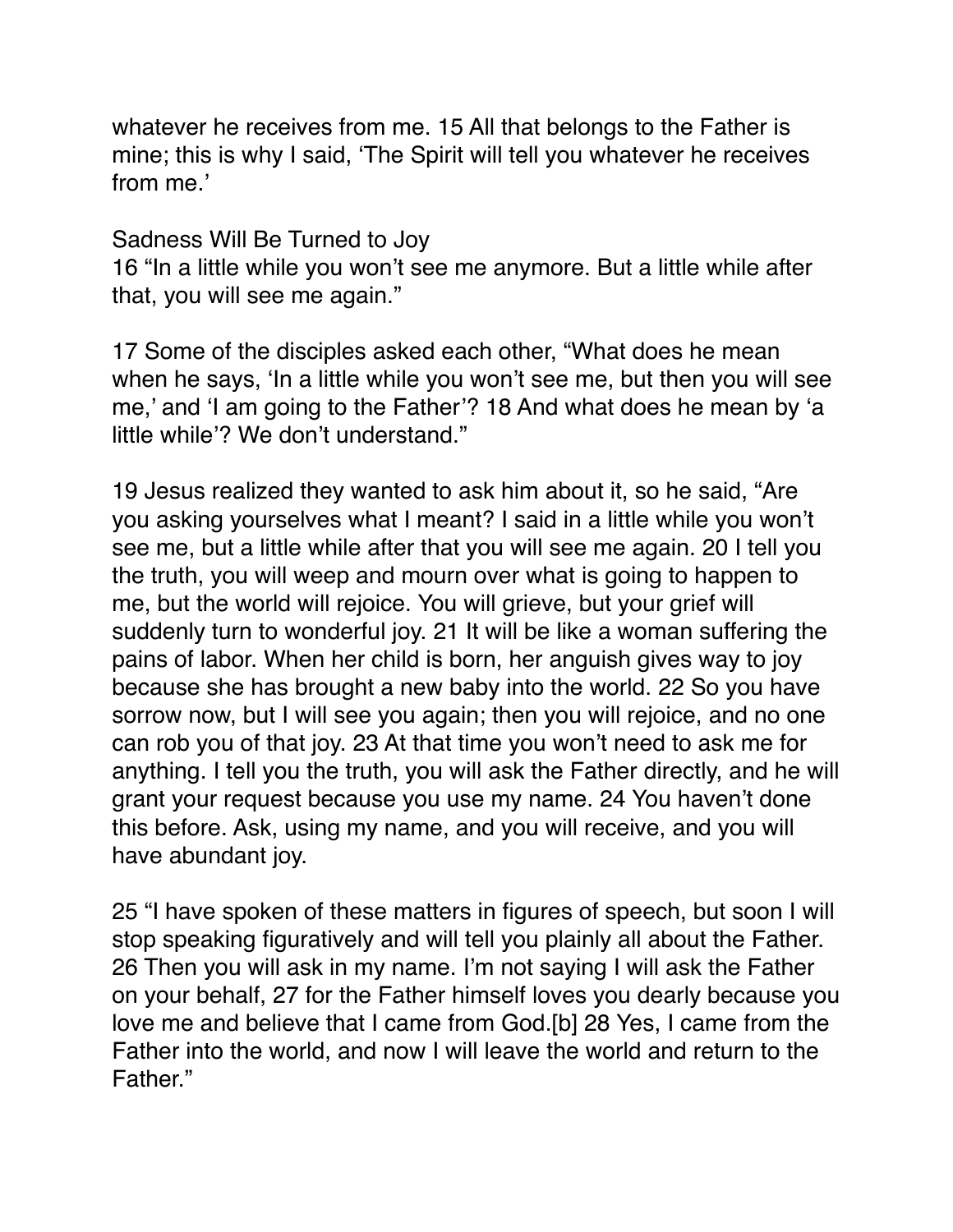29 Then his disciples said, "At last you are speaking plainly and not figuratively. 30 Now we understand that you know everything, and there's no need to question you. From this we believe that you came from God."

31 Jesus asked, "Do you finally believe? 32 But the time is coming indeed it's here now—when you will be scattered, each one going his own way, leaving me alone. Yet I am not alone because the Father is with me. 33 I have told you all this so that you may have peace in me. Here on earth you will have many trials and sorrows. But take heart, because I have overcome the world."

# JOHN 17

17 After saying all these things, Jesus looked up to heaven and said, "Father, the hour has come. Glorify your Son so he can give glory back to you. 2 For you have given him authority over everyone. He gives eternal life to each one you have given him. 3 And this is the way to have eternal life—to know you, the only true God, and Jesus Christ, the one you sent to earth. 4 I brought glory to you here on earth by completing the work you gave me to do. 5 Now, Father, bring me into the glory we shared before the world began.

6 "I have revealed you[a] to the ones you gave me from this world. They were always yours. You gave them to me, and they have kept your word. 7 Now they know that everything I have is a gift from you, 8 for I have passed on to them the message you gave me. They accepted it and know that I came from you, and they believe you sent me.

9 "My prayer is not for the world, but for those you have given me, because they belong to you. 10 All who are mine belong to you, and you have given them to me, so they bring me glory. 11 Now I am departing from the world; they are staying in this world, but I am coming to you. Holy Father, you have given me your name;[b] now protect them by the power of your name so that they will be united just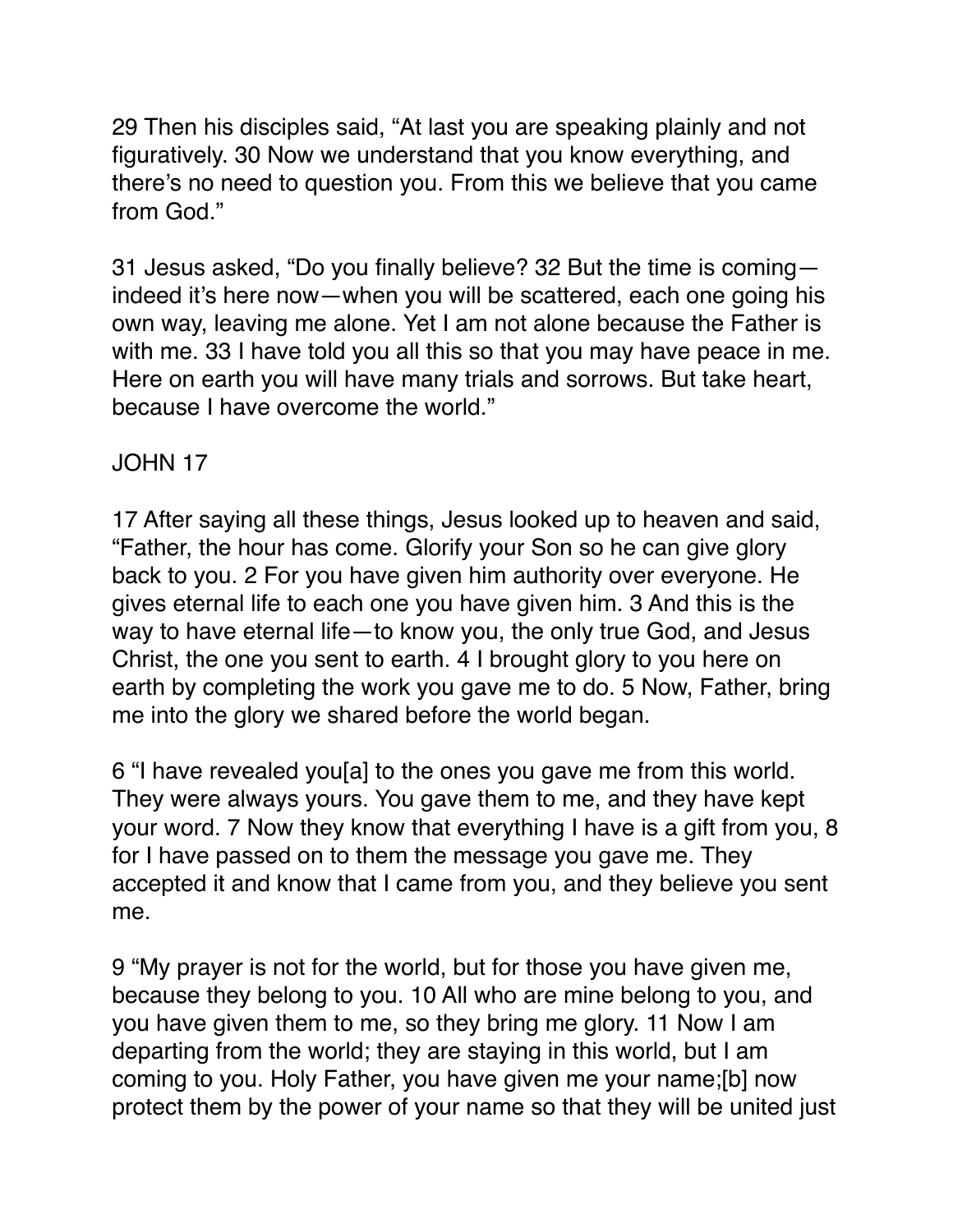as we are. 12 During my time here, I protected them by the power of the name you gave me.[c] I guarded them so that not one was lost, except the one headed for destruction, as the Scriptures foretold.

13 "Now I am coming to you. I told them many things while I was with them in this world so they would be filled with my joy. 14 I have given them your word. And the world hates them because they do not belong to the world, just as I do not belong to the world. 15 I'm not asking you to take them out of the world, but to keep them safe from the evil one. 16 They do not belong to this world any more than I do. 17 Make them holy by your truth; teach them your word, which is truth. 18 Just as you sent me into the world, I am sending them into the world. 19 And I give myself as a holy sacrifice for them so they can be made holy by your truth.

20 "I am praying not only for these disciples but also for all who will ever believe in me through their message. 21 I pray that they will all be one, just as you and I are one—as you are in me, Father, and I am in you. And may they be in us so that the world will believe you sent me.

22 "I have given them the glory you gave me, so they may be one as we are one. 23 I am in them and you are in me. May they experience such perfect unity that the world will know that you sent me and that you love them as much as you love me. 24 Father, I want these whom you have given me to be with me where I am. Then they can see all the glory you gave me because you loved me even before the world began!

25 "O righteous Father, the world doesn't know you, but I do; and these disciples know you sent me. 26 I have revealed you to them, and I will continue to do so. Then your love for me will be in them, and I will be in them."

JOHN 18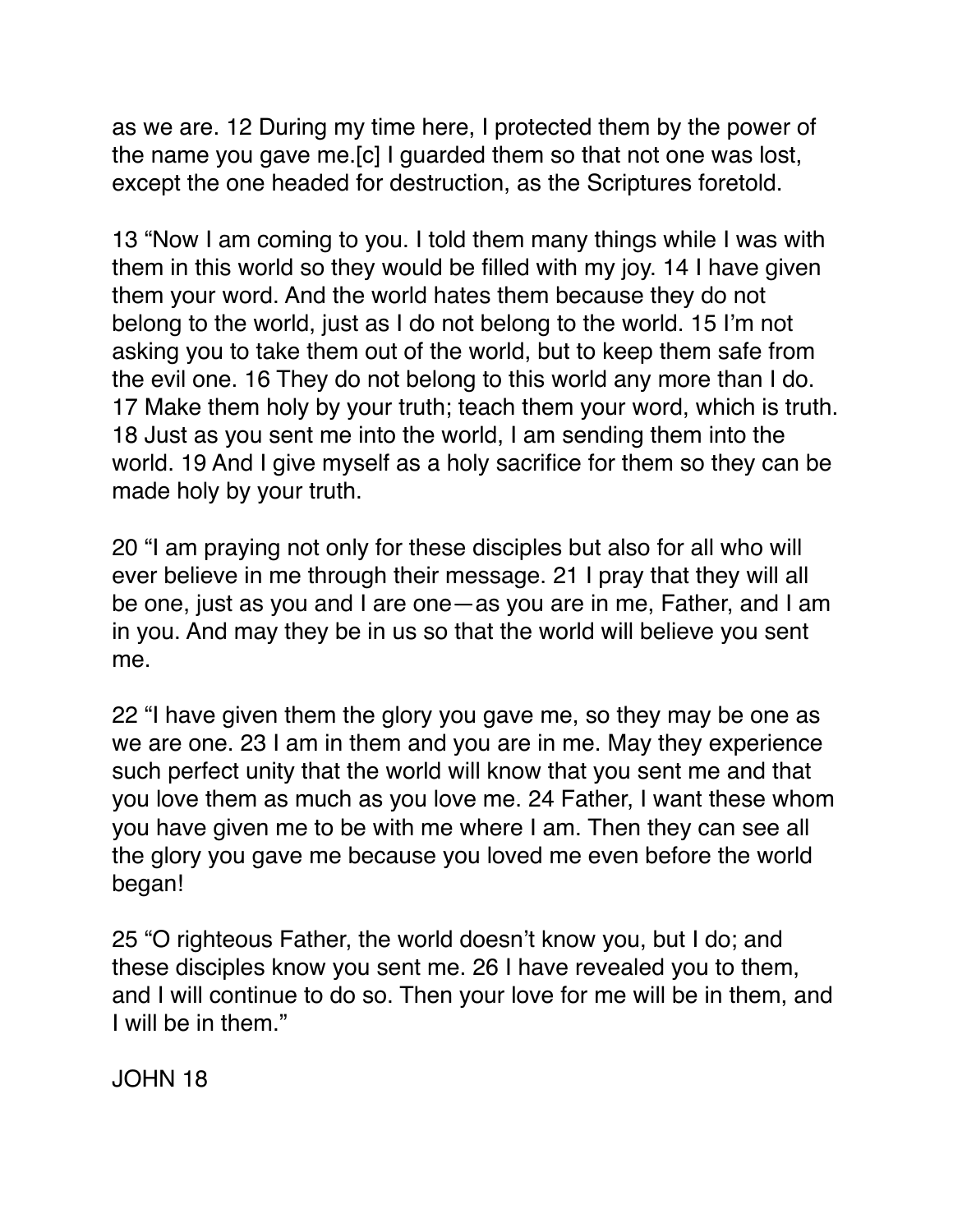18 After saying these things, Jesus crossed the Kidron Valley with his disciples and entered a grove of olive trees. 2 Judas, the betrayer, knew this place, because Jesus had often gone there with his disciples. 3 The leading priests and Pharisees had given Judas a contingent of Roman soldiers and Temple guards to accompany him. Now with blazing torches, lanterns, and weapons, they arrived at the olive grove.

4 Jesus fully realized all that was going to happen to him, so he stepped forward to meet them. "Who are you looking for?" he asked.

5 "Jesus the Nazarene,"[a] they replied.

"I am he,"[b] Jesus said. (Judas, who betrayed him, was standing with them.) 6 As Jesus said "I am he," they all drew back and fell to the ground! 7 Once more he asked them, "Who are you looking for?"

And again they replied, "Jesus the Nazarene."

8 "I told you that I am he," Jesus said. "And since I am the one you want, let these others go." 9 He did this to fulfill his own statement: "I did not lose a single one of those you have given me."[c]

10 Then Simon Peter drew a sword and slashed off the right ear of Malchus, the high priest's slave. 11 But Jesus said to Peter, "Put your sword back into its sheath. Shall I not drink from the cup of suffering the Father has given me?"

Jesus at the High Priest's House

12 So the soldiers, their commanding officer, and the Temple guards arrested Jesus and tied him up. 13 First they took him to Annas, since he was the father-in-law of Caiaphas, the high priest at that time.[d] 14 Caiaphas was the one who had told the other Jewish leaders, "It's better that one man should die for the people."

Peter's First Denial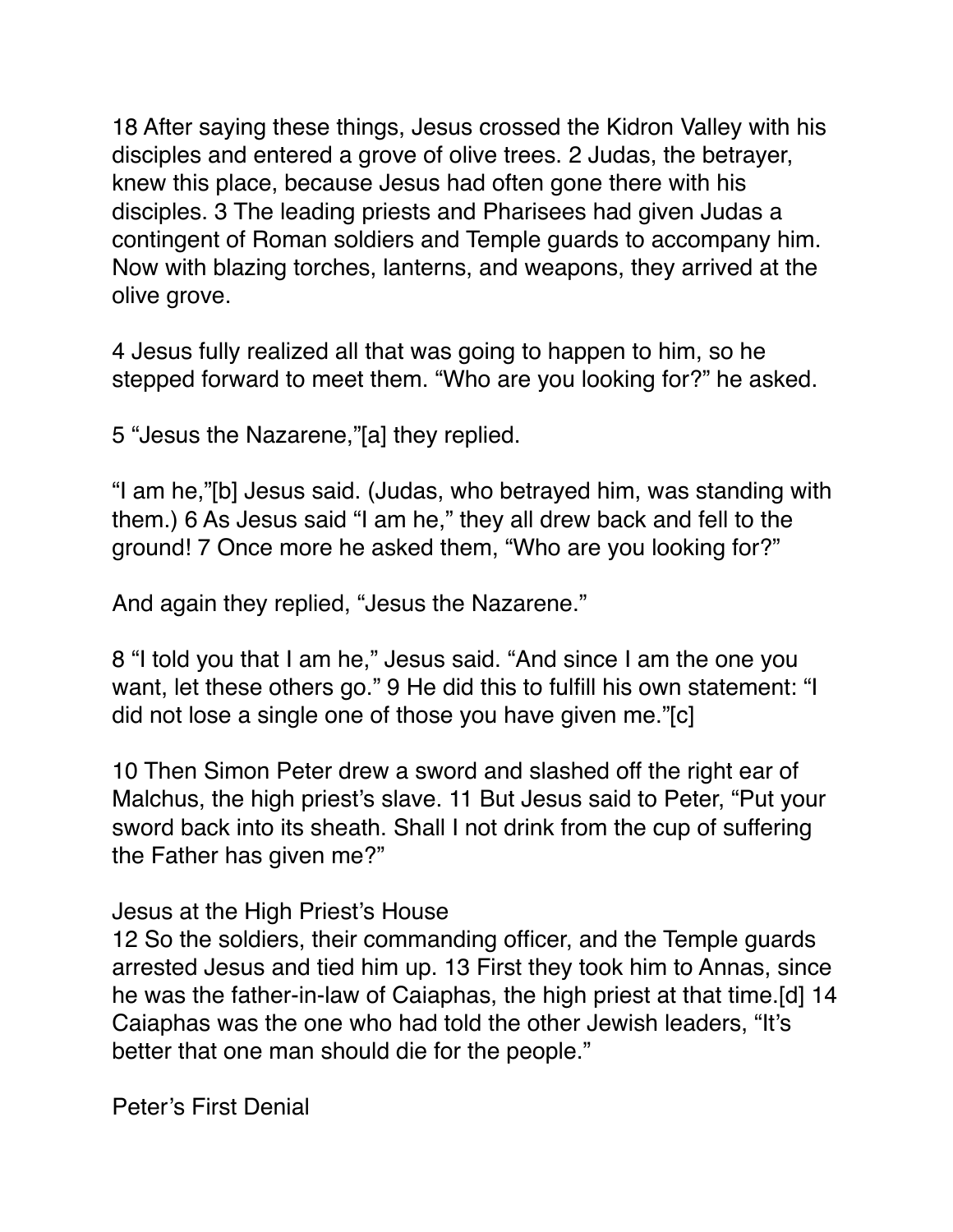15 Simon Peter followed Jesus, as did another of the disciples. That other disciple was acquainted with the high priest, so he was allowed to enter the high priest's courtyard with Jesus. 16 Peter had to stay outside the gate. Then the disciple who knew the high priest spoke to the woman watching at the gate, and she let Peter in. 17 The woman asked Peter, "You're not one of that man's disciples, are you?"

"No," he said, "I am not."

18 Because it was cold, the household servants and the guards had made a charcoal fire. They stood around it, warming themselves, and Peter stood with them, warming himself.

The High Priest Questions Jesus

19 Inside, the high priest began asking Jesus about his followers and what he had been teaching them. 20 Jesus replied, "Everyone knows what I teach. I have preached regularly in the synagogues and the Temple, where the people[e] gather. I have not spoken in secret. 21 Why are you asking me this question? Ask those who heard me. They know what I said."

22 Then one of the Temple guards standing nearby slapped Jesus across the face. "Is that the way to answer the high priest?" he demanded.

23 Jesus replied, "If I said anything wrong, you must prove it. But if I'm speaking the truth, why are you beating me?"

24 Then Annas bound Jesus and sent him to Caiaphas, the high priest.

Peter's Second and Third Denials

25 Meanwhile, as Simon Peter was standing by the fire warming himself, they asked him again, "You're not one of his disciples, are you?"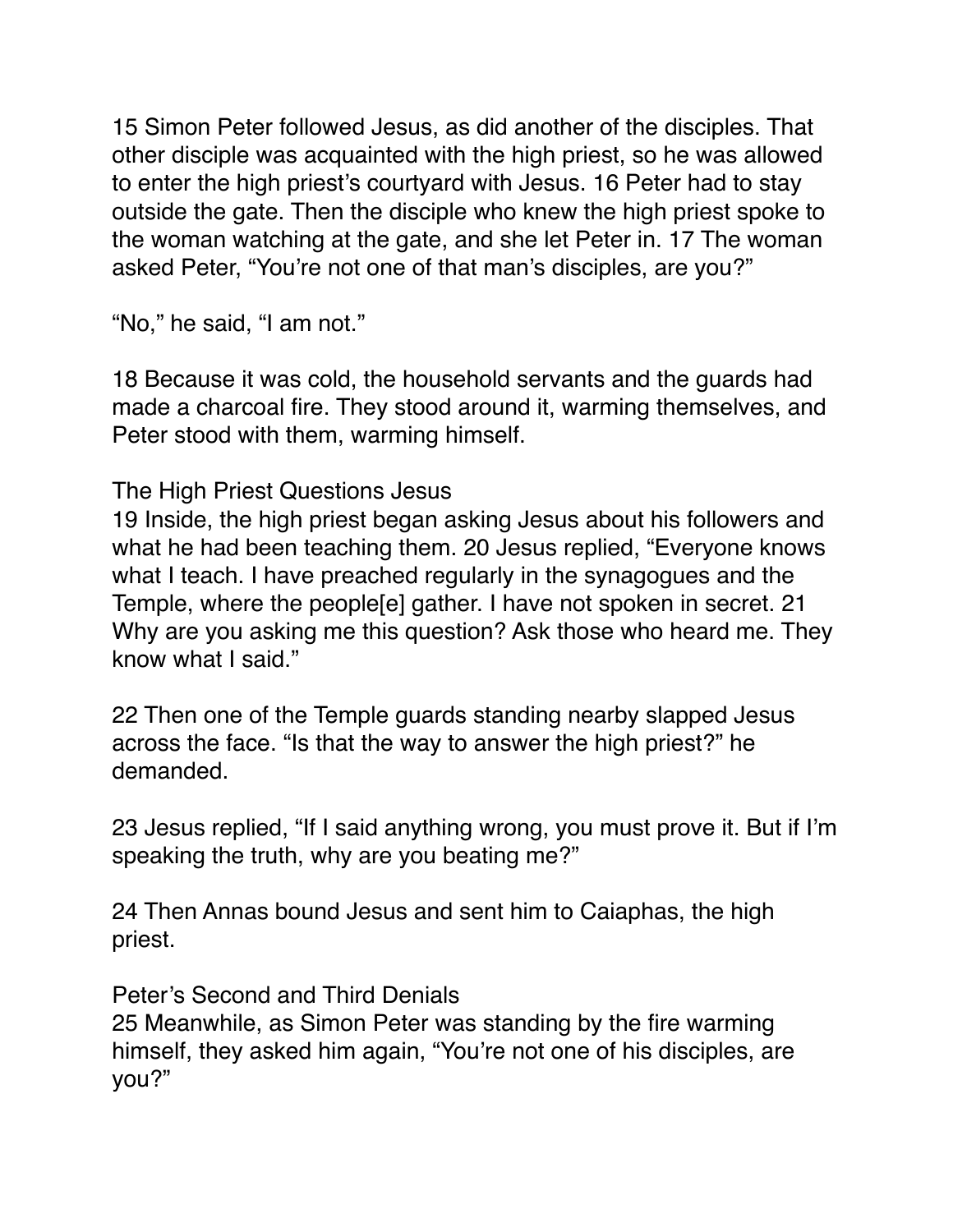He denied it, saying, "No, I am not."

26 But one of the household slaves of the high priest, a relative of the man whose ear Peter had cut off, asked, "Didn't I see you out there in the olive grove with Jesus?" 27 Again Peter denied it. And immediately a rooster crowed.

## Jesus' Trial before Pilate

28 Jesus' trial before Caiaphas ended in the early hours of the morning. Then he was taken to the headquarters of the Roman governor.[f] His accusers didn't go inside because it would defile them, and they wouldn't be allowed to celebrate the Passover. 29 So Pilate, the governor, went out to them and asked, "What is your charge against this man?"

30 "We wouldn't have handed him over to you if he weren't a criminal!" they retorted.

31 "Then take him away and judge him by your own law," Pilate told them.

"Only the Romans are permitted to execute someone," the Jewish leaders replied. 32 (This fulfilled Jesus' prediction about the way he would die.[g])

33 Then Pilate went back into his headquarters and called for Jesus to be brought to him. "Are you the king of the Jews?" he asked him.

34 Jesus replied, "Is this your own question, or did others tell you about me?"

35 "Am I a Jew?" Pilate retorted. "Your own people and their leading priests brought you to me for trial. Why? What have you done?"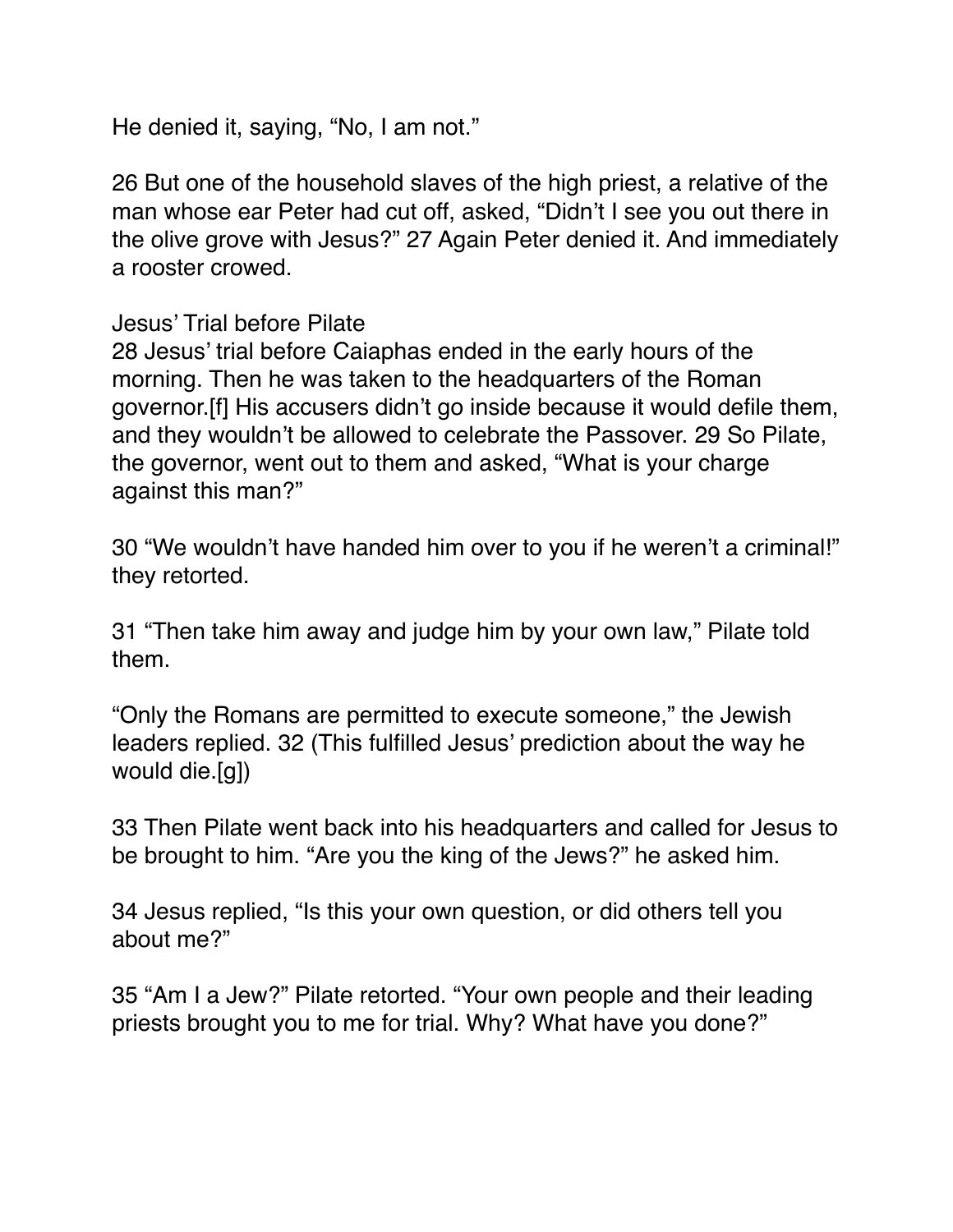36 Jesus answered, "My Kingdom is not an earthly kingdom. If it were, my followers would fight to keep me from being handed over to the Jewish leaders. But my Kingdom is not of this world."

37 Pilate said, "So you are a king?"

Jesus responded, "You say I am a king. Actually, I was born and came into the world to testify to the truth. All who love the truth recognize that what I say is true."

38 "What is truth?" Pilate asked. Then he went out again to the people and told them, "He is not guilty of any crime. 39 But you have a custom of asking me to release one prisoner each year at Passover. Would you like me to release this 'King of the Jews'?"

40 But they shouted back, "No! Not this man. We want Barabbas!" (Barabbas was a revolutionary.)

JOHN 19

19 Then Pilate had Jesus flogged with a lead-tipped whip. 2 The soldiers wove a crown of thorns and put it on his head, and they put a purple robe on him. 3 "Hail! King of the Jews!" they mocked, as they slapped him across the face.

4 Pilate went outside again and said to the people, "I am going to bring him out to you now, but understand clearly that I find him not guilty." 5 Then Jesus came out wearing the crown of thorns and the purple robe. And Pilate said, "Look, here is the man!"

6 When they saw him, the leading priests and Temple guards began shouting, "Crucify him! Crucify him!"

"Take him yourselves and crucify him," Pilate said. "I find him not guilty."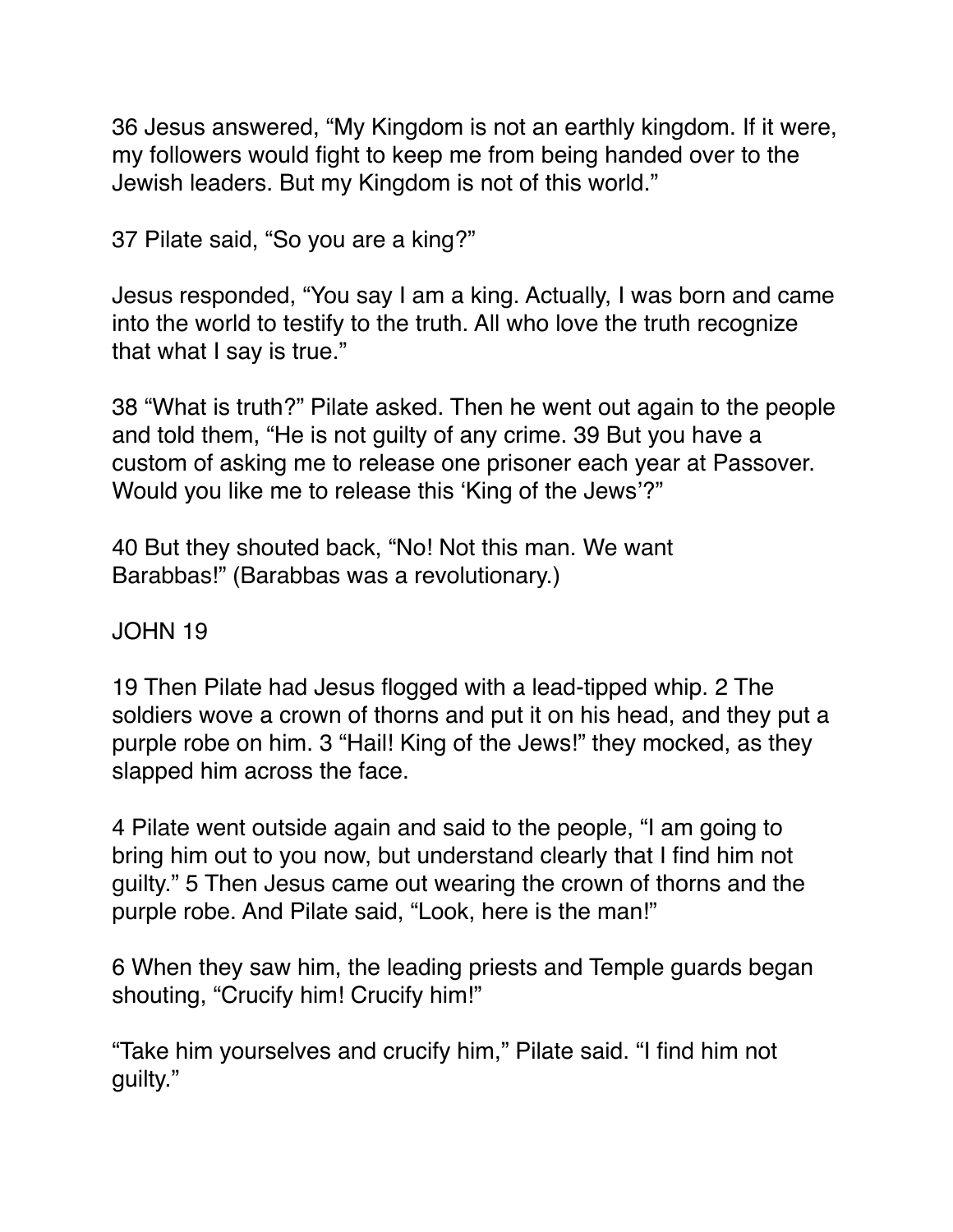7 The Jewish leaders replied, "By our law he ought to die because he called himself the Son of God."

8 When Pilate heard this, he was more frightened than ever. 9 He took Jesus back into the headquarters[a] again and asked him, "Where are you from?" But Jesus gave no answer. 10 "Why don't you talk to me?" Pilate demanded. "Don't you realize that I have the power to release you or crucify you?"

11 Then Jesus said, "You would have no power over me at all unless it were given to you from above. So the one who handed me over to you has the greater sin." *[Note: There are degrees of sin.]*

12 Then Pilate tried to release him, but the Jewish leaders shouted, "If you release this man, you are no 'friend of Caesar.'[b] Anyone who declares himself a king is a rebel against Caesar."

13 When they said this, Pilate brought Jesus out to them again. Then Pilate sat down on the judgment seat on the platform that is called the Stone Pavement (in Hebrew, Gabbatha). 14 It was now about noon on the day of preparation for the Passover. And Pilate said to the people, "Look, here is your king!"

15 "Away with him," they yelled. "Away with him! Crucify him!"

"What? Crucify your king?" Pilate asked.

"We have no king but Caesar," the Sadducees shouted back.

16 Then Pilate turned Jesus over to them to be crucified.

The Crucifixion

So they took Jesus away. 17 Carrying the cross beam by himself, he went to the place called Place of the Skull (in Hebrew, Golgotha). 18 There they nailed him to the cross. Two others were crucified with him, one on either side, with Jesus between them. 19 And Pilate posted a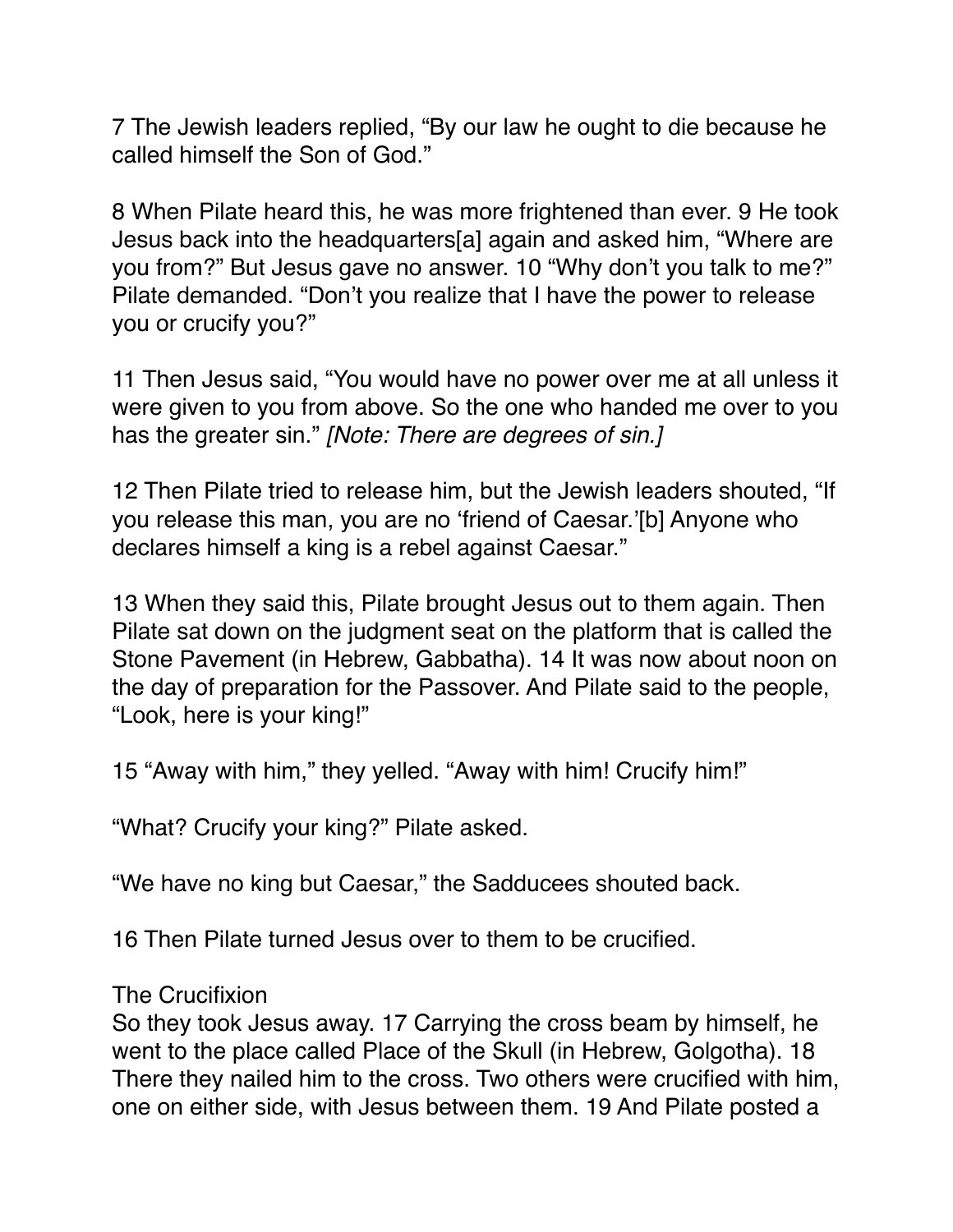sign on the cross that read, "Jesus of Nazareth, the King of the Jews." 20 The place where Jesus was crucified was near the city, and the sign was written in Hebrew, Latin, and Greek, so that many people could read it.

21 Then the leading priests objected and said to Pilate, "Change it from 'The King of the Jews' to 'He said, I am King of the Jews.'"

22 Pilate replied, "No, what I have written, I have written."

23 When the soldiers had crucified Jesus, they divided his clothes among the four of them. They also took his robe, but it was seamless, woven in one piece from top to bottom. 24 So they said, "Rather than tearing it apart, let's throw dice for it." This fulfilled the Scripture that says, "They divided my garments among themselves and threw dice for my clothing." So that is what they did.

25 Standing near the cross were Jesus' mother, and his mother's sister, Mary (the wife of Cleopas), and Mary Magdalene. 26 When Jesus saw his mother standing there beside the disciple he loved, he said to her, "Dear woman, here is your son. He will take care of you from now on." 27 And he said to this disciple, "Here is your mother." And from then on this disciple took her into his home.

## The Death of Jesus

28 Jesus knew that his mission was now finished, and to fulfill Scripture he said, "I am thirsty." 29 A jar of wine vinegar was sitting there, so they soaked a sponge in it, put it on a hyssop branch, and held it up to his lips. 30 When Jesus had tasted it, he said, "It is finished!" *[Note: This is an accounting word meaning "Paid in Full".]*  Then he bowed his head and gave up his spirit.

31 It was Friday, the day of preparation for the Sabbath, and the Jewish leaders didn't want the bodies hanging there the next day, which was the Sabbath (and a very special Sabbath, because it was Passover week). So they asked Pilate to hasten their deaths by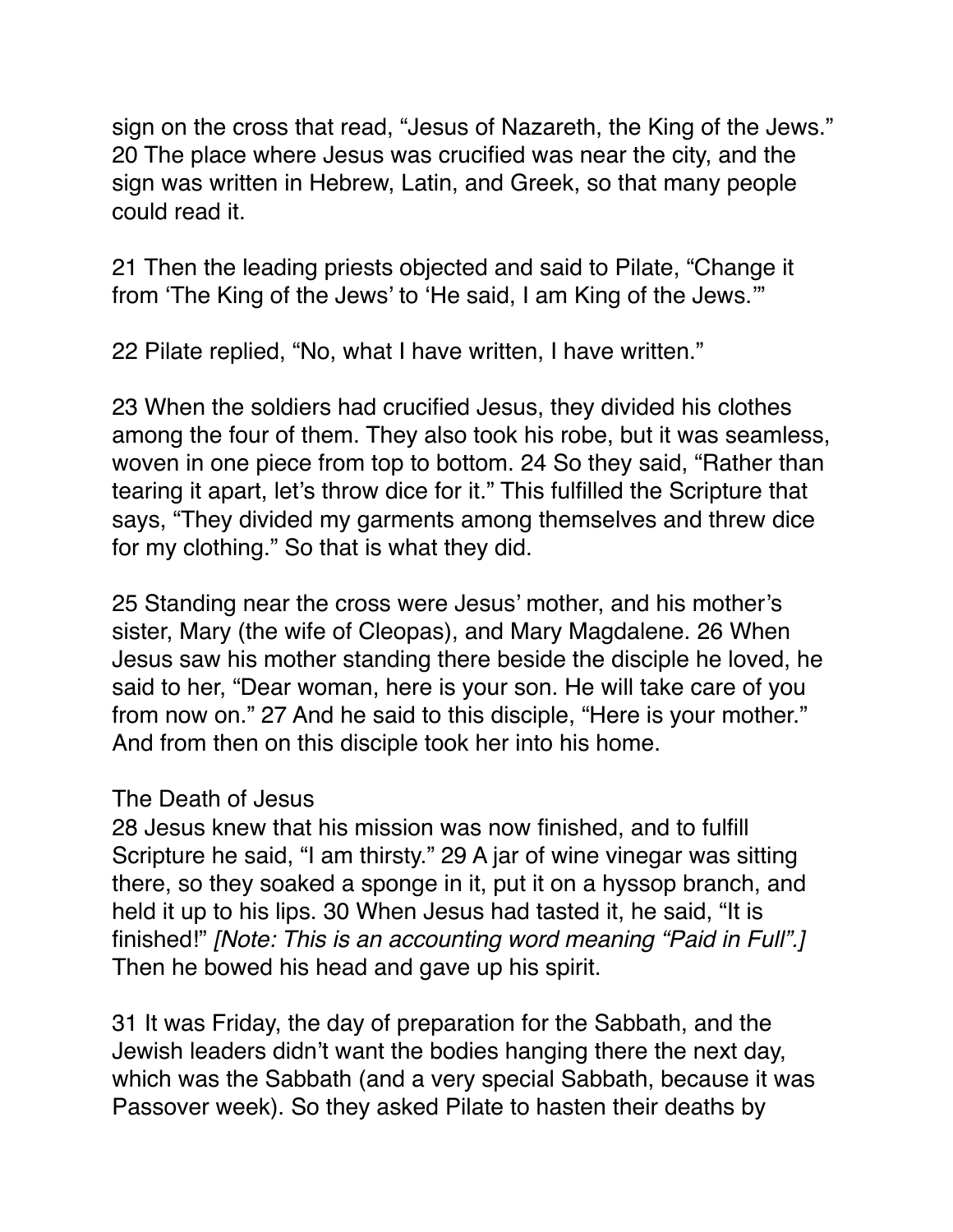ordering that their legs be broken. Then their bodies could be taken down. 32 So the soldiers came and broke the legs of the two men crucified with Jesus. 33 But when they came to Jesus, they saw that he was already dead, so they didn't break his legs. 34 One of the soldiers, however, pierced his side with a spear, and immediately blood and water flowed out. *[Note: I John 5:5-12 The blood and water is a sign that Jesus really did die, and that his death provided atonement for all.]* 35 (This report is from an eyewitness giving an accurate account. He speaks the truth so that you also may continue to believe.) 36 These things happened in fulfillment of the Scriptures that say, "Not one of his bones will be broken," [Exodus 12:46] 37 and "They will look on the one they pierced." [Zech. 12:10]

## The Burial of Jesus

38 Afterward a Pharisee, Joseph of Arimathea, who had been a secret disciple of Jesus (because he feared the Jewish leaders), asked Pilate for permission to take down Jesus' body. When Pilate gave permission, Joseph came and took the body away. 39 With him came Nicodemus, another Pharisee, the man who had come to Jesus at night. He brought about seventy-five pounds of perfumed ointment made from myrrh and aloes. 40 Following Jewish burial custom, they wrapped Jesus' body with the spices in long strips of linen cloth. 41 The place of crucifixion was near a garden, where there was a new tomb, never used before. 42 And so, because it was the day of preparation for the Jewish Passover and since the tomb was close at hand, they laid Jesus there.

# JOHN 20

20 Early on Sunday morning, while it was still dark, Mary Magdalene came to the tomb and found that the stone had been rolled away from the entrance. 2 She ran and found Simon Peter and the other disciple, the one whom Jesus loved. She said, "They have taken the Lord's body out of the tomb, and we don't know where they have put him!"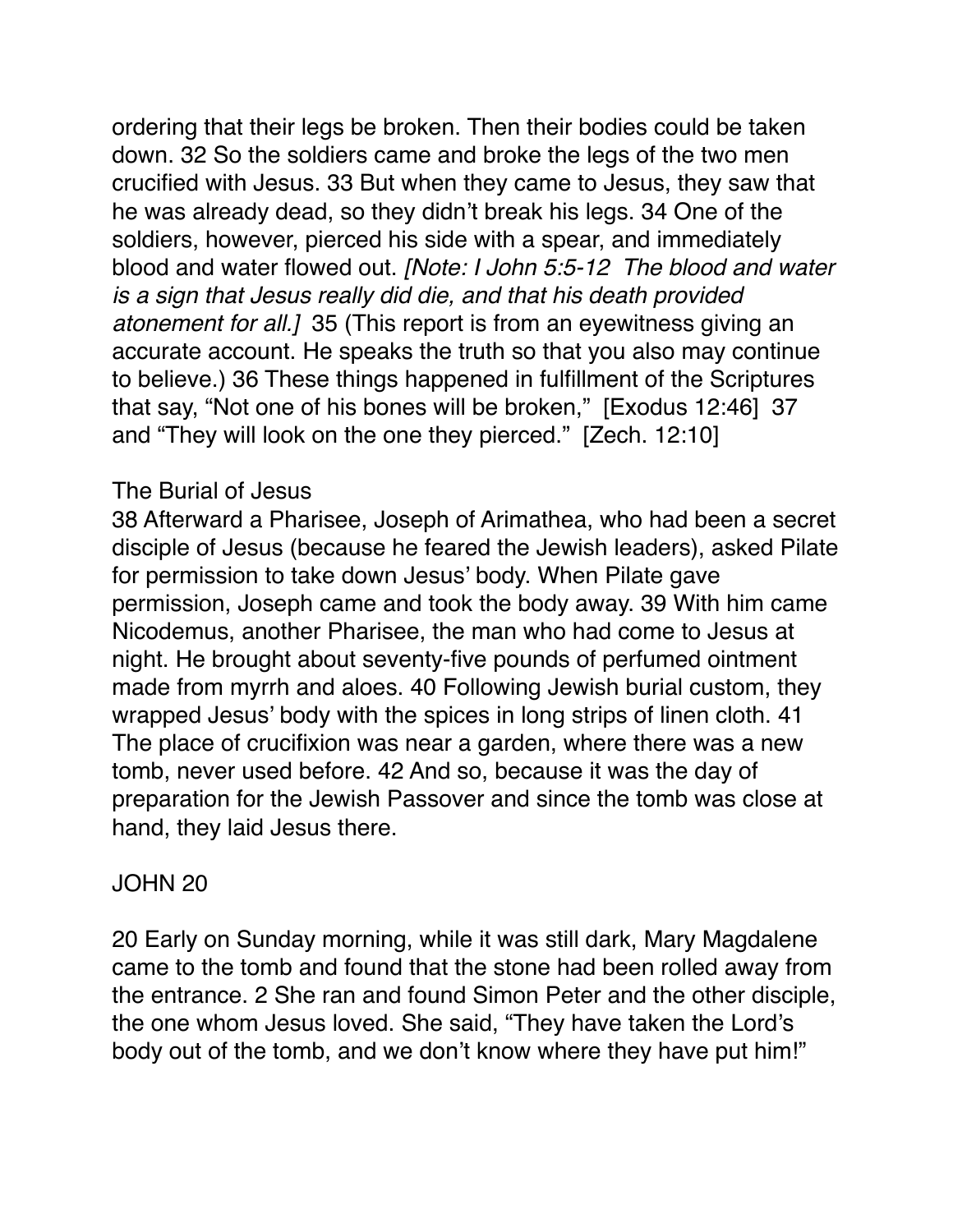3 Peter and the other disciple started out for the tomb. 4 They were both running, but the other disciple outran Peter and reached the tomb first. 5 He stooped and looked in and saw the linen wrappings lying there, but he didn't go in. 6 Then Simon Peter arrived and went inside. He also noticed the linen wrappings lying there, 7 while the cloth that had covered Jesus' head was folded up and lying apart from the other wrappings. 8 Then the disciple who had reached the tomb first also went in, and he saw and believed— 9 for until then they still hadn't understood the Scriptures that said Jesus must rise from the dead. 10 Then they went home.

Jesus Appears to Mary Magdalene

11 Mary was standing outside the tomb crying, and as she wept, she stooped and looked in. 12 She saw two white-robed angels, one sitting at the head and the other at the foot of the place where the body of Jesus had been lying. 13 "Dear woman, why are you crying?" the angels asked her.

"Because they have taken away my Lord," she replied, "and I don't know where they have put him."

14 She turned to leave and saw someone standing there. It was Jesus, but she didn't recognize him. 15 "Dear woman, why are you crying?" Jesus asked her. "Who are you looking for?"

She thought he was the gardener. "Sir," she said, "if you have taken him away, tell me where you have put him, and I will go and get him."

16 "Mary!" Jesus said.

She turned to him and cried out, "Rabboni!" (which is Hebrew for "Teacher").

17 "Don't cling to me," Jesus said, "for I haven't yet ascended to the Father. But go find my brothers and tell them, 'I am ascending to my Father and your Father, to my God and your God.'"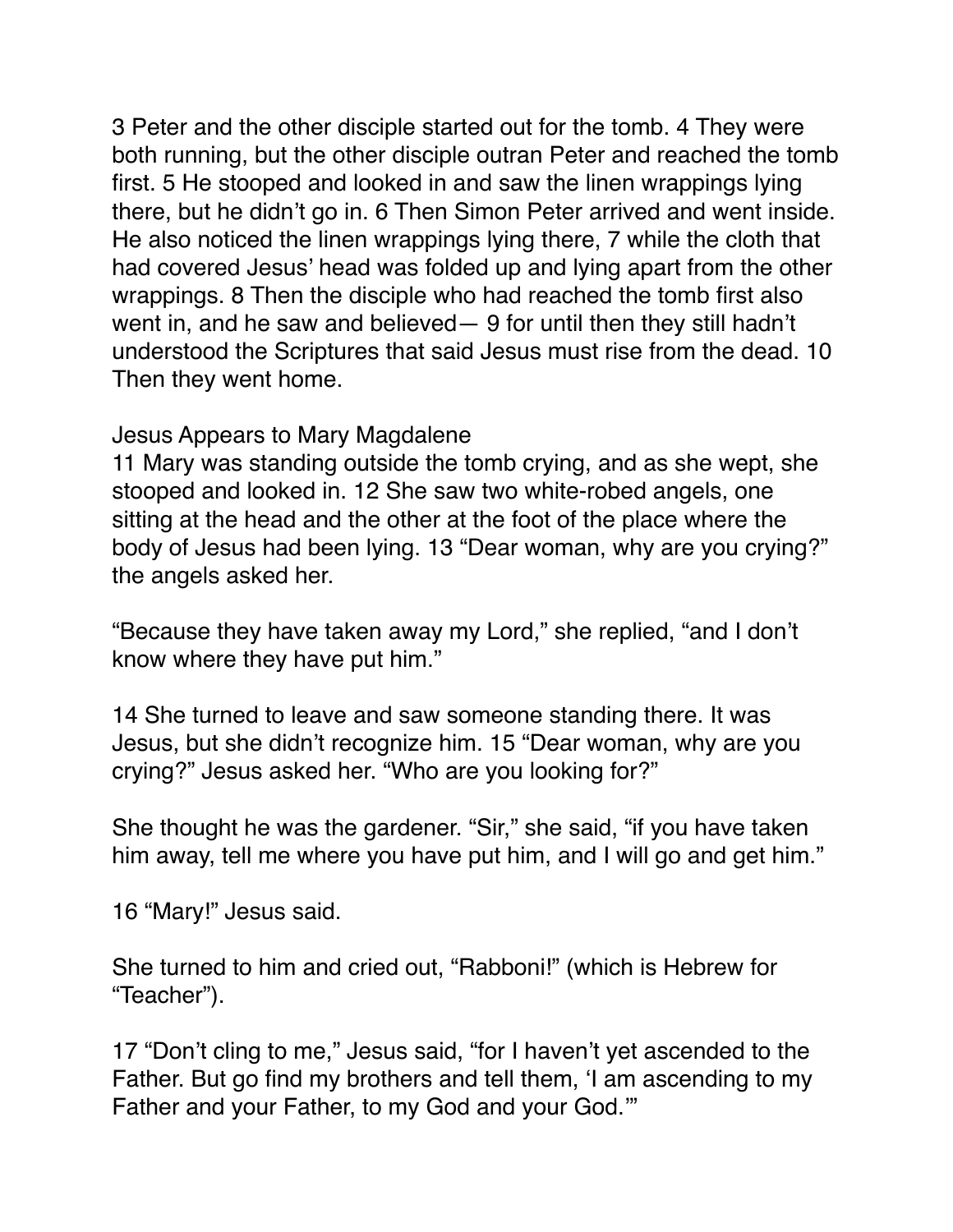18 Mary Magdalene found the disciples and told them, "I have seen the Lord!" Then she gave them his message.

## Jesus Appears to His Disciples

19 That Sunday evening[b] the disciples were meeting behind locked doors because they were afraid of the Jewish leaders. Suddenly, Jesus was standing there among them! "Peace be with you," he said. 20 As he spoke, he showed them the wounds in his hands and his side. They were filled with joy when they saw the Lord! 21 Again he said, "Peace be with you. As the Father has sent me, so I am sending you." 22 Then he breathed on them and said, "Receive the Holy Spirit. 23 If you forgive anyone's sins, they are forgiven. If you do not forgive them, they are not forgiven."

#### Jesus Appears to Thomas

24 One of the twelve disciples, Thomas (nicknamed the Twin),[c] was not with the others when Jesus came. 25 They told him, "We have seen the Lord!"

But he replied, "I won't believe it unless I see the nail wounds in his hands, put my fingers into them, and place my hand into the wound in his side."

26 Eight days later the disciples were together again, and this time Thomas was with them. The doors were locked; but suddenly, as before, Jesus was standing among them. "Peace be with you," he said. 27 Then he said to Thomas, "Put your finger here, and look at my hands. Put your hand into the wound in my side. Don't be faithless any longer. Believe!"

28 "My Lord and my God!" Thomas exclaimed.

29 Then Jesus told him, "You believe because you have seen me. Blessed are those who believe without seeing me."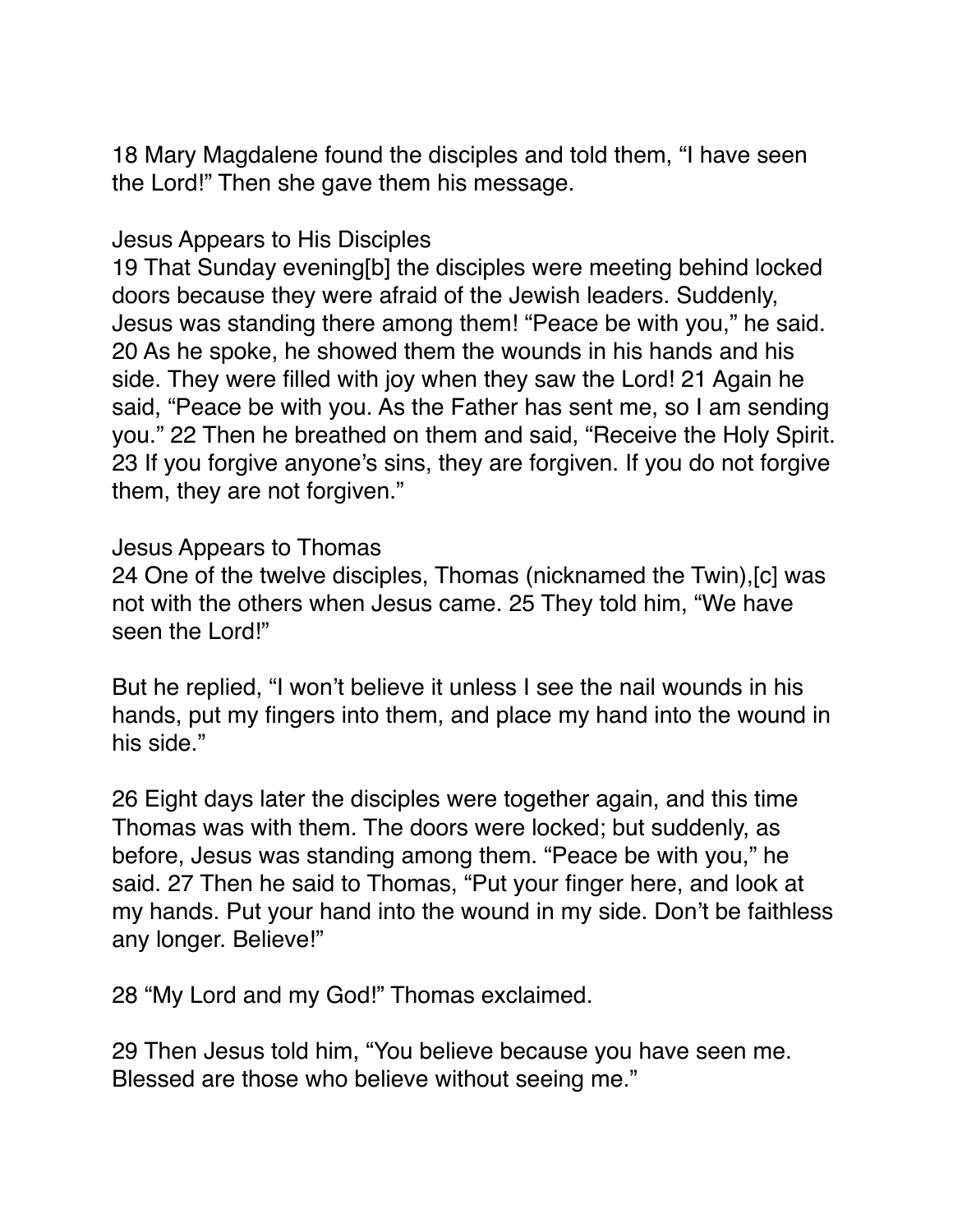## Purpose of the Book

30 The disciples saw Jesus do many other miraculous signs in addition to the ones recorded in this book. 31 But these are written so that you may continue to believe[d] that Jesus is the Messiah, the Son of God, and that by believing in him you will have life by the power of his name.

JOHN 21

21 Later, Jesus appeared again to the disciples beside the Sea of Galilee.[a] This is how it happened. 2 Several of the disciples were there—Simon Peter, Thomas (nicknamed the Twin),[b] Nathanael from Cana in Galilee, the sons of Zebedee, and two other disciples.

3 Simon Peter said, "I'm going fishing."

"We'll come, too," they all said. So they went out in the boat, but they caught nothing all night.

4 At dawn Jesus was standing on the beach, but the disciples couldn't see who he was. 5 He called out, "Fellows,[c] have you caught any fish?"

"No," they replied.

6 Then he said, "Throw out your net on the right-hand side of the boat, and you'll get some!" So they did, and they couldn't haul in the net because there were so many fish in it.

7 Then the disciple Jesus loved said to Peter, "It's the Lord!" When Simon Peter heard that it was the Lord, he put on his tunic (for he had stripped for work), jumped into the water, and headed to shore. 8 The others stayed with the boat and pulled the loaded net to the shore, for they were only about a hundred yards[d] from shore. 9 When they got there, they found breakfast waiting for them—fish cooking over a charcoal fire, and some bread.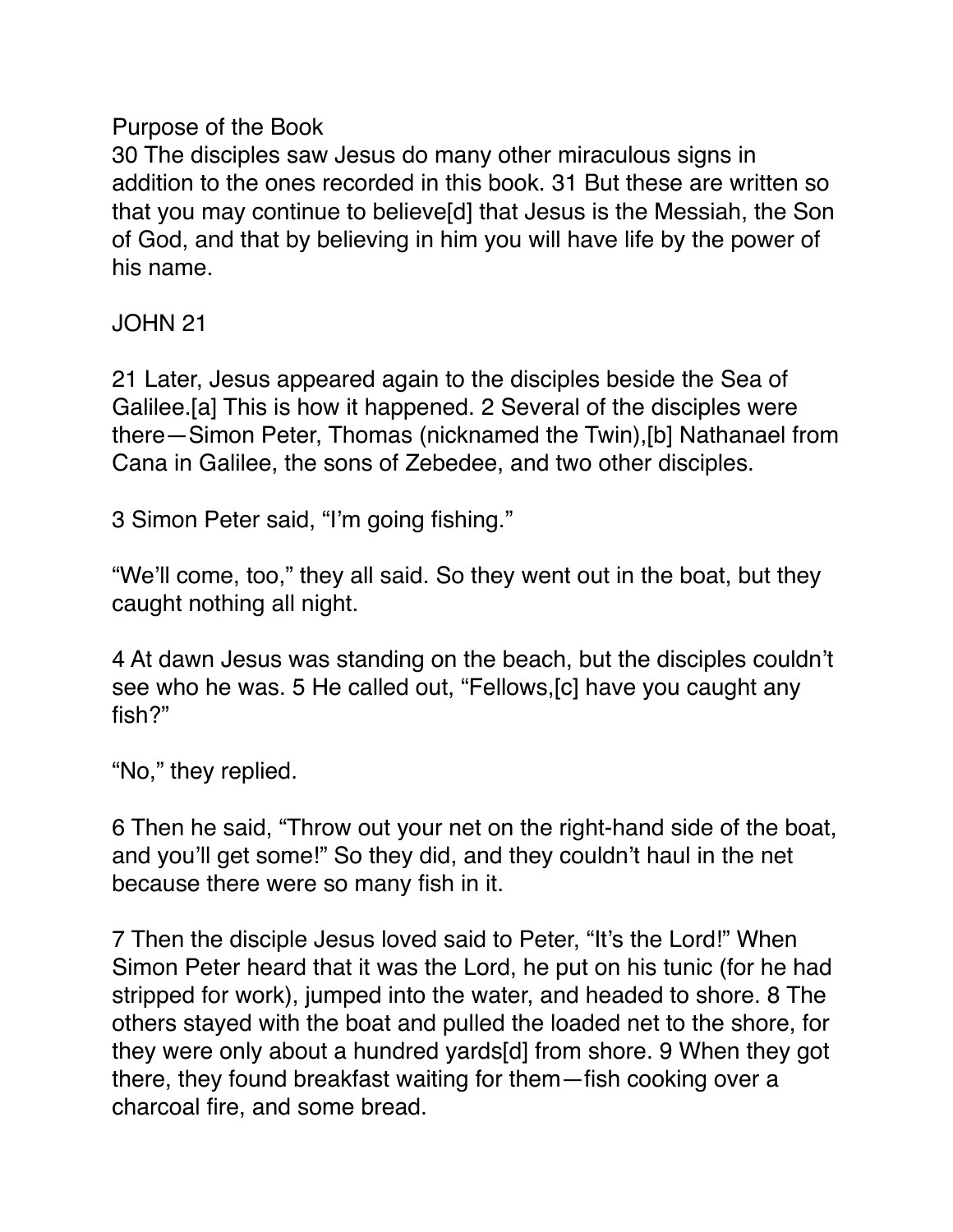10 "Bring some of the fish you've just caught," Jesus said. 11 So Simon Peter went aboard and dragged the net to the shore. There were 153 large fish, and yet the net hadn't torn.

12 "Now come and have some breakfast!" Jesus said. None of the disciples dared to ask him, "Who are you?" They knew it was the Lord. 13 Then Jesus served them the bread and the fish. 14 This was the third time Jesus had appeared to his disciples since he had been raised from the dead.

15 After breakfast Jesus asked Simon Peter, "Simon son of John, do you love me more than these?[e]"

"Yes, Lord," Peter replied, "you know I love you."

"Then feed my lambs," Jesus told him.

16 Jesus repeated the question: "Simon son of John, do you love me?"

"Yes, Lord," Peter said, "you know I love you."

"Then take care of my sheep," Jesus said.

17 A third time he asked him, "Simon son of John, do you love me?"

Peter was hurt that Jesus asked the question a third time. He said, "Lord, you know everything. You know that I love you."

Jesus said, "Then feed my sheep.

18 "I tell you the truth, when you were young, you were able to do as you liked; you dressed yourself and went wherever you wanted to go. But when you are old, you will stretch out your hands, and others[f] will dress you and take you where you don't want to go." 19 Jesus said